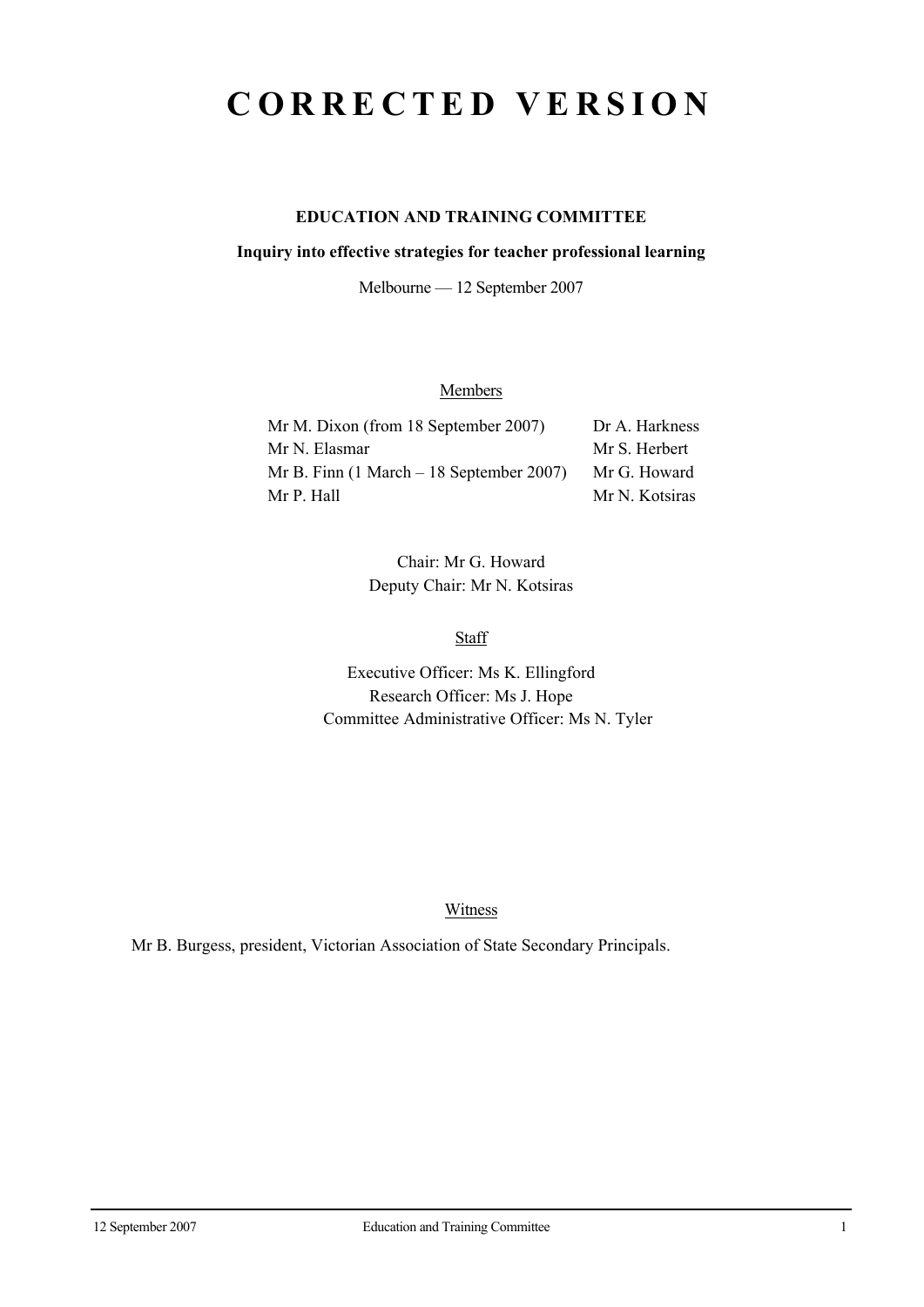**The CHAIR** — I declare open the hearing into effective strategies for teacher professional learning. Brian Burgess is from the Victorian Association of State Secondary Principals. We saw you during our last inquiry.

 **Mr BURGESS** — Yes, this is a far more interesting topic, I have to say.

**The CHAIR** — It is a bit more pithy, we would agree. In regard to issues, as you understand, we are recording the evidence that you share with us. You would be aware, Brian, that things that you share with us are covered by parliamentary privilege as part of the committee.

 **Mr BURGESS** — Yes.

**The CHAIR** — Welcome, Brian. We are interested to hear the viewpoint of the Victorian principals.

 **Mr BURGESS** — Thank you, and thank you for the opportunity. I suppose when you talk about professional learning you are really talking about change management, because there is not much point in having professional learning if you are not actually influencing somebody's change of behaviour; otherwise why bother? In talking about change management — and I will talk a little bit about that in a while — I think there are probably two aspects to it. One element is what is being delivered, but the other element of it is how it is being delivered. Both of those things are quite crucial to effective professional learning. Often we focus on the what but we forget about the how. The how is really the essential issue in terms of embedding change in professional learning, or embedding change in practice as a result of professional learning. If you wish to motivate teachers, or motivate anybody, to take on a change to a process, then the how is really important. Just presenting them with a document and saying, 'This is lovely' will really not influence anything. There is more to it than that to try to effect change. So I would argue that professional learning therefore needs to be very relevant to someone, it needs to be targeted, and it needs to be ongoing for sustained change in behaviour to occur.

In terms of schools, we would argue again that for sustained change to occur it really needs to be focused on site predominantly. It needs to be classroom focused, and there needs to be resources and time provided for the professional learning and the change to actually happen. I suppose there are two aspects to change management. There are the structures of the change, and then there are the people — similar to the how and the what. I am reminded of a story that was related to me recently. This person was talking about change management, talking about the structures on the one hand and the people on the other, and he illustrated it by an anecdote. He said, 'If a farmer is out there and doing some work on the chook shed and wants to redesign it a bit' — and I imagine that is the structure — 'A farmer is out there and he is bashing away and altering this and doing whatever he is doing to the chook shed, and there is plenty of activity inside. The chooks are all flying around and everybody looks as though they are doing things. There is motion and there is activity, but once he finishes the structure and things go quiet again the chooks predominantly will go back and sit exactly where they were'. If you think about the chooks as the people, you realise the chooks are the things that are the productive things for the farmer. It is not the chook shed, it is actually the chooks producing the eggs. So in terms of change management and professional learning, it is not the structures that we put in place that are actually the crucial thing. It is the implementation of the structures. It is the teachers in the classroom changing their behaviour. That is what is crucial.

We can go around and put VELS (Victorian Essential Learning Standards) in place, we can put a blueprint in place, we can do this, and we can do that, but unless we get the teachers to actually change their behaviour, it is a complete waste of time. It has to be both; it cannot be just one. As I said, too often we focus on the one. We come up with the beautiful programs and we implement those things, but we do not actually give the teachers, the people, the time to absorb the change and to change their behaviour.

Changing behaviour is a really difficult thing to do; it is not easy. If you think of any bad habits you have, to try to change that bad habit is a very difficult thing to do. It is the same with teaching. A lot of teachers have been taught in a particular way and they come to schools — and I have been in exactly this situation myself — where they are under a bit of pressure. What I have done is revert to how I was taught. That is very common. It is not just teachers, but anybody: you revert to how you have been modelled. To change that really requires effort, it requires a focus on the people and it requires giving them the time and the space to absorb, reflect and actually move ahead and change. Unless we do that with our planning we are not really doing very much, I think.

In doing this, I think teachers need to be immersed in their environment, and they need to absorb innovation over a period of time. I can give you two examples from my own experience. The first was when I was a teacher at Altona North Technical School. We had a year 7 group and we were working in that group as a combined curriculum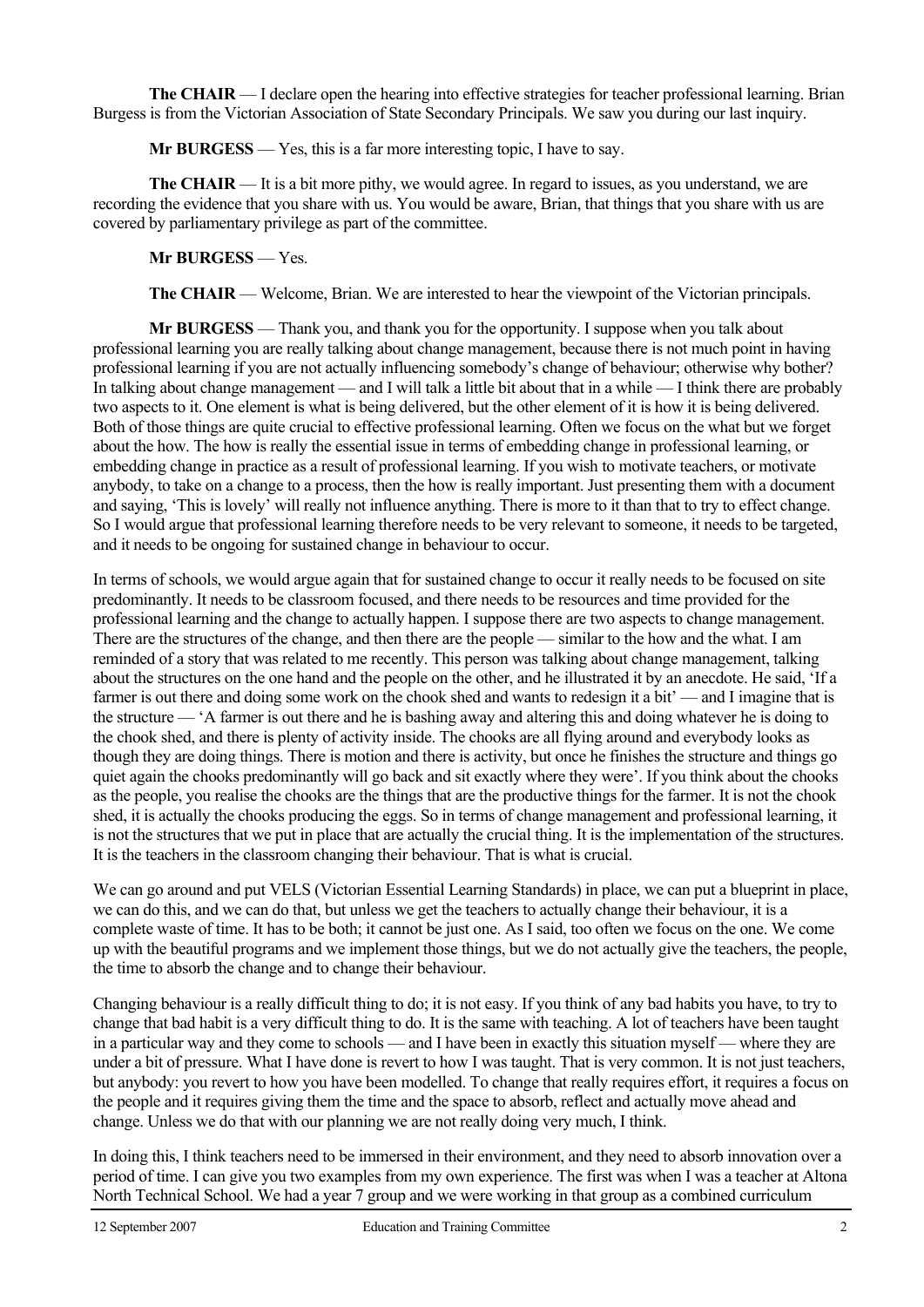thing. I was teaching English, social studies, maths, graphics and science — I was trained as a humanities teacher. There was a team of us and we had a science teacher, a maths teacher — the team made up all the different areas and we would share the course and then go away and try things.

We had some outside experts coming in and working with us. It was the best teaching practice change I have had. It ran over a year and the key to it was that every few weeks the people would come back and there would be expectations of my teaching behaviour, 'We're going to try this, and when we come back we'll hear what you think about it'. So it was not just a one-off, 'Here's something; go away and do it'; it was actually, 'Here's something. We talk about it, we absorb what the thing is about — the theory — we go away and we try it, and we come back and reflect on it'. That actually changed my teaching behaviour. Nothing else had, without that consistent, sustained process that was embedded in my classroom practice and was embedded in how I was interacting with the kids. That was very powerful for me as a teacher, and it taught me a lot about change management and about changing behaviour.

The second example I give is when I was principal at Eumemmerring College. I was concerned, after four or five years in the job. I felt that some of the change management processes we were using were not effective. I felt that we were not bringing people along with us as much as we should have been. So I got some outside people to come in and work with us. They worked with us over a period of 18 months. They worked with the leadership teams, with the teachers and with me. It was exactly the same type of process: they would come back on a consistent basis and they would say, 'Yes, these are the sorts of things, the behaviours, that we want to see exhibited'. There were 360-degree feedback mechanisms and surveys and all those sorts of things, to see whether the change was actually happening.

It made a huge difference over a period of time to the way the college operated — even down to simple things like meeting procedures, to try to involve people more in what was happening and really focus on the people in the meeting rather than just the content of the meeting. The whole design was quite different, a very people-focused design. Once again, that made the difference. The difference was it was immersed in my practice, it was ongoing and sustained, and I had continual feedback on what I was doing. It motivated me, to commit me to change my behaviour as a principal and the way I structured the school. So they are the sorts of things that I think are really important to this. The one-off presentations are useful — as one of the quotes in my submission says — to gain some sparks but they do not light the fire. If you want to light the fire of professional learning, then you really do need to do a lot more than I think we are currently doing in terms of resourcing people to be able to make those changes.

Finally, going through the recommendations, our first recommendation is really to do with allowing people time. I talk about the school timetables there. The sorts of things I am talking about are that it is very difficult to get people to absorb change if you are doing it at the end of their working day. You are going there for an hour and a half's spiel, or something on something, and they have been working all day with groups of kids. They are exhausted. It is not a good way to get people to absorb professional learning. There has to be a better way. Some of the things I have done in the past, for example, include starting the school later so we do a session in the morning when people are fresh — things like that. We need some flexibility built in to allow schools to be able to do those things. My doing that was basically illegal in terms of the department's policy. They would not like me to do things like that but I felt it was important for professional learning for my staff, so we did it. We did not do it a lot but we did it sometimes.

There are only four pupil-free days in Victoria. Two of them are used at the beginning of the year and at the end of the year, so there are only two other official days that we can actually have for people to do professional learning. That is not enough. That has to change. If you compare the amount of days that are taught in the government system compared with the private system, we teach a lot more days over the course of the year, and I think there is scope there perhaps for some change. People argue that professional learning could happen during the school holidays. There is an argument around that but I would argue too that the vast majority of teachers actually do work during those holidays. I always used to work at least half of them and the rest of the time, I mean -

Some of you have been teachers and I think you know what it is like. The classroom is such an exhausting process. It is quite important to give people a bit of time to recover.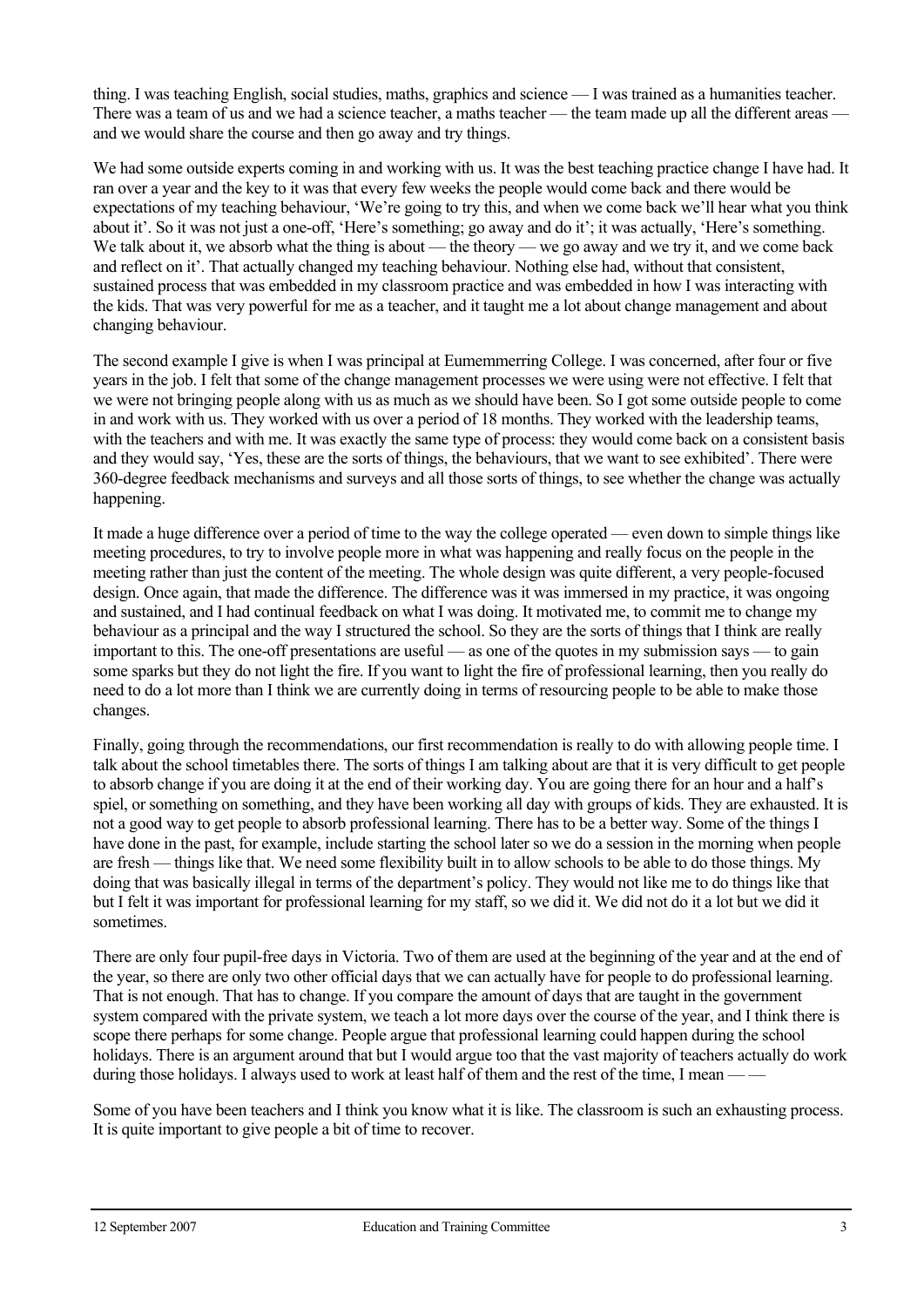The second recommendation is around embedding it in the classroom practice. There is no point in having professional learning that is off the scale somewhere and does not really relate to what people are doing in the classrooms.

The third recommendation is about it being targeted, ongoing and focused, and the focus is on change in professional behaviour for the sorts of reasons that I have outlined. It also needs to be linked to personal, professional and school goals so people are not just wandering off into the wilderness doing something that might just simply interest them but which is not related to where the organisation wants to go. All of that has to be coordinated, put together and packaged and that really leads to the next recommendation, which is that it has to be embedded in the school's professional development culture so there is a school-wide approach.

The sixth recommendation is around costs associated with professional learning. It is extremely expensive to get some of these people in. For example, a number of schools now would use people like university academics to come in and be a sort of mentor/critical friend for the school over a period of time. It is a fantastic idea, and it can be wonderful for the sorts of reasons I outlined before. It can also be very expensive to do those things.

The final one is particularly associated with rural areas. They have a lot of difficulty in getting to professional learning, not just because of distance but also because of the lack of replacement teachers being available for them. It is quite a critical issue for rural areas in terms of access to some of these things. They are the sorts of things from my perspective and from the association's perspective that I think we need to consider in professional learning. We need to really think about the what and the how, and we need to invest in people to make it really happen.

**The CHAIR** — Thanks, Brian. Yes, you did seem a bit more passionate about this issue than the uniforms issue.

## **Mr BURGESS** — Yes, obviously.

**Mr FINN** — Brian, it has become obvious to me for a very long time now that the pressures on teachers are not strictly academically related. The pressures now on teachers to be almost de facto parents in many ways are growing almost on a daily basis. How does that fit in with the ability to cope with the burden of building up the professional teaching side of things as well?

**Mr BURGESS** — It does impinge on it, Bernie. You are talking about a total workload here and so issues like that can impinge on how well you cope with professional learning. Much of that comes back to resourcing, though. If you are a well-resourced school, and you have good support mechanisms within the school, a lot of those things can be alleviated. In the school where I was principal we ended up having quite a large resource base with budget changes and those sorts of issues, and so we were able to actually support staff in those things by hiring extra guidance officers, psychologists and people like that — youth workers. If those sorts of things are in place in those structures then it does release teachers to do professional learning but you have to have those things there. If the teacher's time, energy and effort is simply taken up with the more — — social is not the right word but the environment they are in in terms of the students and those sorts of things, and they do not have time to actually reflect on their learning, then it is obviously going to impinge on this. Part of it is an overall issue, and it is not just individual teachers that are affected by this but schools are affected by this too in total, and leadership in schools, by the sorts of things that you need to cope with.

**Mr FINN** — What can be done at a state level to alleviate that particular problem?

**Mr BURGESS** — I know that people like me will sit here and say 'resources, resources, resources', and I am sorry but that is really it. The resources are the things that support the people and they can support structures as well. Often we have the resources to develop the structures, but what we do not put the resources in to is support for the people. Education is a people business and it is not just the people in the classrooms, it is the teachers as well. I think from a state level it really is a recognition that people matter, that to support change, to support people in change you actually have to have the resources there for them to focus on that and not be distracted by the other things.

**Mr HALL** — Thanks, Brian, for your very well-considered submission. I thought it was good and very sensible, some of the things you said. Can I ask you: how important is professional development to teachers? One could perhaps argue that as a professional you are developing, growing, learning and refining your techniques by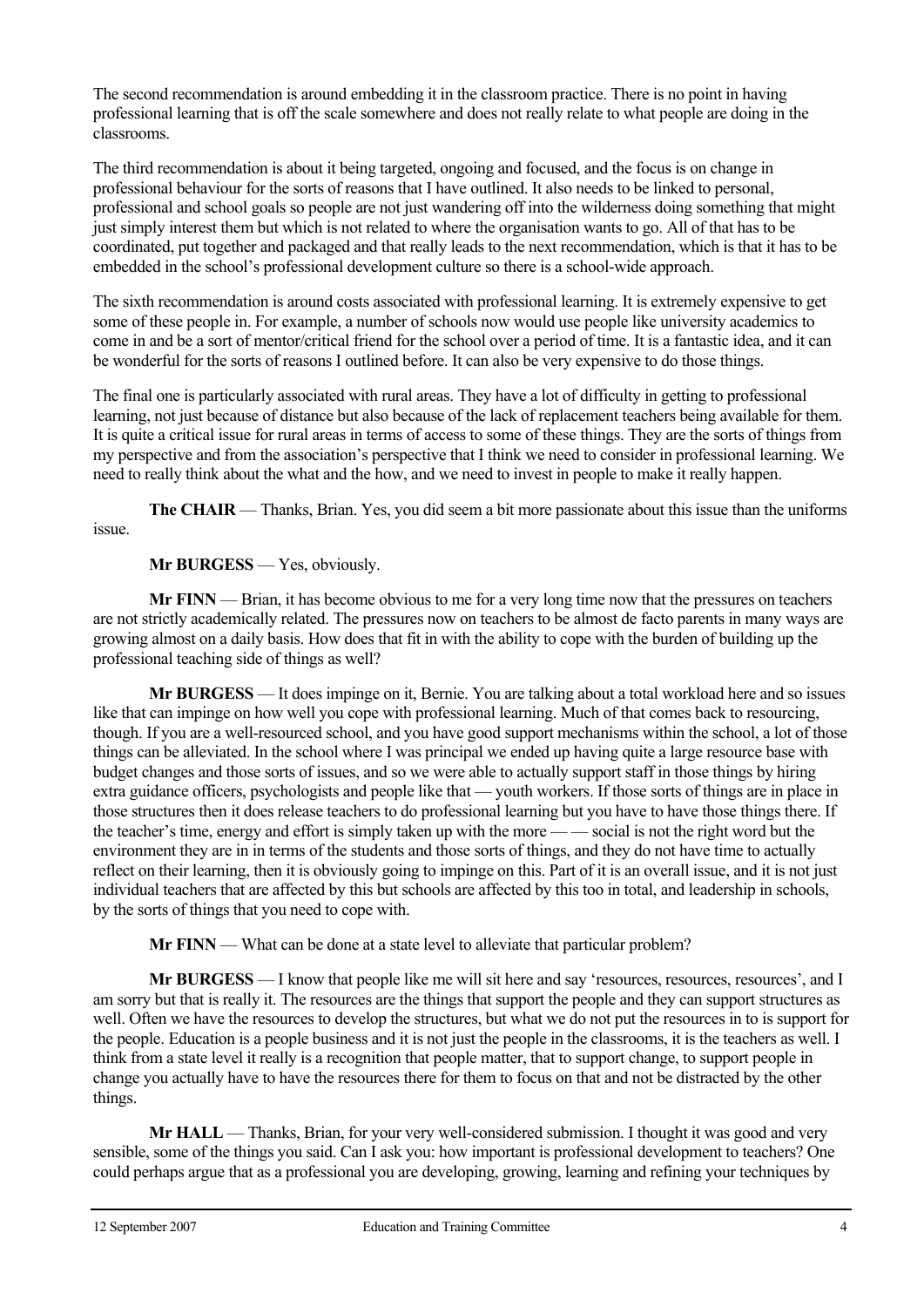way of experience as you progress. How important is it for people to actually engage in formal professional development?

 **Mr BURGESS** — I think it is crucial, actually. We know more now. In the last 10 years we have had an explosion really in knowledge about how people learn — probably the last 15 years — an explosion too in leadership and what effective leadership means. People do not get this simply by their own practice, their own experience. So I think it is important. Your own experience is a crucial aspect of this, but to have the outside intervention at times is really quite critical. The two examples I gave you of my own experience were watersheds. One was a watershed in my teaching career and the other was a bit of a watershed in my principalship in the sense that I saw other opportunities and other ways of doing things that I had not considered before. You only know what you know. I will not go through the Rumsfeld thing — 'You know what you don't know', or something like that — 'but you only know what you know'. In some cases you can be quite sincere thinking that you are a good teacher and you are doing things well. But sometimes you will meet somebody else and they will give you a little click and a spark and you think that is another way of doing it. A light goes on and it takes you off in a completely different direction. So I think structured professional learning is actually quite critical.

**Mr HALL** — I will tell you a little story from my experience and I think it agrees with your philosophy. When I went out football coaching for the first time as a young lad of 22 years of age fresh from AFL football at that stage, I stood in the middle of the ground and blew the whistle and blasted the players and told them what I expected of them. I was very frustrated because they were not delivering, until one night a couple of weeks into my coaching career a young kid pulled me aside and said, 'Rather than tell us what to do, why don't you join in and show us what to do?'. That was something that clicked in my mind. What you are saying about professional development is exactly the same. We need models; we need to work with people to give us that spark and idea. So actually how do you do that in a practical sense? Do you give teachers perhaps time release to go and observe in other schools and work with other teachers? Is that a more practical way of delivering what you see as a key part of professional development?

**Mr BURGESS** — There are whole range of things. I think that is a good one. I think people actually observing people within their own school, going and having a look at somebody else in their classroom and seeing what they do is a really important thing. Having people work in teams is critical. Schools that have gone down the track of the professional learning teams have often done very well because they are able to share that expertise. It is just observing other people. Teaching can be very isolated. People get in their classroom and you are in your own kingdom in a way. So breaking that down is part of the process here and getting people to share and look. Going to other schools is important. Having experts come in is important. All of those things where you are getting people out and about and looking at different ways of practising their craft is an important aspect of this. Some of it is not hugely expensive. The most expensive thing we have really is time. It is giving people the time. We can structure our schools and allow schools the opportunity to be able to make this happen and that can make a big difference. Observing, sometimes the critical friend, mentoring, coaching. I have a coach at the moment, for example, in my current job. I try to encourage principals to go down that path because it can be quite an energising way of again changing your professional practice. I like the coaching. I really encourage people to do that because it is there to take you from point A to point B. It is not there to be a nice person and say, 'You are lovely and what you are doing is wonderful'.

**Mr HALL** — Several things like observation and having leadership — will that be recognised by VIT, acknowledged as official professional development?

 **Mr BURGESS** — I believe it will, but I am not absolutely sure about that. But I believe things like that will be part of the number of hours.

**Mr HERBERT** — Thanks for your submission and your presentation; it is good. I guess one of the things that disturbs me in all the talk about professional development, as previously a teacher and now a friend of teachers, is there seems to be a hell of a lot go in but there never seems to be any kind of measurement of its aim. Just looking through your work and reflecting on that and the comments you have made about resources, I guess that whilst we talk about professional development of teachers presumably the aim is to get outcomes into the schools. What do you do? If you put in the resources and you have well-structured professional development but you do not get any outcomes or improvements, how do you put a kind of measuring stick? How do you sharpen the edge a little bit around professional development so that we can genuinely put in efforts to check outcomes, what type of approach works, and ensure we are hitting targets for student achievement?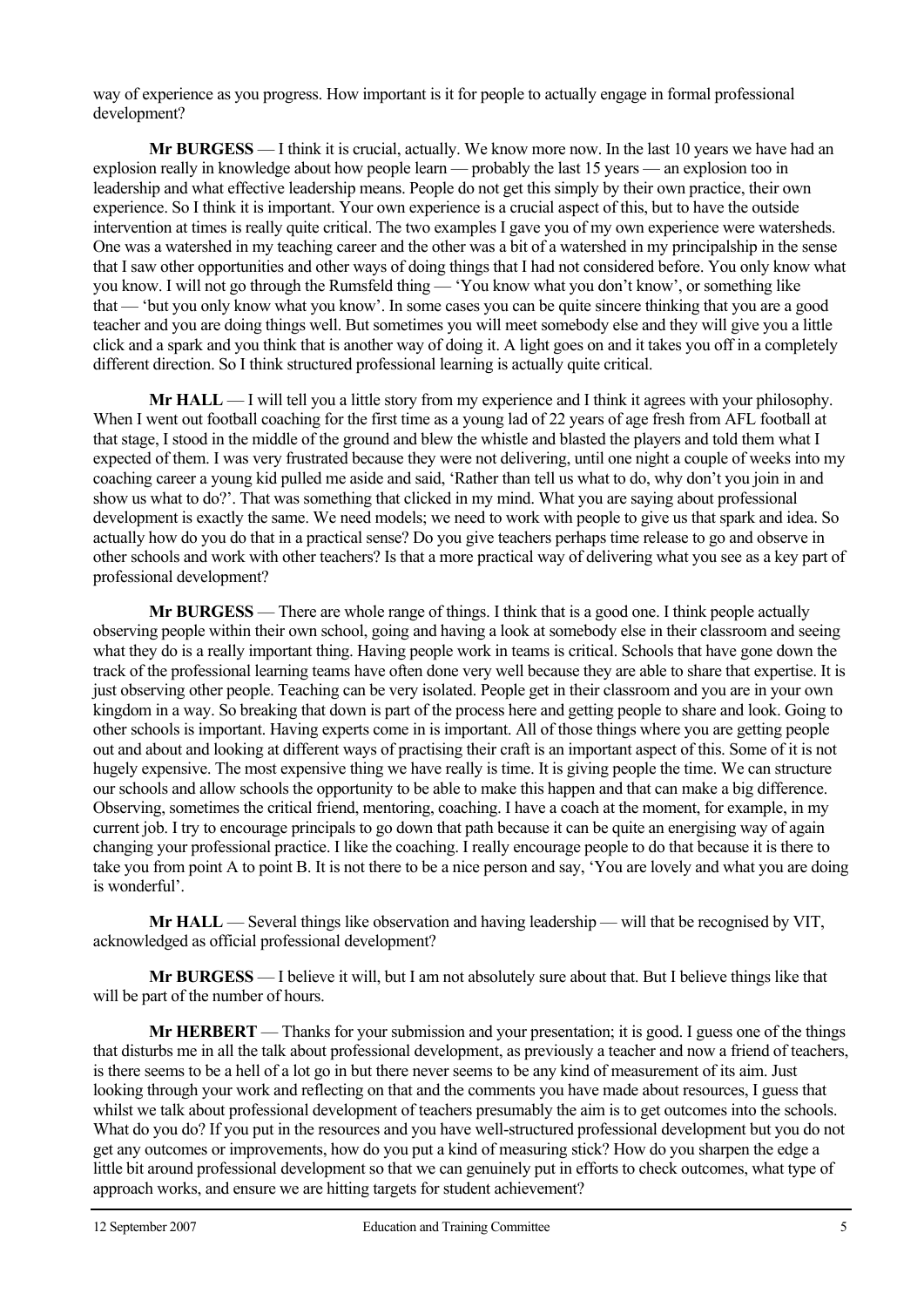**Mr BURGESS** — It can be quite difficult in some ways. Student outcomes is the key. If you are not measuring student outcomes in this process, then forget it. There are plenty of examples in schools where data is used quite effectively in terms of professional learning. Things like teachers having students actually fill out the surveys about their performance on a regular basis can become part of the teachers' professional development plans. As they do their assessments each year of their PD plan, part of the assessment is what students think about their learning. That can be very powerful tool. You can actually look at student results on a per-class basis and see whether a teacher is performing well. If you had a situation where you were a bit concerned about a particular teacher in a subject area, you may well put in some of these structures and monitor that teacher and provide some professional development. You need to improve these sorts of skills, so we do that on an ongoing basis. Then you come back and actually use that data to assess how the individual teacher has gone. You can do that very well on a school basis now. We have got a lot of data now.

**Mr HERBERT** — So do you think that should be part of a professional development package in a school?

 **Mr BURGESS** — Yes, absolutely.

**Mr HERBERT** — A compulsory part of it where you report outcomes back? You have to get outcomes out of this. There is no point in just being all warm and fuzzy about it. This is targeted. It is a bit like the coaching I am talking about. Coaching is a very targeted thing. You are going from point A to point B. If you do not get to point B, you are told you do not get to point B. I reckon that is exactly the same thing.

**The CHAIR** — Can I just cut in on that, though? In terms of reporting back, it is not how the teacher might seem to be a month later; it is almost how the teacher should be a year later and two years later.

**Mr HERBERT** — Or the school.

 **Mr BURGESS** — Absolutely, Geoff. It is not just a one-off thing. Looking at it from a management view, you are looking at change management over a period of time, you are looking at behaviour management over a period of time. Student outcomes will take time to come through. Having measurements, having data and using all those sorts of thing are very powerful tools — that is the feedback loop. Without that feedback, how do you know whether anything has actually happened?

**Mr HERBERT** — It probably means you can scrap unsuccessful PE instead of repeating the mistakes of the past. I have one other quick question. I see from our brief that you have funded staff that go out to schools and talk about this. What are the areas? Your submission of course covers subject areas, and presumably your staff are out and get a good cross-section around secondary schools. What would you think would be the subject areas areas of learning — that need most professional development? Have you got any idea on this — as opposed to the generic professional development?

 **Mr BURGESS** — In a secondary school context, I am not sure that I would put it in terms of picking a subject area where I think there is underperformance, because I do not think, generally speaking –

**Mr HERBERT** — It might not be underperforming; it might be the need for change management.

 **Mr BURGESS** — Having been retrained — I started as a humanities teacher, English and SOSE, and then retrained as a maths teacher — I was fairly disappointed with the quality of mathematics teaching. I am talking 10 years — or longer than that now — but this is people saying, 'We will do the left hand side of the page', and this sort of thing. Without disparaging them too much, some maths curriculum can be a bit dry. There is plenty of stuff out there that can make it interesting and exciting. The caveat on that is that I really would not have the knowledge, I do not think, to sit down and say, 'This particular subject area is behind others in terms of that' — I really would not put it that way.

My concern is more the teaching and learning process — how teachers are engaging their students in whatever the curriculum is. Whether it is maths or it is SOSE or it is LOTE, it is the engagement with the kids and their development in that process that is more crucial I think than picking out a specific subject areas and saying, 'This one is a bit lower in profession learning development and these ones are too high'. I think it is a bit more generic in the sense that you really want teachers to develop in whatever curriculum it is and develop their expertise in engaging students in the process of learning. I suppose I would put it more like that than the specific subject areas.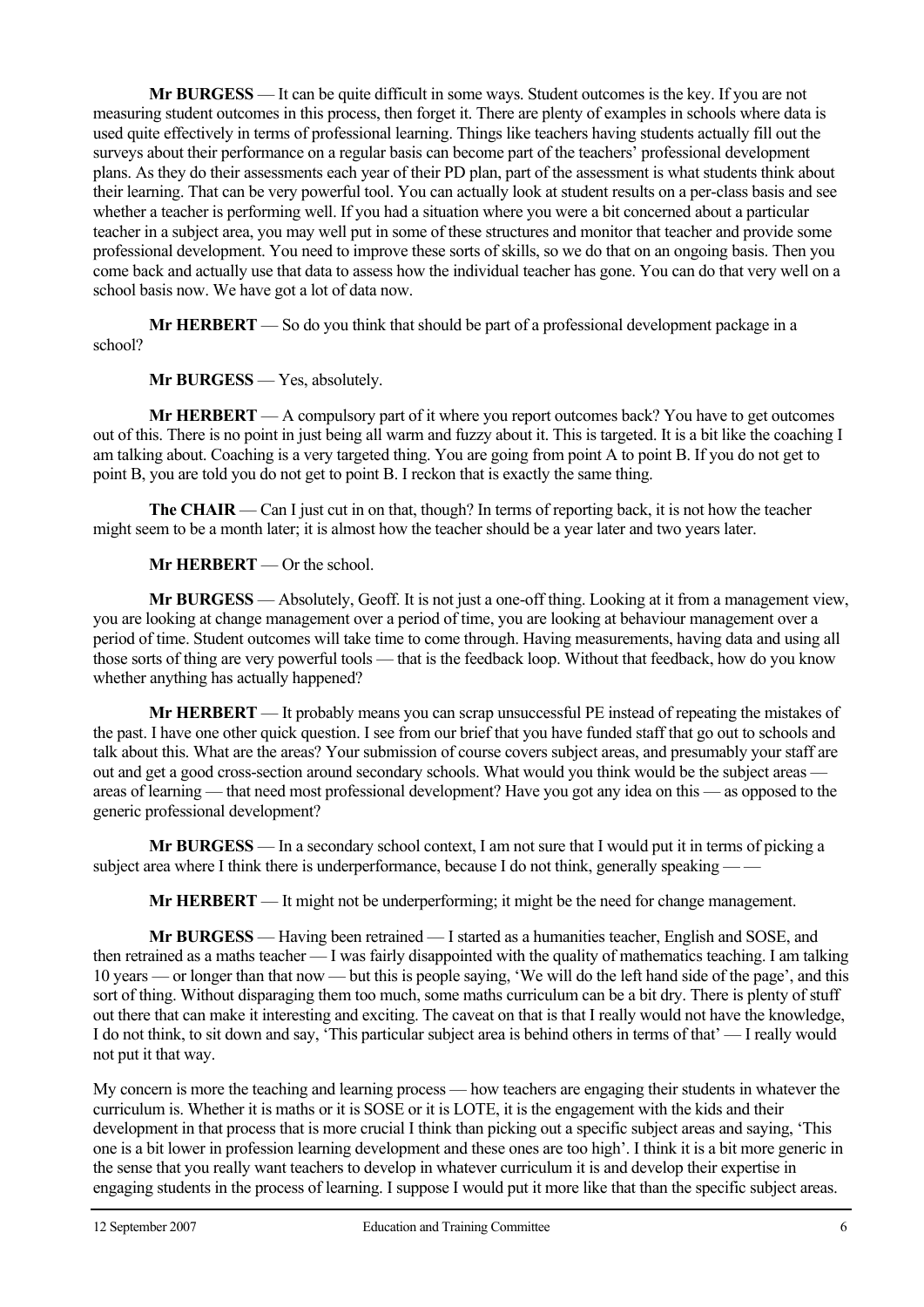**The CHAIR** — Can I ask a bit of a practical question. You were talking about the flexibility schools might have in terms of how they do their professional development and saying you even tried starting school later. How did you physically do that? The concern obviously would be that parents like to drop their kids off ahead of 9 o'clock or put them on the bus, or however they get to school. Did the students come into school, or were you able to keep the students away from school?

 **Mr BURGESS** — No, we just said we were having a professional development morning and for them to come in later. You can do that a lot more easily in secondary schools. I acknowledge it is a lot harder in a primary school context, but that is exactly what we did. Sometimes on occasions we would finish a bit earlier; we would finish an hour or two earlier and use an afternoon but a bit earlier in the day to try and do some structures. As I said, there are only the two official pupil-free days. I think that limits the amount of time that you can actually provide people to learn and reflect. I think there is an issue there for government. We have been pushing this for a long time and had a lot of resistance to it, but I really do believe that it is something that government needs to get a grip on and needs to understand if it wants these changes to happen. There is some fantastic 'what' — I really agree with a lot of the blueprint stuff and where we are heading — but it is the 'how' that concerns me.

**Mr FINN** — I was very glad, Brian, to hear you talk about the importance of outcomes, because that clearly is what we are all about here. I have to ask this question: what sort of professional learning is necessary to prevent some students getting through 13 years of formal education and coming out at the end as semi-literate?

 **Mr BURGESS** — A lot of that is socioeconomic, to be quite honest with you. It is the amount of equity resources we put into low socioeconomic areas. If you look at the data in terms of student outcomes — and Richard Teese's work that Melbourne Uni and all of those things — it indicates very clearly that in low socioeconomic areas, we get low educational outcomes. You have the odd exception to that, but generally speaking, that is how it happens. If you want to change that, you have to put more resources into it. The OECD talks about equity tail. The equity tail is the best-funded compared to the least-funded kid. In Victoria we are one of the worst in the OECD in terms of the equity tail, because we have a structure in Victoria where with a combination of state and federal government funding and private funding, you would have some students who would have allocated to them in excess of \$25 000 a head, and you would have others who get less than \$10 000. In an equity argument, it is no wonder the outcomes are different.

The professional learning is around engaging people from low socioeconomic areas in education. I heard a very interesting speaker from Tasmania 18 months or two years ago. She said we often talk about different cultures in terms of ethnic groups; what we do not often talk about is different cultures in terms of socioeconomic status. The low socioeconomic areas, the view of education and what education can actually give to the community is often quite different to a middle-class background. A kid from a middle-class background will come to the school with not just a wealthier financial situation but a wealthier family background in terms of education and the whole notion that education — reading, the number of words they know are significantly different to the number of words from a low socioeconomic background when they come to school. It is those sorts of things that I think are really quite crucial to all of this. That is not just about professional learning. That is about a community response to a whole cohort of people who quite obviously do not succeed in education as well as others. All the data is there; we all know it is there.

**Mr FINN** — Given that this inquiry is about professional learning, what improvements in professional learning would be necessary to get those kids up to scratch and to give them the sort of education that they need to provide for the rest of their lives?

**Mr BURGESS** — It comes back down to the engagement stuff, I suppose, in terms of professional learning. How do you engage people from different backgrounds? The sorts of things that this lady, Nan Walker, talked about, for instance, even in terms of a principal interviewing a middle-class family where there is an issue with the kid. The family might come in and you will get to the issue straight away and you will work your way through and work out whatever the solution is. Sometimes with a low-socioeconomic family they do not see it in the same way, and they will want to have a much more general conversation first and feel comfortable with you before you actually get to the issue, because they see — I do not want to get this wrong — their child as much more important -

Look, I will not try to characterise that. Giving teachers, predominantly middle-class teachers, the ability to be able to connect with people from those backgrounds would be good professional learning, and that would help.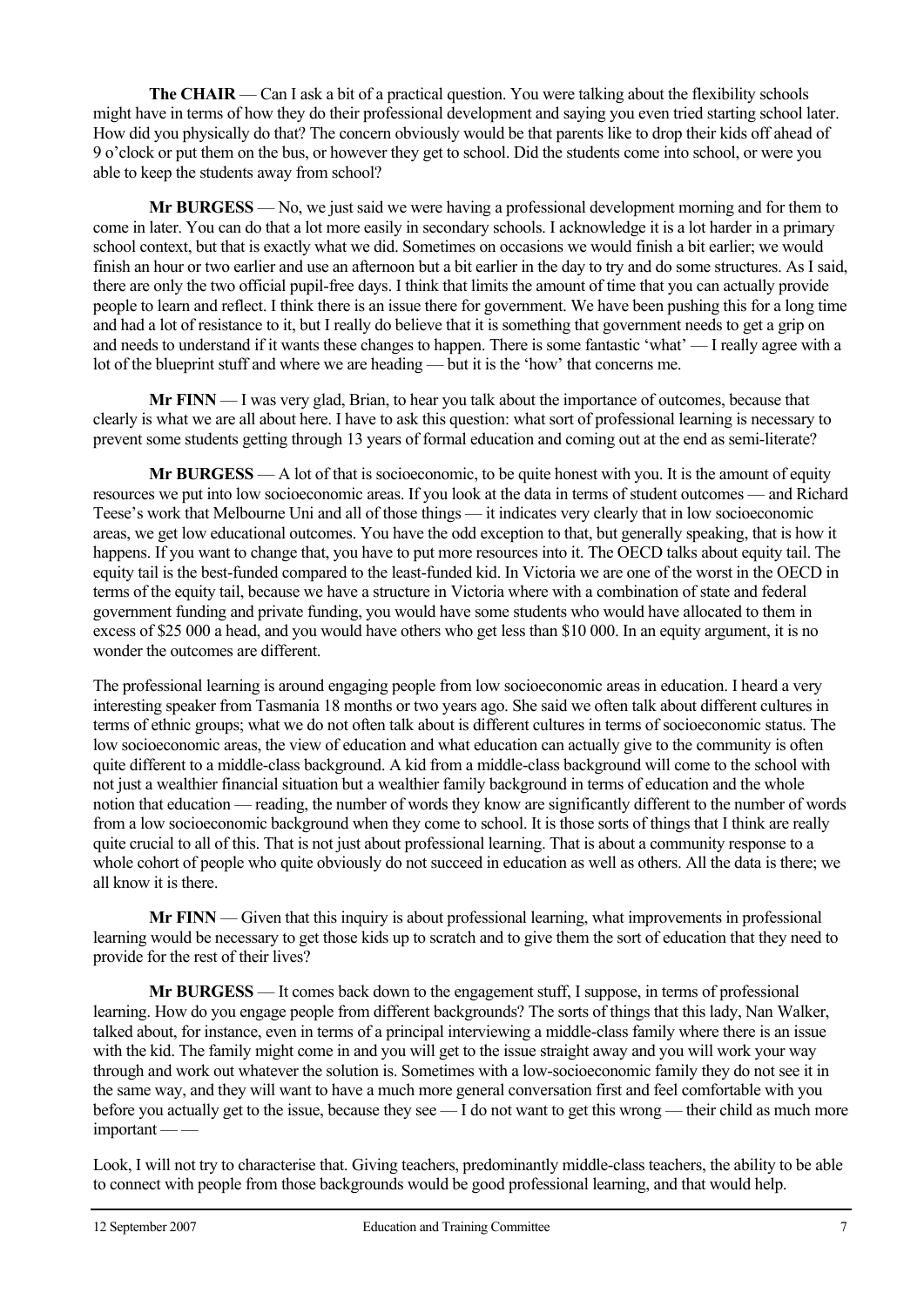**The CHAIR** — That is interesting.

**Mr HALL** — Brian, just for the committee's information, are schools required to outline a professional development plan available to their individual staff at the school? Or do you think there would be value in a school documenting what professional development opportunities would be or could be available to their staff?

**Mr BURGESS** — Most schools would do that. If you are going for the professional development culture accreditation, that is part of that, so there is a whole matrix of things around professional learning and how that occurs. I could not think of many schools that actually would not do that. In terms of the annual report — I do not think there is specific talk about a PD plan, but every school has got to do a strategic plan and then an annual plan, and part of that would be professional learning.

**The CHAIR** — Thank you, Brian.

**Mr BURGESS** — Thank you. When will your report be out?

**The CHAIR** — It is due in March next year.

**Mr BURGESS** — Thanks very much for your time.

**Witness withdrew.**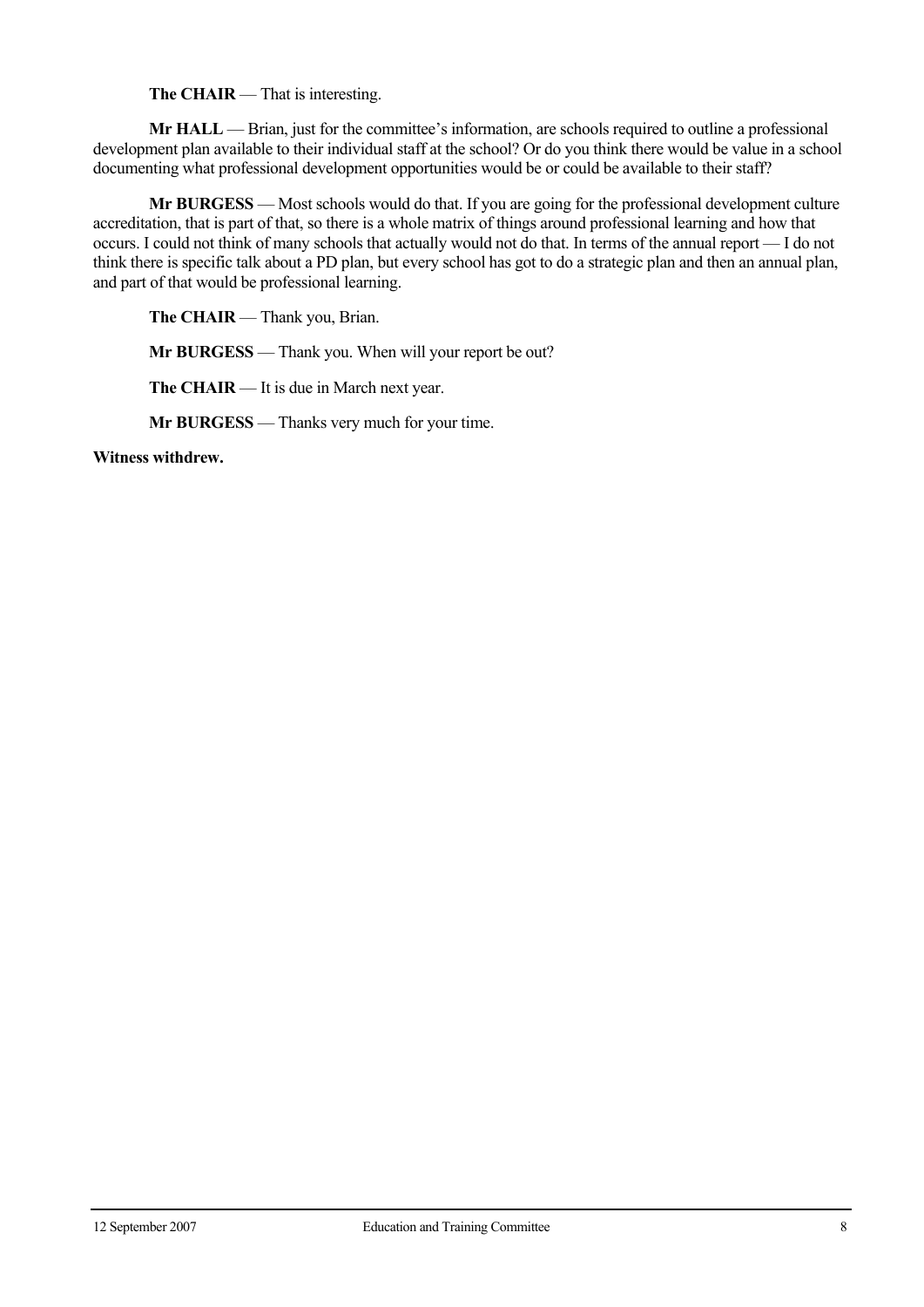## **CORRECTED VERSION**

## **EDUCATION AND TRAINING COMMITTEE**

#### **Inquiry into effective strategies for teacher professional learning**

Melbourne — 12 September 2007

## **Members**

| Mr M. Dixon (from 18 September 2007)                        | Dr A. Harkness |
|-------------------------------------------------------------|----------------|
| Mr N. Elasmar                                               | Mr S. Herbert  |
| Mr B. Finn $(1 \text{ March} - 18 \text{ September } 2007)$ | Mr G. Howard   |
| Mr P. Hall                                                  | Mr N. Kotsiras |

Chair: Mr G. Howard Deputy Chair: Mr N. Kotsiras

**Staff** 

Executive Officer: Ms K. Ellingford Research Officer: Ms J. Hope Committee Administrative Officer: Ms N. Tyler

#### Witnesses

Dr G. Williams, and

Dr J. Anderson, Mathematics Education Research Group of Australasia.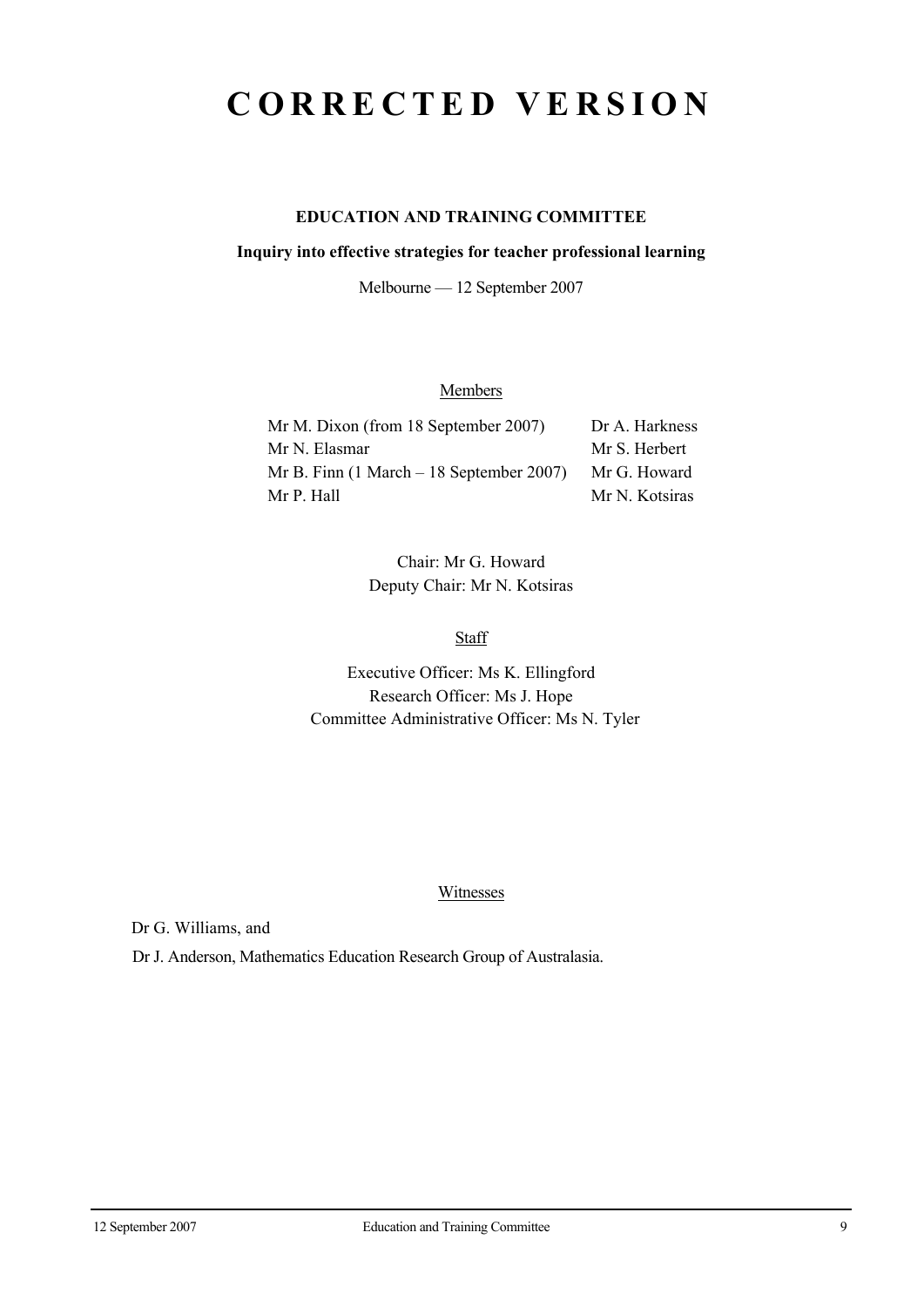**The CHAIR** — Welcome to the Education and Training Committee and its inquiry into teachers' professional learning. As you may have heard earlier, and as you can certainly see, we are recording the evidence you share with us for our report. I also can advise that anything that you say in here is covered by parliamentary privilege, which would not of course be the case outside. Thank you to you both for coming in as representatives of the Mathematics Education Research Group of Australasia.

**Dr WILLIAMS** — I am going to introduce myself and Judy Anderson, and then hand over to Judy for the majority of the presentation. I am from Deakin University, lecturer in maths education, and I am also the vice-president, teacher development, of the Mathematics Education Group of Australasia, which is called MERGA for short. I am introducing Dr Judy Anderson as our speaker for today because of her wealth of knowledge in this area. She is senior lecturer at the University of Sydney and has published and worked with teachers and done a whole lot of research in this area over many years. At present she is writing a chapter for our next research review on research in maths education in Australasia. The chapter that she is working on is on professional learning, so this is exactly what you need to hear about. Judy at present is president-elect for the Australian Association of Mathematics Teachers, which shows the value of her work to teachers.

**Dr ANDERSON** — Thank you, Gaye. I am Dr Judy Anderson, senior lecturer in mathematics education at the University of Sydney, but of course I am here representing MERGA today.

Our focus in the submission was on part (d) — that is, 'determining how best practice in ongoing professional learning for teachers can be delivered into schools and learning communities'. What we are going to share with you does clearly span the other focus areas as well. As you would be aware, teaching is complex — every classroom is different and students have different learning needs. Developing a knowledge base to support the flexibility required by teachers in mathematics classrooms requires time and effort as well as a commitment to ongoing learning. As there is a shortage of qualified teachers of mathematics, there is an even greater need to support teachers in all schools and learning communities. Professional learning serves three functions — extension, renewal and growth — and is usually initiated through two drivers, which are systemic and personal. Teachers should experience professional learning in their school, and they should also have opportunities to make personal choices about developing their knowledge and skills in other ways.

I would like to add on to each of these separately: firstly, systemic professional learning. In the words of Michael Fullan:

The greatest problem faced by school districts and schools is not resistance to innovation but the fragmentation, overload and incoherence resulting from the uncritical acceptance of too many different innovations.

It is important that professional learning opportunities in schools are focused, manageable and coherent. Further, Dennis Sparks describes high quality, professional learning as:

… focused on deepening teachers' content knowledge and pedagogical skills, as including opportunities for practice, research and reflection, as embedded in teachers' work, and takes place during the school day as sustained over time and as founded in a sense of collegiality and collaboration among teachers and between teachers and principals in solving important problems related to teaching and learning …

This approach described by both Fullan and Sparks can be initiated by schools, or initiated by systems as larger-scale projects across schools or regions.

In the school context: school-initiated professional learning is most successful when it involves focused, collaborative inquiry into the teaching and learning of particular content areas of mathematics, is informed by student data, and there are ongoing meetings and discussions between groups of teachers. It requires quality leadership by a knowledgeable facilitator who supports teachers as they evaluate, plan, implement, reflect and evaluate again. The facilitator may be a member of staff or external to the school, but cycles of learning need to be accompanied by the collection of evidence of student learning with teachers exploring student work samples, identifying student misconceptions and difficulties, followed by planning for ongoing support for their children.

This model that I am describing, of course, has been successfully adopted by schools involved in federally funded AGQTP and ASISTM projects, with academic partners frequently acting as facilitators. Important components of successful professional learning in this approach are ongoing reflection on practice accompanied by opportunities for knowledge building, including mathematical content knowledge, pedagogical content knowledge and knowledge of learners, as described by Schulman.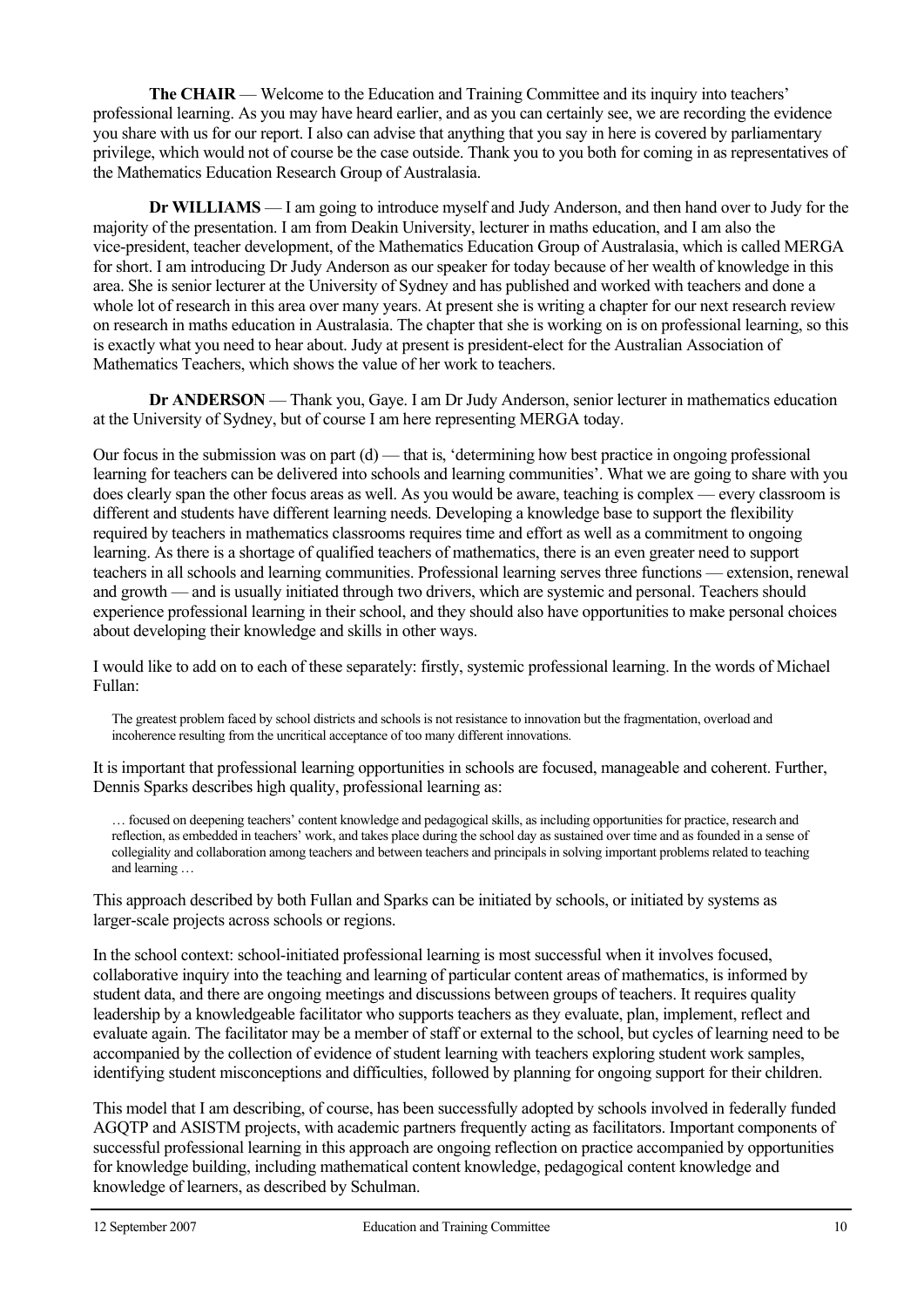Pedagogical content knowledge is the special knowledge teachers need which includes aspects of the content students can learn at particular developmental stages, how to represent this knowledge to the students, and how to lead them to different conceptual understandings.

A well-known example of this process is the Japanese lesson-study model, where teachers plan lessons together with a master teacher, implement and evaluate throughout the year. Further models include the use of action-learning cycles which might include teaching and observation of peers, as well as mentoring less experienced staff members. Another example where this inquiry model has been successful involves the clusters of up to 10 schools, meeting regularly as in the Victorian Innovation and Excellence Clusters, where they plan and implement professional learning. Academic partners frequently work with a steering group of school representatives to identify target areas of professional learning needs.

If we go beyond the school to larger-scale projects, another approach to support teachers' professional learning is to initiate a system-wide focus on a particular area of need. Examples include, from New Zealand, Numeracy Development Project; from New South Wales, the Count Me In Too project; and from Victoria, the Early Numeracy Research project. All of these larger-scale projects used research-based frameworks of children's thinking in early number. They implemented an individual assessment interview between the teacher and the children, and were supported by an intensive whole-school focused professional development program.

If we look at a review of successful mathematics and numeracy professional learning programs, they reveal key ingredients for success; time and space within the school week where this can take place; leadership; support from school administration is critical as well as coordination frequently by a team member; collaboration, working with colleagues; a focus on mathematics content and pedagogy; and in primary schools it is important that there is a whole-school approach.

We now go to a second driver of professional learning, the personal professional learning process. Teachers also gain knowledge about the teaching and learning of mathematics in other contexts, and these opportunities are also very important. There is a place for courses and workshops offered by professional associations and in postgraduate study at university level. Reflective teachers are able to evaluate their needs and plan accordingly. Teachers choose particular forms of professional learning to support knowledge development. In addition, such teachers frequently become leaders and facilitators within the school community as they share new knowledge with colleagues. If teachers are located in the school where they feel that there is less support they will seek that support elsewhere.

Finally, the knowledge needed to be a quality teacher of mathematics is informed by ongoing research by researchers, as well as by teachers, as they research their practice. Important partnerships have been forged between researchers and teachers in schools. This critical link between research and practice in mathematics education needs to be retained if new knowledge is to make a difference in our classrooms.

**The CHAIR** — Thank you, Judy. Now is an opportunity for some questions.

**Mr HERBERT** — Thank you for your presentation. Mathematics and science are often grouped together, and we did do an inquiry on them a while ago. Is there much difference? In terms of professional development, do you think they should be separated in secondary schools in particular and to a certain extent in primaries?

**Dr ANDERSON** — Would you like to answer that?

**Dr WILLIAMS** — I think I can answer that. I was working in a unit recently which had maths, science and technology, so I had an opportunity to think carefully about what the science researchers were finding and the way they were teaching. Both maths and science do look at what misunderstandings students have, but for their science they take those and build them into something that is an understanding, whereas for maths — and correct me, Judy, if you do not agree with me, because I am just answering this as I think about it — it is more about trying to teach in a way that those misunderstandings do not happen, because once they have happened it is very difficult to get rid of them. It is actually a different type of thing. One is taking something and moulding it into something, and the other is trying to prevent the wrong thing from developing in the first place so that there is a rich, deep understanding that can be used flexibly.

**The CHAIR** — Can I just follow on from that, too? I have a degree in agriculture and was a secondary teacher. Initially I taught agriculture-science and then someone said, 'Of course you can teach maths'. I guess it was the case for me and a lot of my colleagues that we never had any maths training as such; you learnt it as you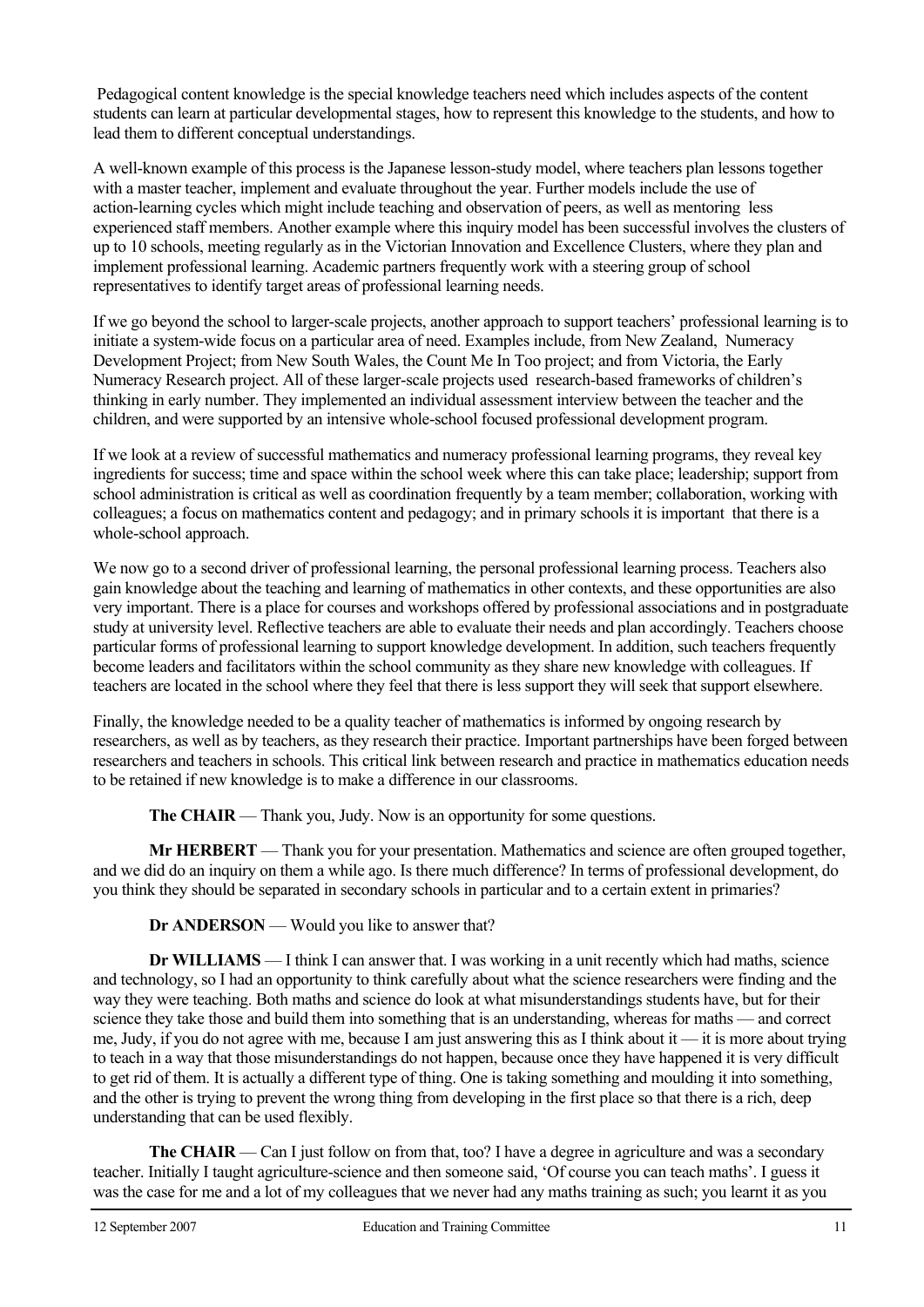went. Mostly I found maths remarkably straightforward to teach, because it was textbook based, the students could learn at their own pace and it was a matter of ensuring that they learnt via the textbook and were provided with additional guidance so that they could go at their own pace, whereas with science you are always trying more to keep the class together but also rack your brains about how to explain topics that are a whole lot more varied.

As Judy was speaking, some issues occurred to me, including pedagogy. I would have liked some greater professional development in terms of the way students learn maths. It seems to me that there was a significant lack in that area. The other issue she raised was about content. I was reflecting on how content has changed significantly over the years, with the advent of calculators in particular and computer-based technology. I am interested to get your views about the importance of content and what it is about it that continues to be ongoing in importance level?

**Dr ANDERSON** — Getting back, firstly, to the maths-science issue, I actually have a science degree as well, but I see myself as a mathematics teacher and certainly spent many years in secondary classrooms teaching mathematics and a little bit of science. I see them as separate disciplines, and I do believe they have different knowledge and different pedagogy to support the children's learning. Personally I would rather see them as separate, even though they are often grouped together.

As far as the knowledge required to teach mathematics, it is not sufficient to have a deep knowledge of mathematics alone to be a good teacher of mathematics. Pedagogical content knowledge is absolutely critical to understanding the development of often very basic concepts — for example, learning to count. The three projects I mentioned earlier — from New Zealand, Victoria and New South Wales — were all looking at children's early number learning and understanding the importance of learning how to count, learning how to count well and to build that knowledge onto developing place value knowledge, et cetera. What often on the surface seems to be very simple and straightforward to those of us who picked it up quickly at school can be very challenging to teach children who do not seem to see those ideas as quickly and as readily as we did. I believe we need to work very hard to support teachers in both their mathematics content knowledge as well as pedagogical content knowledge. They both need to be a focus of professional learning.

**Dr WILLIAMS** — I can add a little to that. In some ways a lot of maths teachers might still be focusing only on procedures and rules and not even thinking about the fact that if all you know is a procedure or a rule and you do not know why that works, then you can only use it in times that somebody has taught you to use that. You cannot use it flexibly. There is the idea of school maths being of no value to anybody if they do not understand the maths and cannot apply it to other things. That is why we have such trouble with so many adults who have little or no mathematical literacy. If all they have are rules, then they cannot take the school maths and use it as something valuable to them in their lives. You have got to take a different approach.

**Dr ANDERSON** — Sadly that is reinforced by the textbook approach that you mentioned, Geoff. If we only ever teach from the maths textbook, the chapter tells us what sorts of rules and procedures we are going to use in this chapter. That is fine, as long as I know those rules and procedures I can do the textbook questions, but if you throw me something a little bit different, I am in trouble, because I am not sure where it fits. Children tend to learn in relation to those chapters. 'Are we still doing the algebra chapter today, Miss, or are we doing the next chapter on statistics?'. We know that that is not how mathematics is applied in the real world, as Gaye has suggested.

**Dr WILLIAMS** — That is right.

**Dr ANDERSON** — It compartmentalises knowledge, and we need to think bigger picture than that

**Dr WILLIAMS** — Teachers so often say, 'I want you to do these questions using this rule', so that students do not work out what to use and learn about where their maths applies.

**The CHAIR** — There is a follow-up question, especially at the secondary level. As you mentioned, Judy, there are some great numeracy programs that seem to be well directed to primary level, but at secondary level are we heading in the right direction with professional learning opportunities, or is there still a big way to go to ensure that those sorts of issues are impressed upon maths teachers?

**Dr ANDERSON** — It is a good question, and I will let Gaye answer it in relation to the Victorian context. Being from New South Wales, I am far more familiar with that context. But I can say that in New South Wales in secondary there is very much a focus, unfortunately, on the upper end, as in senior school mathematics and preparing the children for those exit exams, et cetera. I think our efforts certainly — and I think it is the case in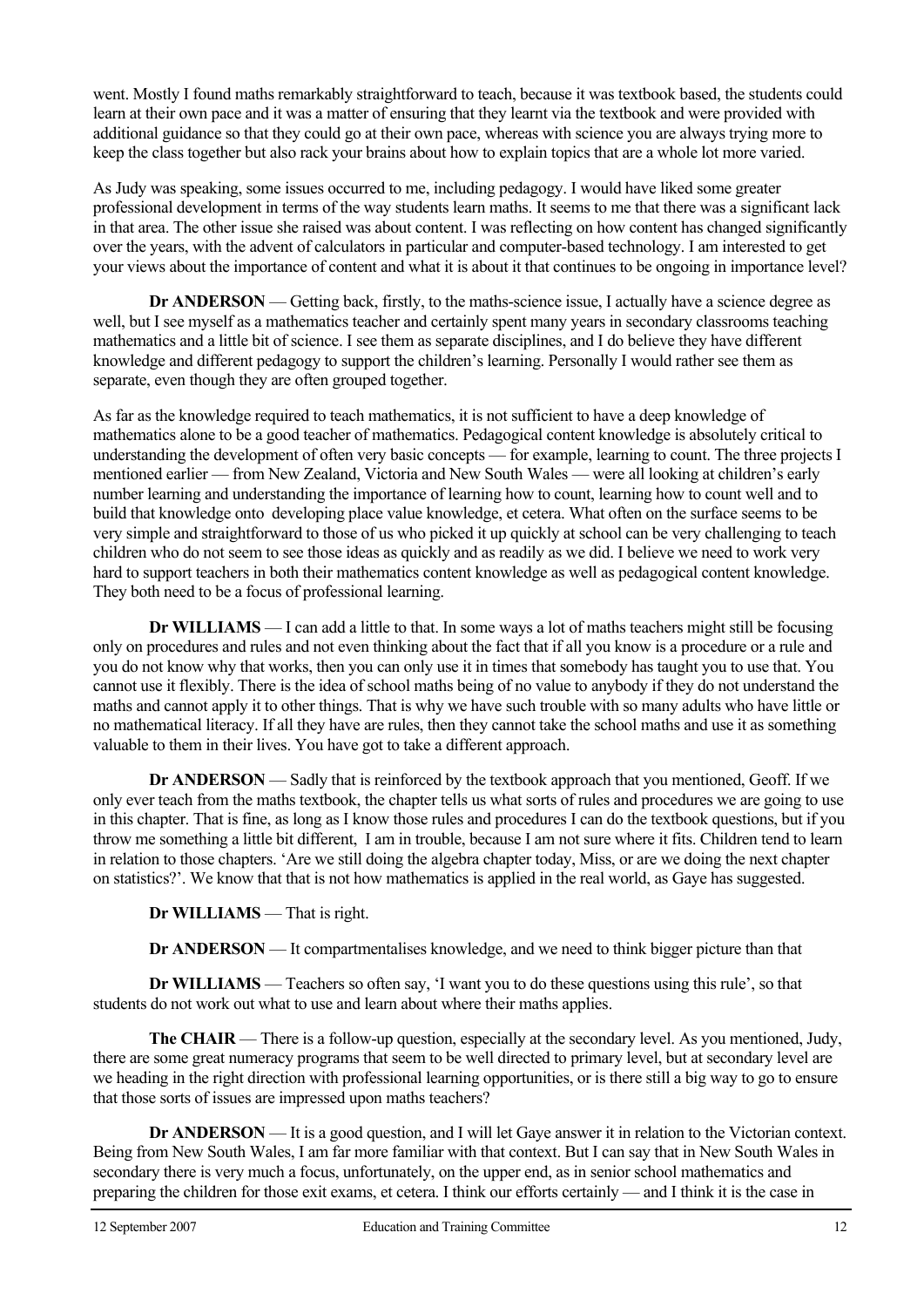Victoria as well — need to be very much focused on the 7 to 10 group and supporting teachers to develop better pedagogical practices there. Would you agree?

 **Dr WILLIAMS** — I would, and in fact there was a time in Victoria in the 1990s when because the assessment at year 12 involved those challenging problems and investigative projects that were set externally to the school, the only way that schools could get their students to achieve well at the higher level was to address problem-solving and projects at the 7 to 10 level. We had a great improvement over that time, but then we went back to school-assessed course work instead of those CATs, et cetera, and it all started to disappear out of that junior level. There is a very nice article by — I am not sure of the order — Barnes, Stephens and Clarke on how in that particular the assessment engine drove the good practice, and far more teachers were involved in professional development to do with problem-solving and project work because it was needed at the top level of the school. What is available? There is some very nice professional development available that does look at ways that students can actually work and think things out, but it tends to be the committed who go to it rather than everybody. So we in our schools have many, many, many teachers who are still just teaching rules and procedures in preparing for the next lot of people. Could I talk about the Japanese lesson study in here?

 **Dr ANDERSON** — You could.

 **Dr WILLIAMS** — The Japanese lesson study is a really nice model to think about for professional learning in secondary schools. It really does have the features that Judy was talking about. There is actually time in a school day, during the timetable day, that is allocated to groups of teachers at the same level to work on a lesson. There is a master teacher who really has a very good pedagogical knowledge and content knowledge and focuses that group. About every week — I might not be quite right on the time line — there is a lesson that starts a new topic, and they do this complex problem. The students think about a problem they have not come across before, and as a result of that they put forward ideas, and then out of that the teacher draws the knowledge that they want and puts it all together so they have got the concept that they were looking for, and then the students practise. Before that complex lesson they have this lesson study time with the master teacher where they look at the particular task and they think about what students might do. From that they work out what they will do to help to draw out what is happening. After that lesson they all get together again and talk about what happened; they do what they call 'polish the lesson' so that they make it better, and they use it again the next year. What they are really interested in is drawing out student thinking, because it is that thinking that students do individually that gives them the structure that they can flexibly use in thinking about the maths. That is actually where my PhD lies, in creative student thinking and how it can happen in classrooms, and the knowledge they develop is so much better.

**Mr HALL** — I need to confess first of all that I am a former secondary maths teacher, so I have some concurrence with the views that you have expressed in terms of maths teaching. I wish it were only as easy as you found it, Geoff.

 **Dr WILLIAMS** — Were you smiling?

**Mr HALL** — I was indeed.

**The CHAIR** — It was nice and logical and straightforward.

**Mr HALL** — I agree, Judy, entirely with some of the principles that you outlined that need to be in a professional learning program for teachers — things like being embedded in teaching practice delivered at the school level, the use of peers, mentors and coaches et cetera to assist in that regard. Your comment before, Gaye, about only the best — there seems to be a tendency for the best teachers to participate in those programs. Maybe it is that we have to take those particular programs or those examples to the classroom itself or to the teachers themselves rather than encouraging them to do otherwise. My question, Judy, is: how do we actually at a practical level implement those principles which you rightly outlined as best practice in professional learning? How does the school actually do it at that school level?

**Dr ANDERSON** — We actually have to change the culture, unfortunately, in some of the schools that I have worked in. We need teachers to take on that responsibility of ongoing learning. Some do believe that. I know that as a head teacher of mathematics myself trying to get all teachers to participate in those collaborative exercises of sharing can be a real challenge. There are some teachers in our schools who feel a little bit threatened by that discussion. So I think it is not a simple process by any means. I think it is a challenge for a coordinator to implement, but it is something that good leaders do. I think they do take opportunities within their faculty meeting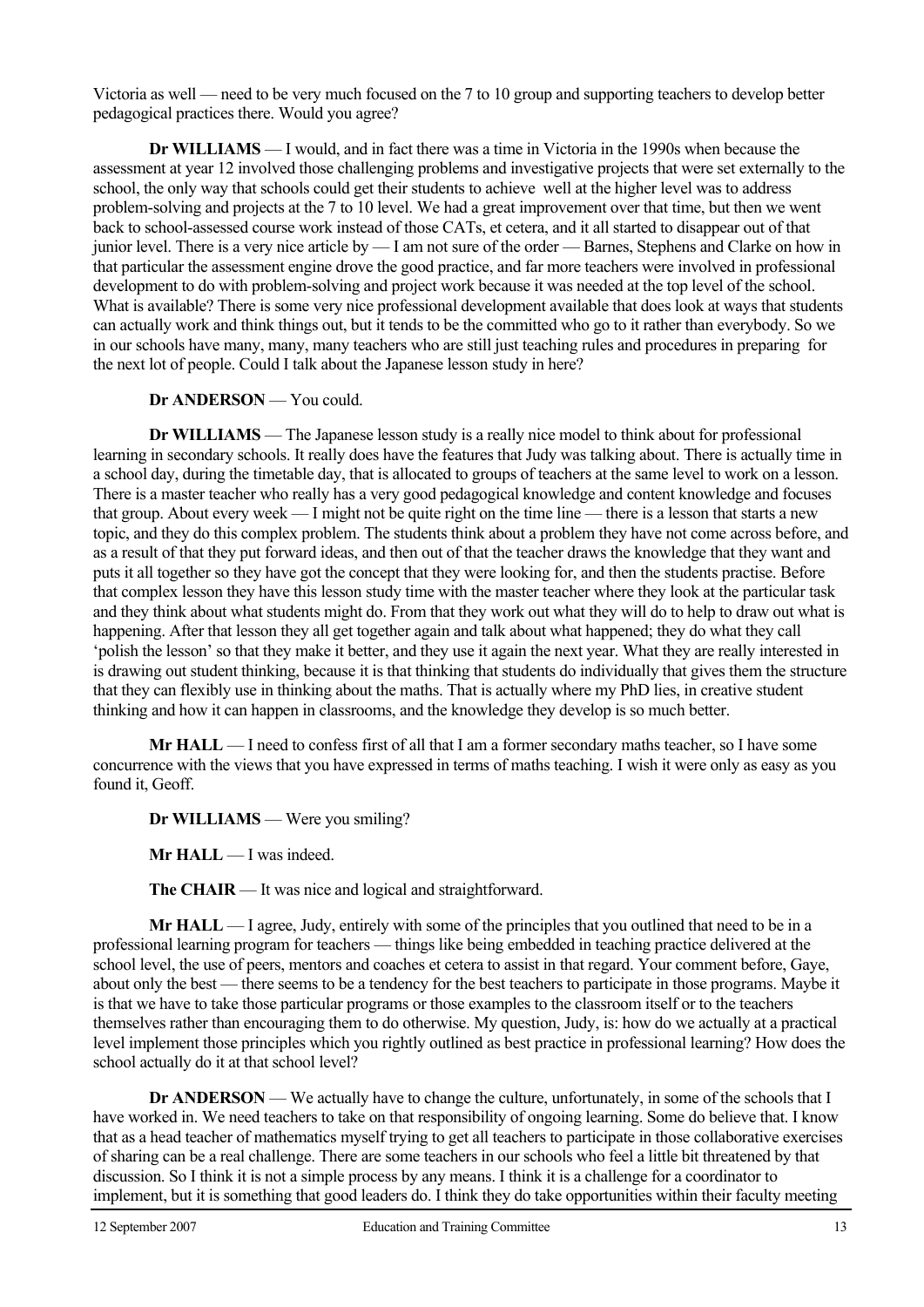time, et cetera, to begin those conversations about teaching particular areas of the curriculum, how we might do it, encouraging that sharing of resources and setting time aside to actually do that. Unfortunately in a lot of schools we get caught up in the administration, and often our faculty time gets used up in working out who is going to take responsibility for what is happening next week. That is why I am saying I think we have to change that thinking. The fact that as teachers we are all learners, we are all here to learn, and just because we have got the degree and the post-grad qualification that is not where our learning ends. It is really about changing teachers' thinking to ongoing learning; maybe even using those few teachers who do go off to these workshops and things and whom you know have a commitment to that and bringing them in to mentor some of the others. It is not simple. I have certainly tried to implement some of those processes myself, and it takes time.

**Mr HALL** — What about teacher exchanges between schools or giving time to teachers to go and visit schools and learn about how they deliver in other schools and the ideas and programs they have?

**Dr ANDERSON** — I think there are lots of things that you could do along those lines, absolutely, yes. There are lots of different things that have been tried, but what I have experienced, too, is that often when teachers go and visit other schools they come back with lots of great ideas and then they get caught up in the busyness of school in the next week and then two weeks down the track, 'Oh, gosh, we were going to sit and talk about that and we haven't had time'. There are a couple of challenges but one of the biggest challenges is to make that regular time within the school day that is precious and does not get chewed up by the administration or the principal suddenly wanting us to dash off to something else. It has to be time that there is sort of a boundary around.

**Dr WILLIAMS** — And it has that leader, either from inside the school or outside, who has that pedagogical and content knowledge and leadership skills.

**Dr ANDERSON** — That is right. That is true. I think that time within the school program is critical. We can send teachers off all we like and they can all come back with great ideas, but then it never translates into that collaborative exercise and inquiry model in the faculty.

**Mr HALL** — How much time is required? Can you define that? It is an hour a week or two hours a week for the faculty or groups to sit together and do that necessary planning?

**Dr ANDERSON** — It could be an hour, if it was really focused and there was a program and there was a process, but of course that is part of that planning and having that direction and everybody in the faculty having a shared understanding of what we are doing, why we are doing it and how we are going to get there, and everyone taking ownership. I think that is what takes time: building up and getting to that point where you can say: 'That's the hour a week when we're going to sit together, and this is what we're going to do'. It is not quite as simple, I guess, as it might appear on paper — as you probably realise.

**Mr HALL** — But in terms of embedding professional learning in the program, that is essential, that an hour a week, say, or whatever the time allocated, is actually put aside so that it is an ongoing thing, rather than a one day here and a one day there?

**Dr WILLIAMS** — Absolutely — and not at the end of the day when all the children have gone. That is not the time. It needs to be part of the actual program for the day.

**Mr HALL** — That really requires just resourcing in schools, does it not — extra staffing so that timetabling becomes possible?

**Dr WILLIAMS** — Yes, it does. And your expert, because many schools will not have somebody with those leadership skills for a start, although you will grow them. If you put in the time and the resources, you will grow those people.

**Mr HERBERT** — On something completely different, one of the things that people who have problems with mathematics at school say constantly is that for a variety of reasons — they might have gone overseas or been sick — they miss out on a certain section which impacts later on in their school life in terms of an understanding of more complex mathematical approaches. I know that there are some approaches whereby you have more diagnostic, so that kids who are not going well mathematics in at secondary school have more diagnostic testing and analysis to find out to what they need, to then have targeted programs to try to address that, so that they do not continually miss out as they go through the school. Is that an issue? Is there much professional development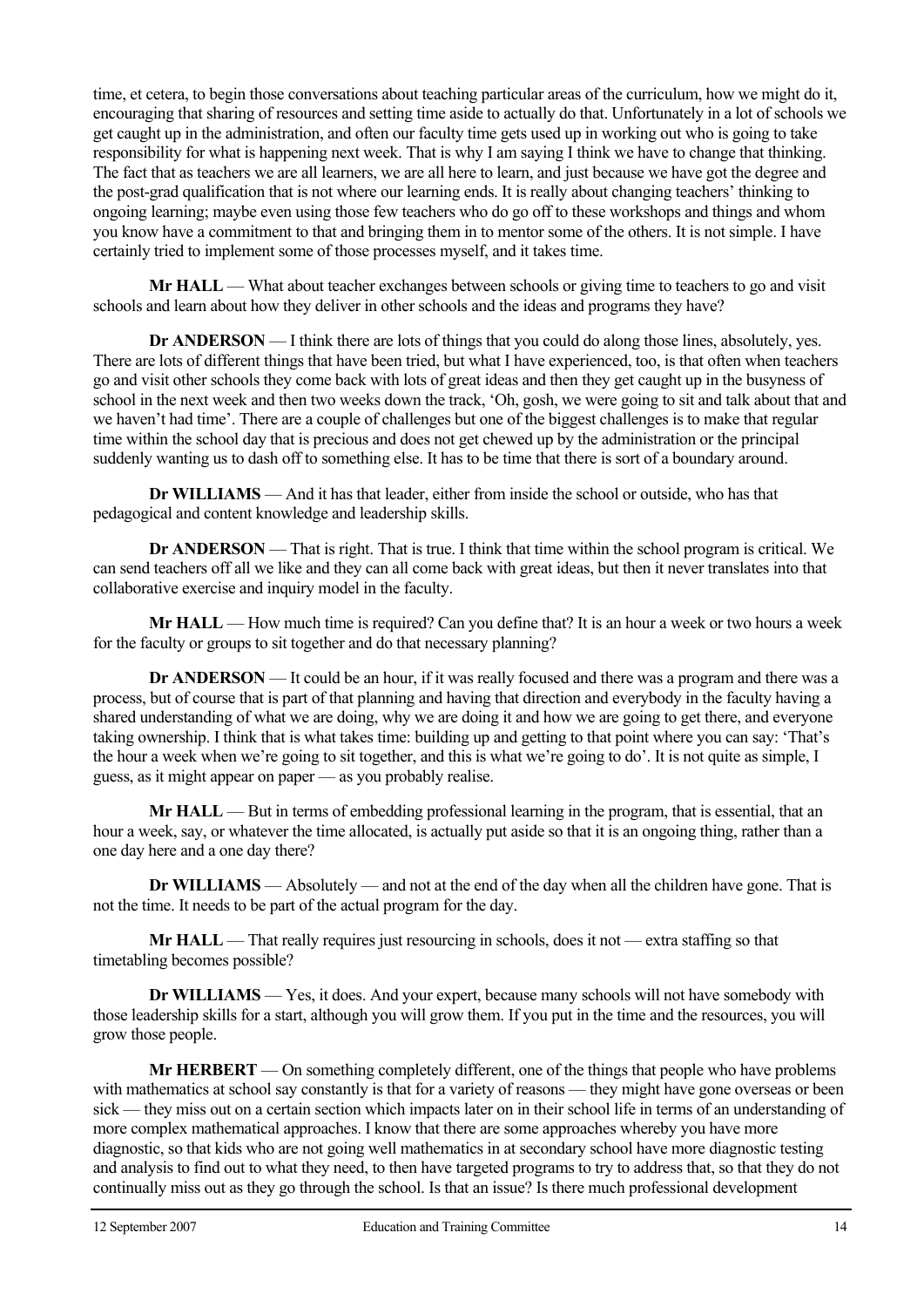happening in that, in terms of teachers being able to analyse the range of knowledge of mathematics that students have in working out programs? Is that an issue?

**Dr ANDERSON** — I think that is a huge issue, actually. That is a starting point, if when you walk into your classroom of 30 children you do not know where each of them is on that learning trajectory, and they are all over the place.

**Dr WILLIAMS** — Whether they have been away or not.

**Dr ANDERSON** — Yes. So that is a critical component of teaching. Certainly there has been, on assessment approaches and then planning to support children, but it is one of the things that teachers I think find most difficult — to be able to access the children, work out where they are, and then plan and then that ongoing assessment and planning for the range of needs. There is certainly a lot of research that says that in the typical year 7 and 8 classroom there can be as much as a seven-year gap between the top and the bottom, if you like, of their knowledge and understanding of deep mathematics. It is a huge problem.

**Mr HERBERT** — What about at 10, 11 and 12? There is a pretty hard curriculum that you have to teach. Is that addressed at that point, in that context, or is it too late at that point?

**Dr WILLIAMS** — Are you asking is it a problem that some of them are missing knowledge?

**Mr HERBERT** — Yes, absolutely.

**Dr WILLIAMS** — Yes, by the time you get to there you still have some students in year 12 who are back down at grade 4 or at a lesser level.

**Mr HERBERT** — In some parts of mathematics.

**Dr WILLIAMS** — In quite a lot of their mathematics, there will be some students there. Then there will be others, coming up from there. So they are very different in what they know. The more we go with trying to catch them up to date with little crash courses, with rules and procedures, the more they have to forget and still not know. I do not know exactly how but it has to be a different mindset, so that what they do learn they understand and can use. The only thing I can say about it is that if you start a topic with some sort of a task that allows access at the number level, at the logic level, at the algebra level and all sorts of things so that different students can learn a bit from where they are, then some understanding will develop. If you teach them rules and procedures when they are way behind, they will still be way behind.

**Dr ANDERSON** — It does not work.

**Mr HERBERT** — I understand that, but the truth is that there is probably not going to be a huge change in mathematics at VCE; you learn it right around the country. I am to trying to work out whether there is a professional development approach to actually do with this. I understand what you are saying, in terms of a pedagogical and philosophical outlook, but the reality is that when you look at VCE maths it probably is not going to change a huge amount, I would not have thought, in the short time frame and there is a national curriculum. Teachers have a huge amount of pressure on them in the senior years to actually get different results. I am just wondering whether there is scope or a need for more diagnostic intervention in those senior years, rather than how you get the best grades for an exam at the end.

**Dr ANDERSON** — Good teachers do do that. Absolutely. Good teachers do that and good teachers know how to do that. As far as professional development is concerned, I think people who run the sorts of courses that I am familiar with do address good assessment approaches, diagnostic approaches and how to support those children. Again, I think the reality at school with the 30 children in the classroom and the busyness of schools, the crowded curriculum, all of those things actually do not necessarily help teachers to get their heads around it, particularly new teachers. I think new teachers need a lot of support in our schools. They are the ones who particularly need to be supported by master teachers, the knowledgeable experts to help them to develop processes and strategies to do that. I know that a lot of parents use tutoring to try and help their kids of course. That is a burgeoning industry that probably needs to be addressed too.

**Dr WILLIAMS** — In fact the early years numeracy interview is probably something that might be a model that you could use there, but the amount of time in interviewing each of those students to find out where they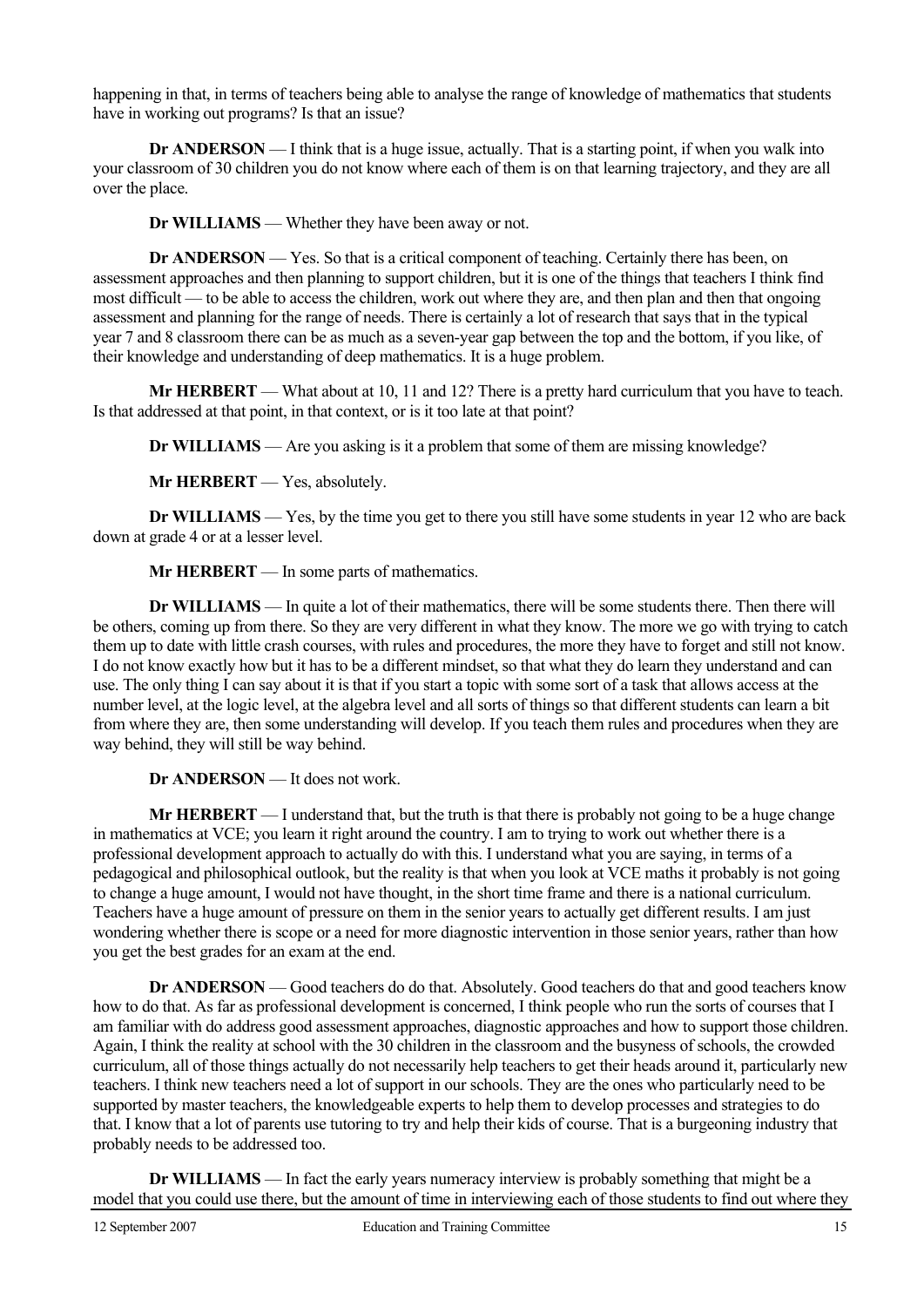are, and then to design your program around it, again, it comes back to that time, and the professional development to go with it.

**The CHAIR** — Thank you for your time. It has been very interesting indeed.

**Dr ANDERSON** — Thank you for the opportunity.

**Dr WILLIAMS** — Thank you for inviting us to come and talk.

**Witnesses withdrew.**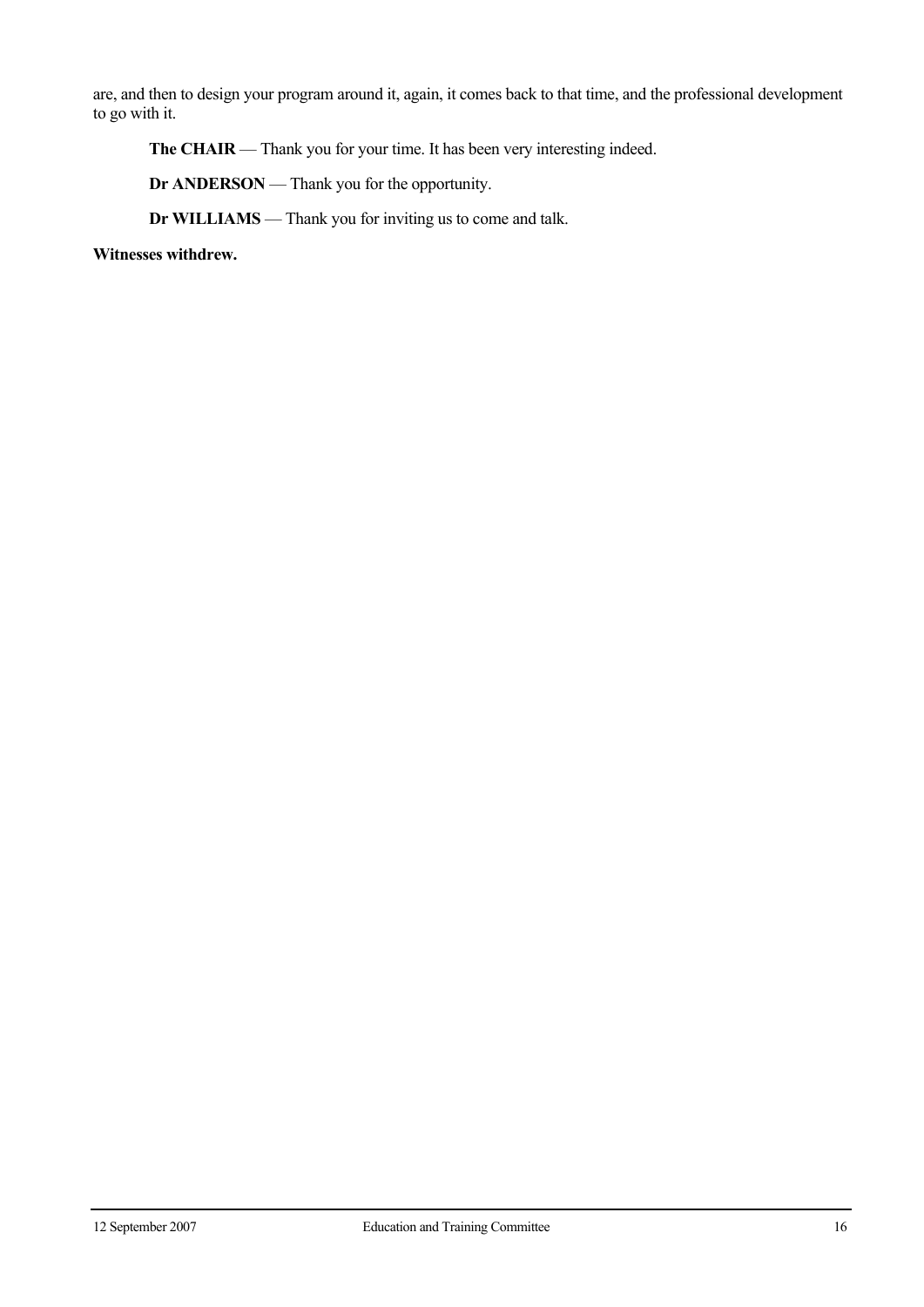## **CORRECTED VERSION**

## **EDUCATION AND TRAINING COMMITTEE**

#### **Inquiry into effective strategies for teacher professional learning**

Melbourne — 12 September 2007

### **Members**

| Mr M. Dixon (from 18 September 2007)                        | Dr A. Harkness |
|-------------------------------------------------------------|----------------|
| Mr N. Elasmar                                               | Mr S. Herbert  |
| Mr B. Finn $(1 \text{ March} - 18 \text{ September } 2007)$ | Mr G. Howard   |
| Mr P. Hall                                                  | Mr N. Kotsiras |

Chair: Mr G. Howard Deputy Chair: Mr N. Kotsiras

**Staff** 

Executive Officer: Ms K. Ellingford Research Officer: Ms J. Hope Committee Administrative Officer: Ms N. Tyler

#### Witnesses

Ms M. Peace, vice-president, and

Mr J. Graham, research officer, Australian Education Union.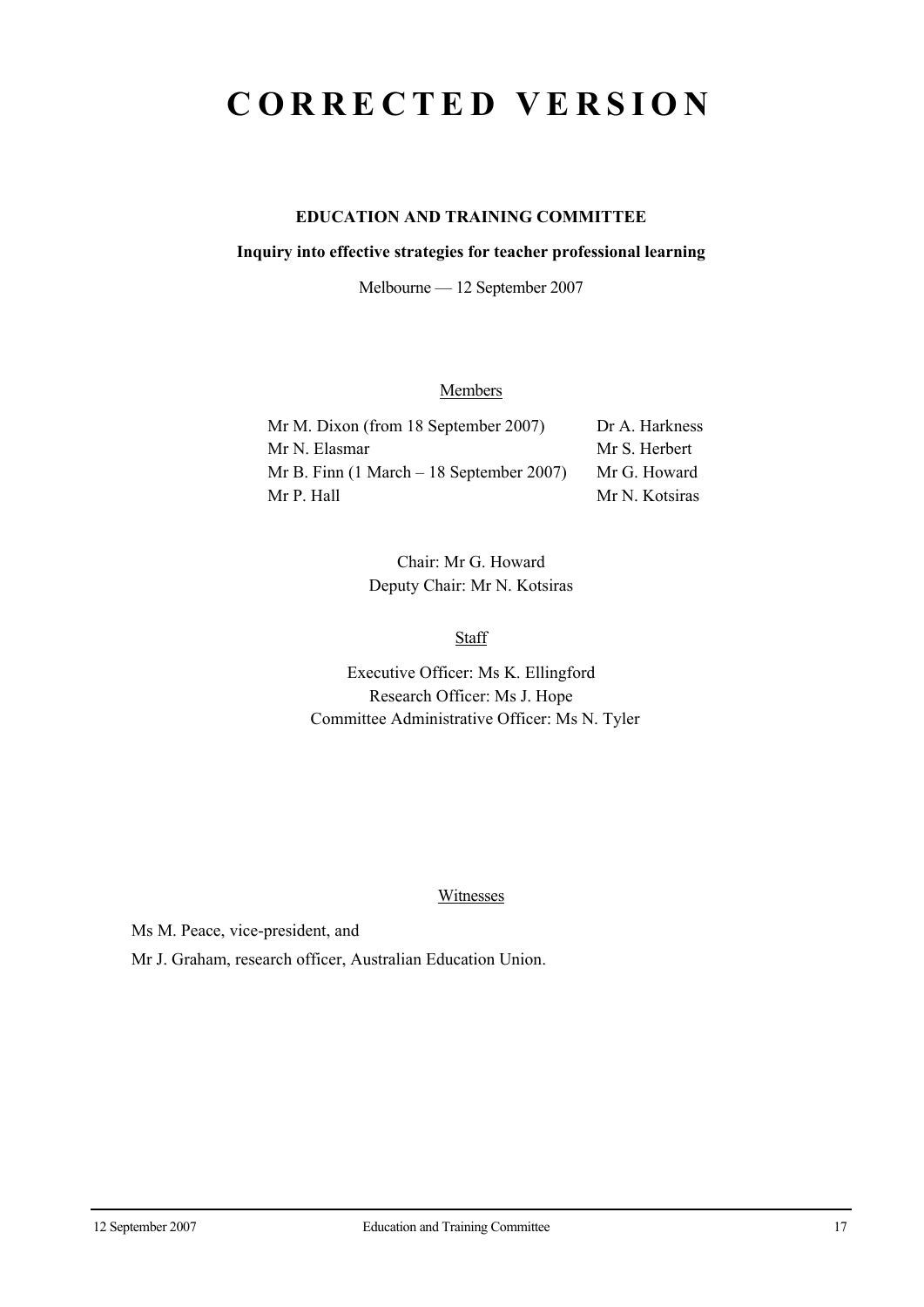**The CHAIR** — Can I welcome John and Meredith as representatives of the Australian Education Union. As you would be aware, the information you are sharing with us is being taped so we have a record of your contributions that can be incorporated in our report. I also need to advise you that the evidence you share with us is covered by parliamentary privilege. If you need to speak freely, you can feel confident you can do so. Of course that would not apply if you were speaking outside the room. Thanks for coming along to provide us with your views in regard to teachers' professional learning.

 **Mr GRAHAM** — I am John Graham, a research officer at the Australian Education Union. I will start the presentation. We did provide a fairly extensive written submission and I will just highlight some of the points which were made in it. We welcome the opportunity to look at this area as we regard it as particularly important in terms of the way in which education can be improved. Our submission, as you would be aware, was a combination of policy positions, some of the research, and I think very central to it was a survey we carried out with our professional development and curriculum coordinator members. These are the people who are basically responsible for professional learning in schools. I will also say that our submission includes early childhood and TAFE as we believe the same issues in relation to professional learning also apply in the early childhood area and TAFE area. There is an overlap between some of the issues in both and sometimes we have things which are very distinctive to these sectors.

I will also say that the commitment of the AEU to professional learning has been longstanding. We have not only been strong supporters of the importance of professional learning for teachers in general, but we also have provided programs for a long time in these areas. I outline in the submission the types of programs we provide. We have our own dedicated professional learning arms which are incorporated associations. They are the Teacher Learning Network, with which we work with the Victorian Independent Education Union, AEU Education Services Inc. and the Victorian Educational Leadership Consortium. We also offer programs in conjunction with universities and the department of education. We believe the nature of teaching means that when you are talking about professional learning you are talking about a very wide variety of activities. These range from university award study, which a number of our members say is very important but there are some cost problems which attach to that. There are things like mentoring and coaching, which are becoming more and more important; release to industry; curriculum course development; network participation; workshops; conferences; and participation at various committees and associations, all of which come within this notion of teacher professional learning.

In our submission we make a number of recommendations about how improvements can be made to enhance the opportunities for quality professional learning for teachers. These recommendations were largely derived at this stage from our survey, where we asked questions which are very relevant to this inquiry about what is effective professional learning for teachers, what are the problems with the existing provision and how can that provision be improved?

The major issue in terms of the obstacles to professional learning is pretty common to schools, early childhood and TAFE. The fact is that there is a lack of resources to actually provide the sort of effective learning programs which people know actually improve learning. We believe some of those real costs need to be addressed in the school sector through additional funds to the student resource package, or the global budget, as it is called, specific program funding and also student-free days. When we are talking about these things, the examples would be when you have professional development external to the school on a whole range of areas, you basically need a team to go from the school. Having one person go and then come back and try to convince their colleagues that they have found out something important is very difficult to do. You need a team to go, and immediately when you have a team to go, of course you create some big cost issues for the school.

In terms of internal professional development, again when you have a major change in the department's curriculum, such as VELS or the reporting system, then you do basically require additional student-free days, because the whole school, the whole staff, needs to sit down together to develop programs which are consistent across the school. They are not just isolated in one part of the school. So we have people trying to get bits and pieces of time during spare periods or after school.

There is also an importance in relation to this matter of cost and time to allow things like coaching and mentoring to occur. I think there are some real really good, innovative things happening in these areas, where schools are developing more and more that notion of expertise within the school which can be utilised to improve the teaching of all teachers. Again, there is the idea of visiting other classrooms, visiting other schools. It is very clear, not only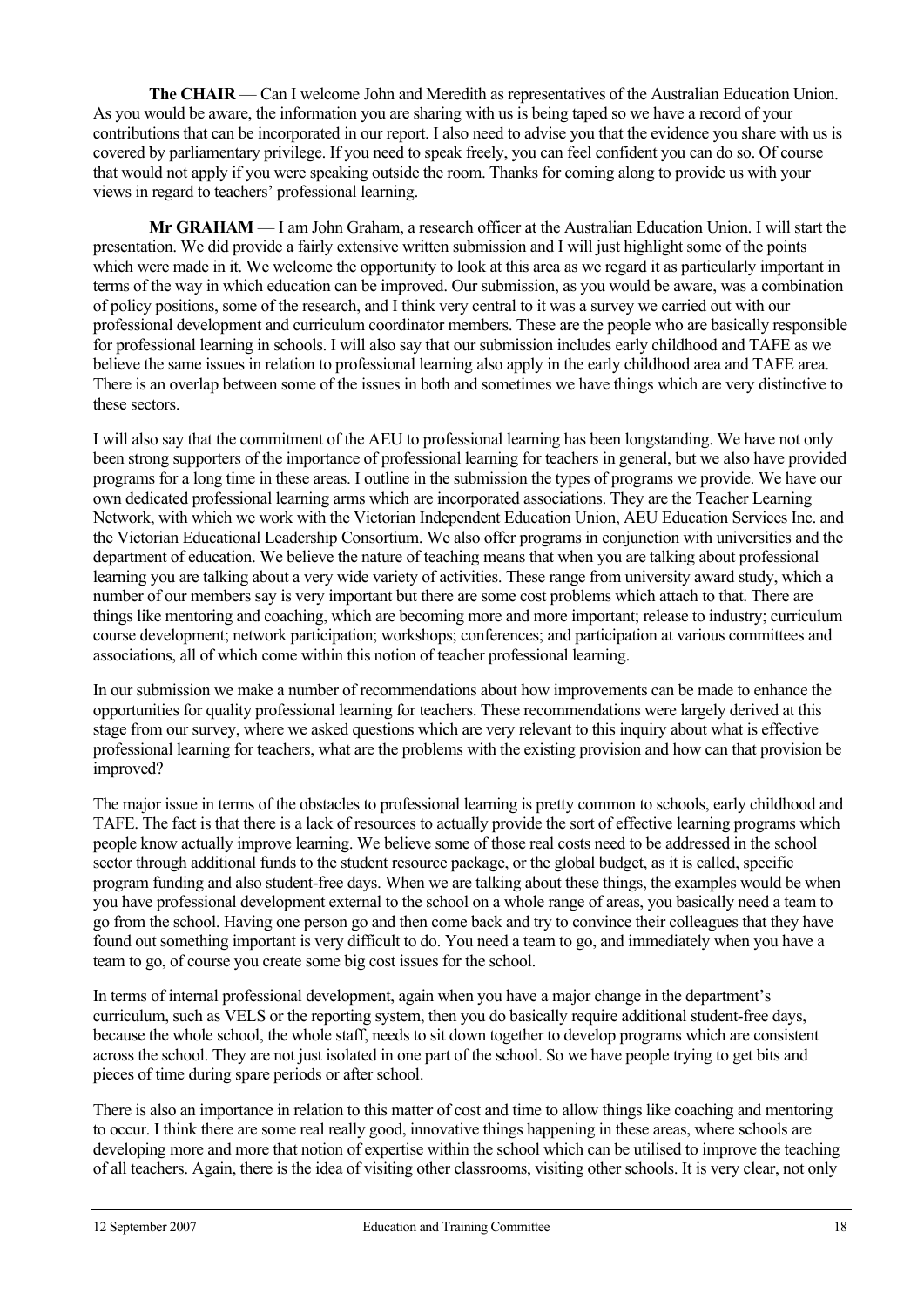from our survey but from the research, et cetera, that that is one really important way of helping to spread good practice.

I would also mention rural teachers. I am sure you must have had some other people talking about those, but the disadvantage in relation to professional learning in general is multiplied 10 times for rural teachers because of all those cost problems linked to distance. The fact is that there is very little official professional development taking place in rural areas compared to the city.

The other point I would make, just to finish off with the school sector, would be about the sheer number of initiatives. Just recently over the last few years we have had a lot of very important initiatives coming into schools through the blueprint and all of its spin-offs. However, what that means for schools is that there is a whole range of initiatives coming in, all of which have to be implemented. So you can have some very good policies which you have spent a lot of time and money on developing, but you also have to spend, we would say, at least the same amount of time and money, or even more, on the other end of that, which is the implementation in schools, so that every teacher fully understands what you are trying to do. I think that has been a problem, particularly when you have got a large number of initiatives which are basically using up all the professional learning time of a lot of teachers as their own particular subject and skill needs also need to be met as well as that. One of the examples at present of course is the new report system and the new VELS curriculum, and that is brought up whenever you go into a school — the fact that they have got these two things at the same time. I will leave that for the school sector.

I would just like to mention early childhood. Early childhood funding for professional learning is far more difficult than for schools because of the nature of that sector. We have got a situation where the budgets are totally insufficient in relation to the needs of teachers in early childhood. These raise participation barriers. A lot of early childhood professional learning does occur on weekends, evenings, et cetera. In rural and regional areas early childhood professional learning again is more difficult than schools because there are only one or two people in each of those centres, so basically if they have a professional learning program, then the centre closes, and of course that creates real problems in the community.

The other issue of disadvantage in early childhood is the fact that because centres are so small it means that collegial learning — which is central to the school sector and which can often occur during school time — for early childhood teachers is very difficult to work. They tend to be isolated so you need other systems to help to promote that, and also to promote learning between early childhood and early years of primary. One of the very positive moves which the government has made is to include the early childhood area within the department of education. I think that that is something that we have certainly been supporting for a very long time. I think that you now have some real opportunities to help to address those problems.

Finally, in terms of TAFE — as with the other sectors, professional learning at TAFE is very important. TAFE teachers do need to be up to scratch with what is happening — in terms of the technology, in terms of the economy, industry — and their professional knowledge and expertise needs to be brought up to par. There are a whole lot of issues in terms of the changing modes of delivery, changing demographics, as I say, changing technologies, et cetera. The recommendations we have got in relation to TAFE are certainly that the TAFE Development Centre, which was set up a few years ago, should be given ongoing support — we see that as a really important development for TAFE teachers — and that the funding issue should be resolved in relation to that. One of the other issues for TAFE teachers is qualifications. We believe that the qualification levels need to be lifted. The certificate IV levels need to be lifted so that TAFE teachers do have a proper grounding in pedagogy et cetera.

I suppose finally the one issue which is again very central to TAFE is release to industry, which does occur and is seen as an absolutely essential part of professional learning, but it needs to be far more organised, and it needs to be more accessible to all teachers. We would also say that we support a teacher industry program for schools which was in existence for a number of years and was seen as a very valid program, but which disappeared a few years ago. I will leave it at that.

**The CHAIR** — We will move to questions.

**Mr HERBERT** — I have one very quick one. Thank you for that. I apologise for having to leave now; I have a meeting with the Minister for Early Childhood Development. I am not particularly familiar with the early childhood sector. In teaching, you have private agencies that contract emergency teachers to schools. What is the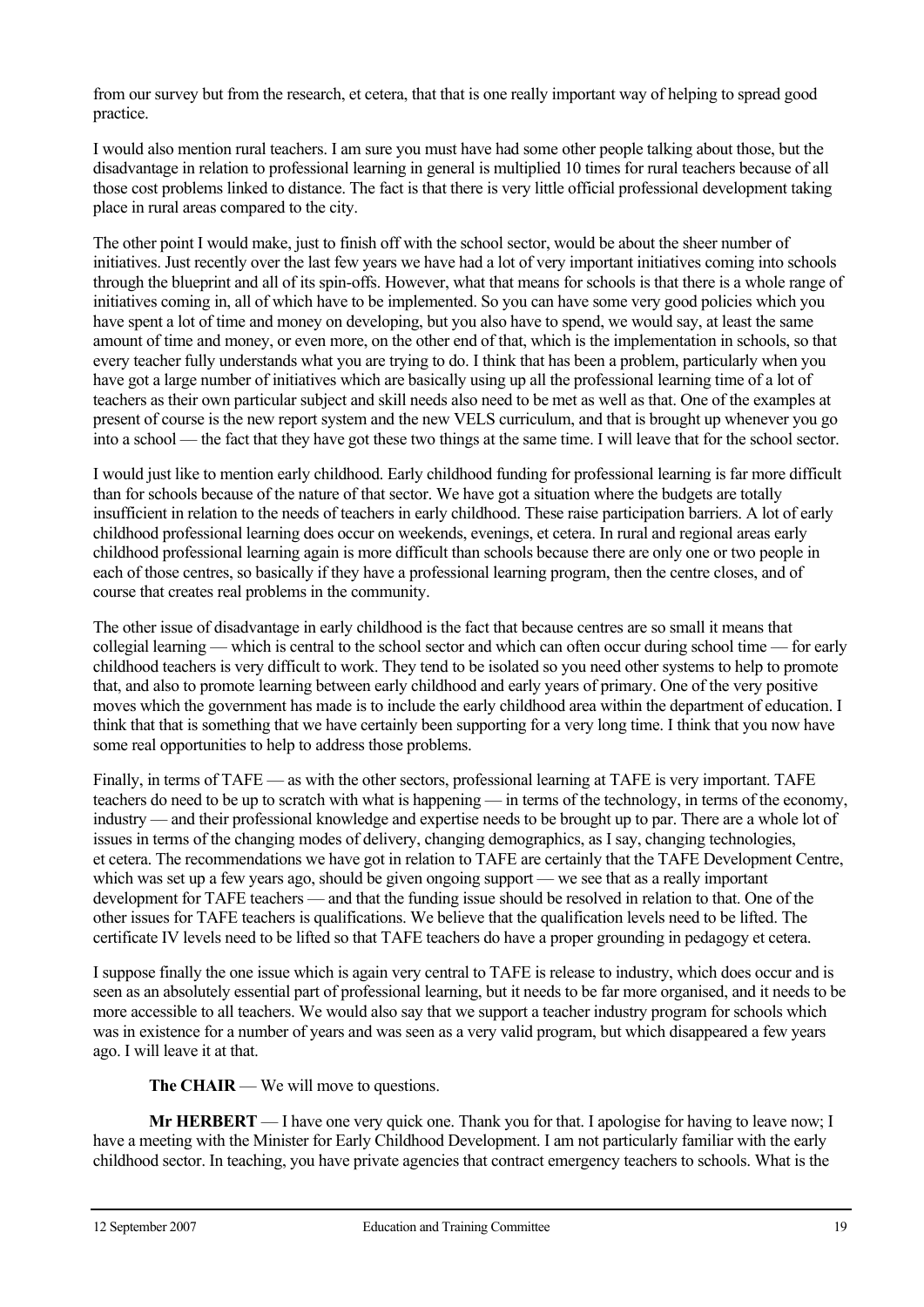situation in early childhood — is there a pool of relieving early childhood teachers; are their organisations that provide them; what is the actual infrastructure for that support — —

**Mr GRAHAM** — Again, neither of us is a total expert on that but my understanding is that there are the equivalent of casual relief teachers in the early childhood area but that they are very difficult to come by and that their salaries are certainly lower than the casual relief teachers for schools. How to increase the number of casual relief teachers even for schools is a problem but it is certainly a problem for early childhood, and I am not sure how you do that.

**Ms PEACE** — Most early childhood teachers would have a dual qualification, and would be qualified to teach in primary schools where you can access greater amounts of money as a CRT, and where there is also plenty of work. People are more likely to do that. Many of our members will say to us that in terms of trying to access professional development, replacement is a key issue for early childhood particularly. It is also an issue for country schools, but particularly for early childhood across the state. They simply cannot get replacements and that either means you get agreement to shut the centre down for a day or they cannot be released.

**Mr HERBERT** — Just following up on that — I would imagine a lot of things change in a primary school, and as you say, you do your teacher training, early childhood. I would imagine those relief teachers who are dual qualified and go around are probably as good a source of professional development as anyone in terms of early childhood, because they are in the primary schools and they can actually see what is happening and what changes are occurring.

**Ms PEACE** — Absolutely. In fact I was in a primary school last week where they had a graduate teacher who is doing her final rounds. She had been working in an early childhood centre for 15 years and has decided to make the cross. The school just could not talk about her strongly enough in terms of the skills she was going to bring into their school in the early childhood sector. I think you make a good point that they certainly do offer a huge amount in terms of early childhood education and development for schools.

**Mr GRAHAM** — I suppose what we are hoping for, with the bringing of early childhood into the department, is that those notions of professional learning which already occur in various places — there are programs which link early childhood teachers and primary teachers together — but hopefully the department will be able to facilitate that more.

**Mr HALL** — Do you get a lot of shifting, though, between the two sectors, between the early childhood and the primary sectors, for those dual qualified teachers?

**Ms PEACE** — Our information would suggest that most of them go into the primary sector when they have dual qualifications because of the greater levels of pay and certainly early childhood centres have greater difficulty in attracting staff. The teacher shortage issue hits them very strongly, even though it is an issue across the board.

**Mr HALL** — Moreover, one of the issues that I have recently come across was that a person with dual qualifications may be teaching in the early childhood sector or kindergarten for five or six years and then move back to the primary system. Their years of service were not recognised in the early childhood sector and so they lost that component, which did not encourage interchange between the early childhood and the school sector.

**Ms PEACE** — We have that problem at the other end too with TAFE. Even in a TAFE setting where a teacher could be teaching school-aged students, because they are not actually teaching in a school and their qualification may not be a school-based qualification, they get no recognition for that service in TAFE. That has been a real issue, particularly in that VET area where we are getting increasing crossover between schools and TAFE. People are reluctant to move into the school sector because although they may have behind them large numbers of years they get no recognition and end up teaching on a graduate salary when they were paid much more highly in the TAFE sector.

**Mr HALL** — In your discussions with the minister, Steve, could you address that issue?

**Mr HERBERT** — I might leave that to the AEU in their EBA.

**Ms PEACE** — Do not worry, we have raised it on many occasions.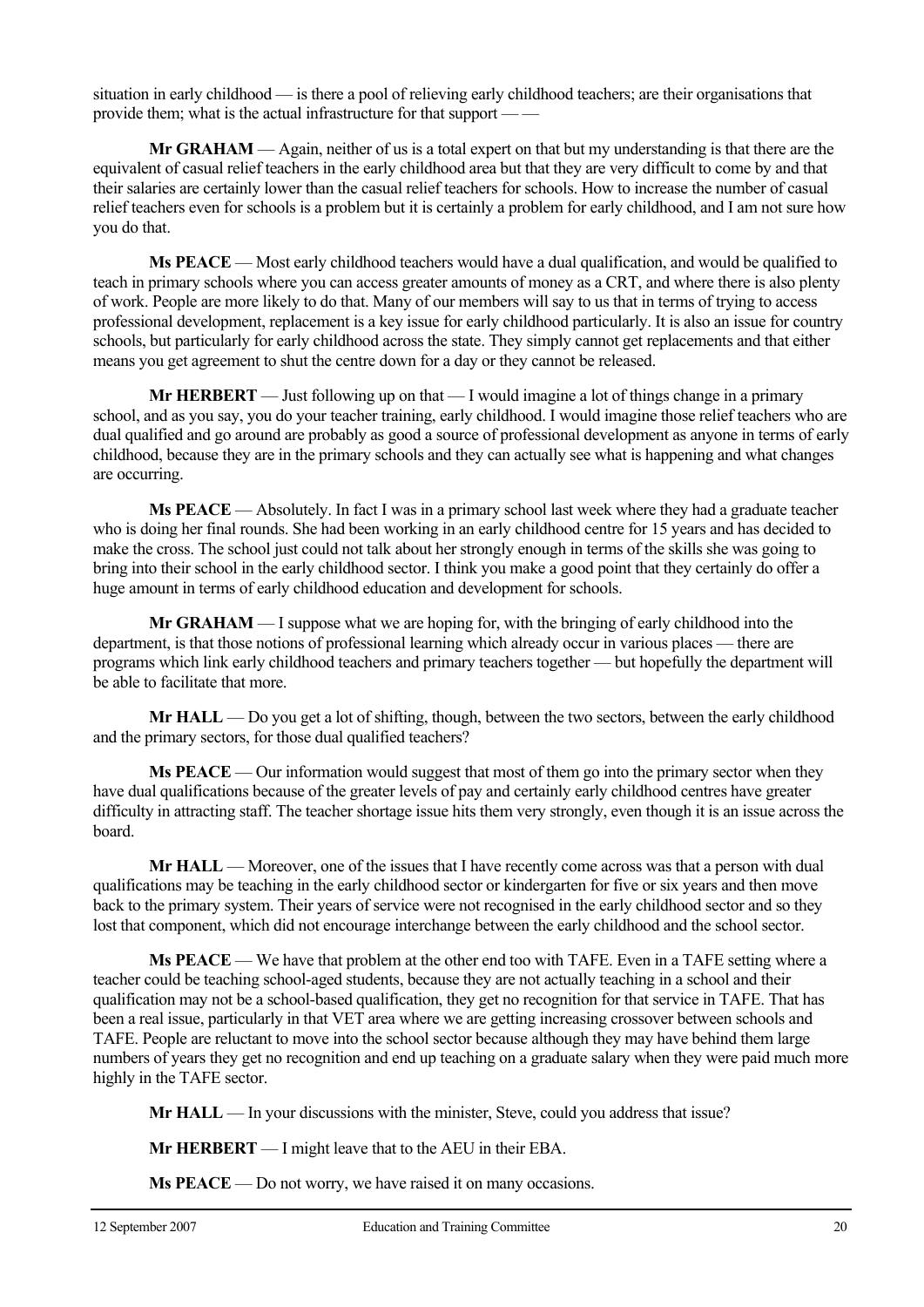**Mr FINN** — I see that you have in your written submission that teachers are faced with more complex medical and social issues, and they have to spend more time gaining greater knowledge to meet the additional needs of their students and the relevant regulations. In my discussions with teachers and principals in my area, it seems to me that this is already a significant issue and is a growing issue. What can be done to overcome that? Should we include this sort of 'social work' as a part of professional development training? Is that the direction in which we should be going?

**Ms PEACE** — Mr Graham can perhaps add to what I might say. I would be loath to suggest that we should move in that direction completely because I think it then shifts the focus directly on to schools being responsible for all those things. I do not think there is any harm in schools being aware of those issues, and it can often enhance the teaching and learning, if you are aware, for example, we have many students who suffer from Asperger's and it is valuable to understand those conditions when you are teaching those kids in terms of how it can affect how they learn. But equally, for the whole range of issues, medical and other issues that you can confront, there needs to be greater levels of support from outside to support schools, because I think it is too much to suggest that we then take on that role as well. We are trained as teachers, not health experts. Whilst it is good to have a basic level of knowledge, I do not think it is appropriate to have to have those qualifications to deal with those sorts of issues. It should be done in tandem with professionals who work outside the schools.

**Mr FINN** — I am probably referring more to the social issues: the high rate of marriage breakdown and a whole range of issues that affect children very directly and sometimes, quite often, very drastically. Teachers are telling me that they are spending more and more time dealing with these issues when in fact it occurs to me that they could be putting greater emphasis on professional learning and probably a whole range of other areas as well.

**Ms PEACE** — Welfare issues certainly have increased enormously. Schools are required, really, to deal with that pretty much within the immediate school. There is some outside support, but that is limited and I do not think it is enough. When you are confronting kids, either in your classroom, perhaps as a year-level coordinator or a school welfare coordinator, you have got to try to deal with those issues as best you can. But I think there is a much greater need for additional support for schools in dealing with that because it detracts from the core part of our business, if you like, and that is teaching and learning. You do not want people who are professional teachers to be detracted from that work by dealing with those other issues.

**Mr FINN** — That is the point that I make: that we do not want them to be detracted from their core business, as it were, but at the same time the day-to-day reality is that it is occurring and we have to face up to it. How best can we handle that and provide teachers with the sort of support that they need to deal with these sorts of issues?

**Ms PEACE** — Traditionally in secondary schools we have had, and still have, student welfare coordinators, many of whom are trained and have done postgraduate qualifications. We have recently seen the introduction of the primary welfare program in a significant number of primary schools, which has been received enormously well by primary schools in terms of providing that additional time and resource to deal with many of those issues. In the day-to-day stuff that you have to deal with there needs to be resources within the school to assist teachers, and sometimes that resource is somewhat specialised in the form of a welfare coordinator. That needs to happen, because you need that support. If you are, say, a full-time classroom teacher you might deal with some of it, but you need a layer of support within the school to be able to deal with those issues. The reality is that whilst that support is there — and we have received very positively the primary welfare initiative — the support needs to be greater.

**Mr GRAHAM** — It certainly needs to be addressed, because the way in which those social issues interfere with the learning of students becomes crucial in relation to certain students, so you must have some support process whereby their opportunities are increased. There is a lot of evidence about the links between student background in terms of poverty, et cetera, and the outcomes from schooling.

**The CHAIR** — I thought your presentation was very useful indeed, especially the survey part. It seemed to line up with what we were hearing from others about effective professional development being school based and taking place with an ongoing and collegiate approach. You also raised the issue of problems in schools in rural areas. Could you tease out what you see as some of solutions? Obviously, as mentioned earlier, CRTs are a problem, but what are some of the other solutions in terms of providing effective professional learning opportunities for teachers in country areas?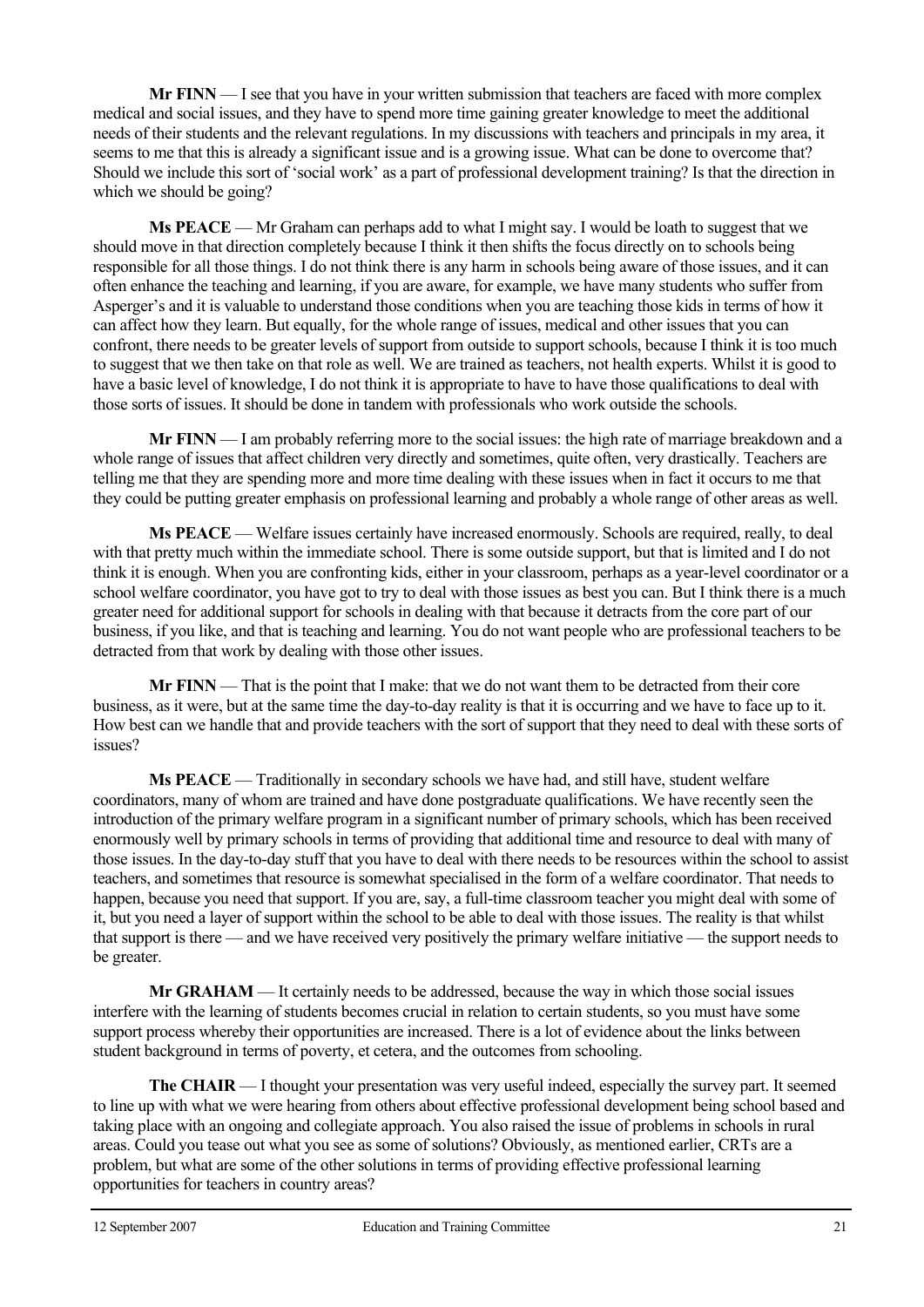**Ms PEACE** — The CRT issue is a huge one — just trying to get teachers to replace people when they go off. The other big issue is that the majority of PD is done in major centres, the majority in Melbourne. If you are a teacher in north-western or western Victoria it is very difficult not only to get to Melbourne but also to pay the costs. If you backtrack and look at the budgets that schools get, all schools are funded pretty much in the same way. You have a bucket of money that you have to allocate to a variety of things. For example, country schools and city schools are effectively dealing with the same amount of money, yet the cost for a country school — if it can get CRTs — is often greater, because they then have to factor in travel costs and sometimes accommodation costs.

One of the common complaints from many of our country people is that distance-wise you may not be that far from Melbourne — I think we gave the example in the paper about someone from Bendigo coming to Melbourne — but you can get caught up in traffic and no accommodation costs are factored in, so the teacher ends up attending for a full day's PD. They get up at half-past five in the morning to get down here to try and miss traffic, and then have to travel home at the end of the day, because there are no in-built accommodation costs and they try to save the school money. The issue of resources for country schools needs to be addressed so that we do not see a divide between the sort of professional learning that teachers in country areas have access to versus those in the city. It worries me that we are creating a bit of that divide, because those schools are under greater budget pressure to provide that kind of professional learning, simply because that learning is provided geographically a long way away.

**The CHAIR** — Are you aware of any programs that are targeted to supporting teachers from rural schools in gaining professional development? I remember that in my early teacher days in the country there were a couple of programs that I was able to link into then, but I do not know what is running now.

**Ms PEACE** — John would probably know this better than me. A mixture of programs are provided in regional centres, but, again, if you are in the Loddon-Mallee region, if PD is offered it is likely to be in Bendigo. That is not much use to you if you teach in Mildura. The geographic distance is still there, but there is some provision. I will give you an example of ours. We run professional development for our members at different times. We have struggled in remote areas to run that professional development. It is not because people do not want to do it. It is because we cannot get teams of people released from schools, because there are simply no CRTs to backfill them. The same goes for departmental professional development. It is very difficult for people simply to be replaced, let alone the added costs of attending that sort of professional development.

**Mr GRAHAM** — I think there is some cluster professional development which occurs where you have student-free days. This is where student-free days become extraordinarily important, because at that stage you can actually have a group of primary schools and secondary schools having various activities in various schools. A few years ago Gippsland used to be really good in relation to professional development as a region, which used to be called Gourmet Professional Learning. It was run by various people in the regional office there, but I think it petered out. I am not quite sure why. One of the things which is often brought up when we are talking about rural and regional as a solution is the online type of professional learning. The only problem with that is that it is not particularly valued by teachers, or they do not particularly like it. Some of the research that I have seen in terms of that is that it is good for some things but not for other things. You are certainly not going to solve everything by that, but there is a place for it if it is well organised and well structured for specific areas.

**Mr HALL** — I will comment on the regional aspect. I was aware of the gourmet PD in my electorate in Gippsland. That did work well for a while, John. Basically it was like a smorgasbord of professional development programs that teachers could select from — it was almost like a menu, which was great. Surely when you have the problems with CRT, distance and delivery of professional development in country regions you should do what teachers are telling you in your survey and what some of the experts are saying — that is, embed the professional development on a weekly daily basis within the school program. That would require an additional permanent resource to a school to facilitate that ongoing and regular professional learning within the school base so that you are potentially reducing actual classroom hours so that they can be made up with the planning meetings. Even if it is only two or three teachers at the Buchan Primary School, they could get together and work out their literacy or numeracy programs or whatever. Surely that is the way to overcome some of the professional development difficulties we have in rural schools.

 **Mr GRAHAM** — There are in Melbourne some larger private schools which can afford to have a person like, say, Bill Rogers from Melbourne uni or another expert in a particular area working in their school for a couple of days a week in a sort of mentoring/coaching role. Certainly if there were resources for that, it would be very helpful. The other thing is the department's program, Teacher Professional Leave, has been a good first step. What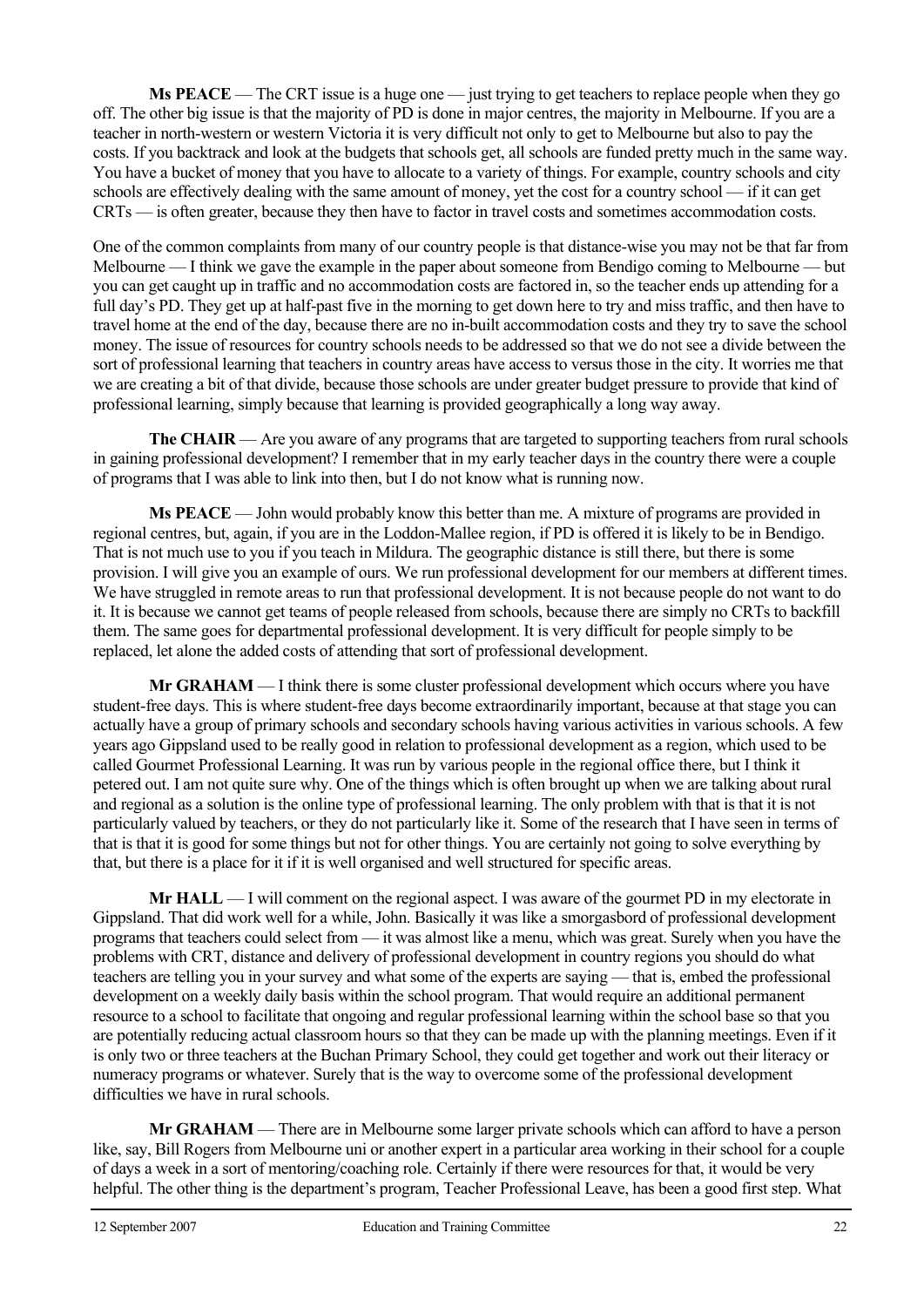that provides is funding for teachers to be released from class for up to  $-$  I think it is  $-$  12 weeks. It might be like a couple of days a week where they work together on some sort of a professional development project. That is a good first step. That could be extended, as you said, in terms of having a resource at the school.

 **Ms PEACE** — That notion of a cluster where you are working with a group of schools or even within your school is a real positive, I think. There is an enormous amount to learn from your colleagues within the school. But again, as John has said, one of the things that many of the city schools — and there are government schools doing the sort of work that he has just outlined — it does help often to have a consultant or a professional person come in and work with that school. Again the geography does make that a bit more difficult on a regular basis. A lot of those arrangements have also revolved around mentoring and coaching. There is some training required around that. You can set up models within your school which are extremely effective, but I still think there will always be some need for that external assistance that does play an important role. The other really important thing is that — I would hate to see a situation where our country teachers are isolated in learning from each other, which can be very effective, but not because of their geography necessarily have contact with their city colleagues. I think that mix across the profession is also very, very important, and we should not lose that.

**Mr HALL** — I agree. John, you mentioned that Teacher Professional Leave program in your submission, and you just mentioned it then. I am not aware of that program. To what extent does that program operate in Victoria, and how many schools or how many teachers can take advantage of it?

 **Ms PEACE** — I should know the answer, but I do not.

 **Mr GRAHAM** — I cannot tell you the exact answer, but it was one of the blueprint initiatives that was launched a few years ago. It came in as a sort of a substitute for the teacher release-to-industry program. The teacher release industry program disappeared at the same time as the teacher professional leave program came in. The teacher professional leave program is designed for shorter periods of time. We have had a number of discussions with the department about the program. My understanding is that it is — there is a figure in the back of mind that I cannot think of -

**Mr HALL** — Karen has just pointed out there was a question we asked of the minister, and we have an answer here.

 **Ms PEACE** — It has been extraordinarily popular and very effective.

**Mr GRAHAM** — It has been really good.

 **Ms PEACE** — We have had people travel overseas to look at other education systems. Having teams is the other really important bit. There are teams of people being released and replaced so they can go and look at other schools and see what they are doing.

**Mr HALL** — The other question I was going to ask you: in terms of your recommendations there, in the schools sector you should said that the student resource package should contain resourcing for at least two additional student-free days. Given that the nature of professional learning may not be in day blocks or whatever as some have said, it is embedded in a small amount on a weekly basis in the school program — are you strict on saying there should be two additional days for teachers to be involved in professional development, or could there be funding to the equivalent of that so that schools have the flexibility to introduce whatever they believe are more appropriate professional learning structures?

 **Ms PEACE** — We have sought two additional days. I do not disagree with what you are saying about smaller teams within the school, but I think the other really important thing to remember in terms of achieving systemic change or school-wide change in your local community is that it is really important to have the opportunity to have your whole staff together with good leadership and talking about the sort of change you might want to institute in your particular community and everyone having a very clear idea and having an opportunity to talk about the work that you are doing collectively as a large group. It gives you the opportunity then for groups of particular subject area teachers or grade teachers to go away and do further work. But I do not think we should underestimate the importance of that whole-of-school change and working collectively around achieving the same sorts of things across the whole school. We have seen that as a real problem with some of the big initiatives that have come in, particularly with the Victorian Essential Learning Standards and the new report cards, as schools try to get that cohesive understanding across the whole school.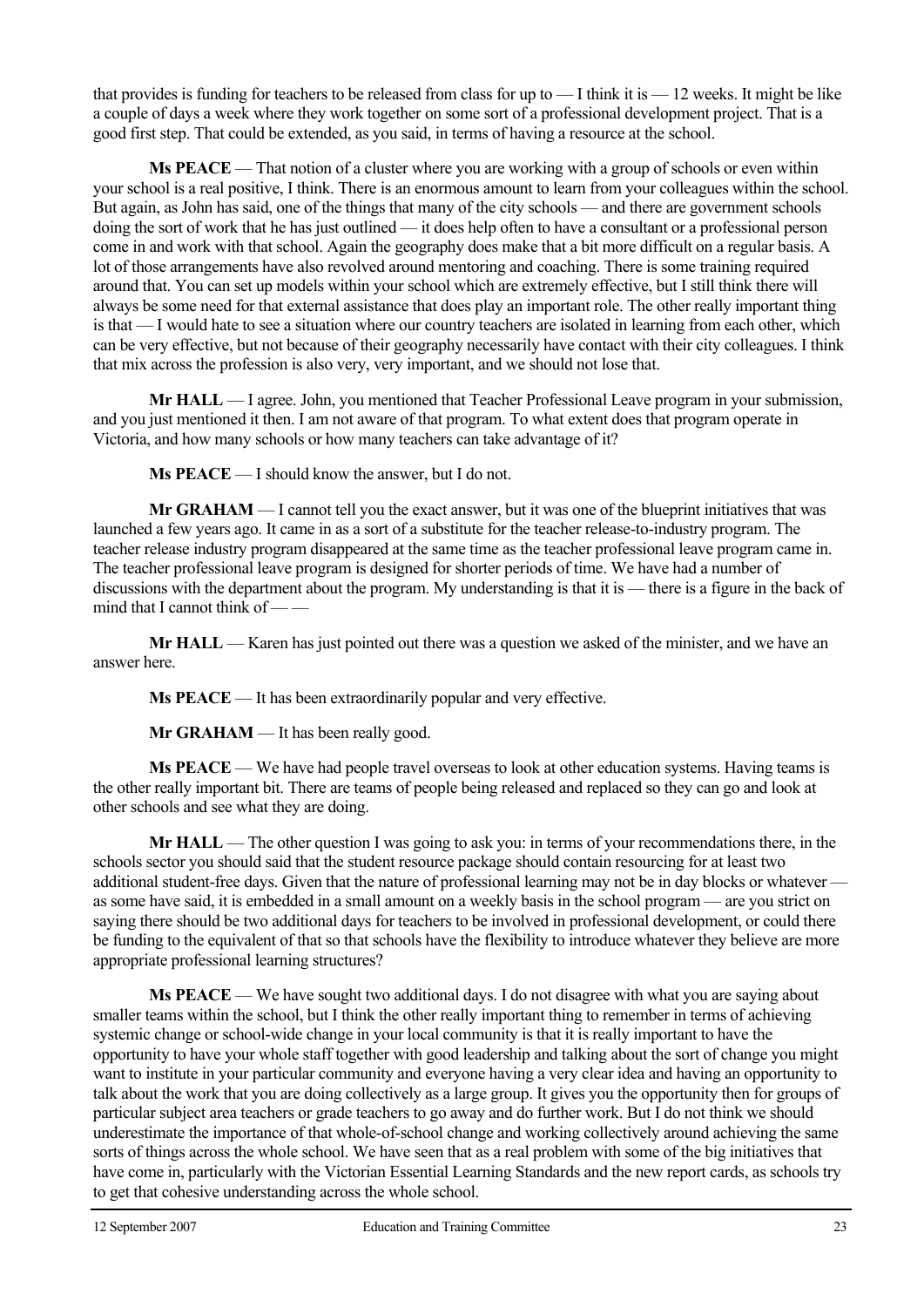Schools have reported to us that it was very difficult because they had limited opportunity to actually get together for a block of time so that everyone was clear about what the various domains in the Victorian Essential Learning Standards were and what the progression points actually meant so that when you sat down to do your reports everyone within your faculty and within your school had a very clear and consistent understanding of what those things meant. I think the implementation of that has suffered to some degree because of that lack of time. I think both things are important, but the whole school work is very important in terms of getting systemic and school-wide change.

**Mr FINN** — I would just be interested to know from your point of view what would be needed in terms of professional learning and development to prevent a situation where a child could go through 13 years of formal education and come out semi-literate or semi-numerate — as we found out from the previous witness — at the end of that.

**Ms PEACE** — What kind of professional learning is needed?

**Mr FINN** — Yes. How can we prevent kids going through 13 years of school and coming out not being able to read and write?

**Ms PEACE** — I think you have to make sure that you have a teaching workforce whose members have a capacity to be able, for a start, when you have a classroom full of kids, to deal with the differences that you have in front of you with a class of at least 25. You will have an enormous amount of variation, so our teachers need to have the skills to actually understand that variation and learn how to deal with it. That could be diagnostic work with the students, to give you an understanding of where each student is at.

From our perspective, that comes down to issues around class sizes and time and resources, because that is a big ask, when you have 25 different kids in front of you at any given time — and for a secondary teacher, you are dealing with 100 to 125 kids in a week, who could all be quite different from each other. So it goes to the level of teacher training, I suppose, and the sort of basic skills that you would want your graduates to have, around being aware of those issues, and then having systems in place with the school around mentoring, not for just your graduate teachers but for all teachers, for teachers to be provided with professional learning about what differences may exist and what sorts of programs they might need to institute within their classes to actually deal with some of those issues. I am talking generally here because you would have such a vast variety of differences, and then professional development to deal with those instances, whether it is around classroom management or about literacy and numeracy.

**Mr GRAHAM** — It is really a program issue. The key years in terms of literacy and numeracy are the very early years. All the research shows that. You need to identify the problems at that point and you need to address the problems at that point. Things like reading recovery and some of the early numeracy programs are designed to do that. Reading recovery gives you this one-to-one relationship. Unfortunately they tend to finish at a certain point. Reading recovery ends at the end of year 1 and then for years 2, 3, 4, 5 and 6 the kids go back into the classroom again.

**Mr FINN** — So if at the end of year 1 they are not up to scratch they are just thrown in with the sharks?

**Mr GRAHAM** — I do not know whether I would put it in your terms, but there is a reading recovery resource which goes into this intensive work at that point, which is a really important point. Then the reading recovery resource does not continue through the rest of primary school, so the teacher then has within their classroom a range of students in terms of some of them having major literacy problems. We have recommended a number of times that that resource needs to continue on because some kids still do not achieve the standard. There is a standard set out which they should be achieving at that point and a number of kids do not achieve it. So you do need — whether you want to call it a tutorial approach — something whereby you are able to work with a very small number of children to improve their skills, so it is resource intensive. But what tends to happen is that if you do not address those issues at that point then the kids start to miss out on more and more of the curriculum, because even in terms of maths there is a literacy component, let alone all the rest of the curriculum. By the time they have reached secondary school, of course, it becomes really very, very difficult.

**Mr FINN** — It is too late.

**Mr GRAHAM** — It becomes really difficult, yes.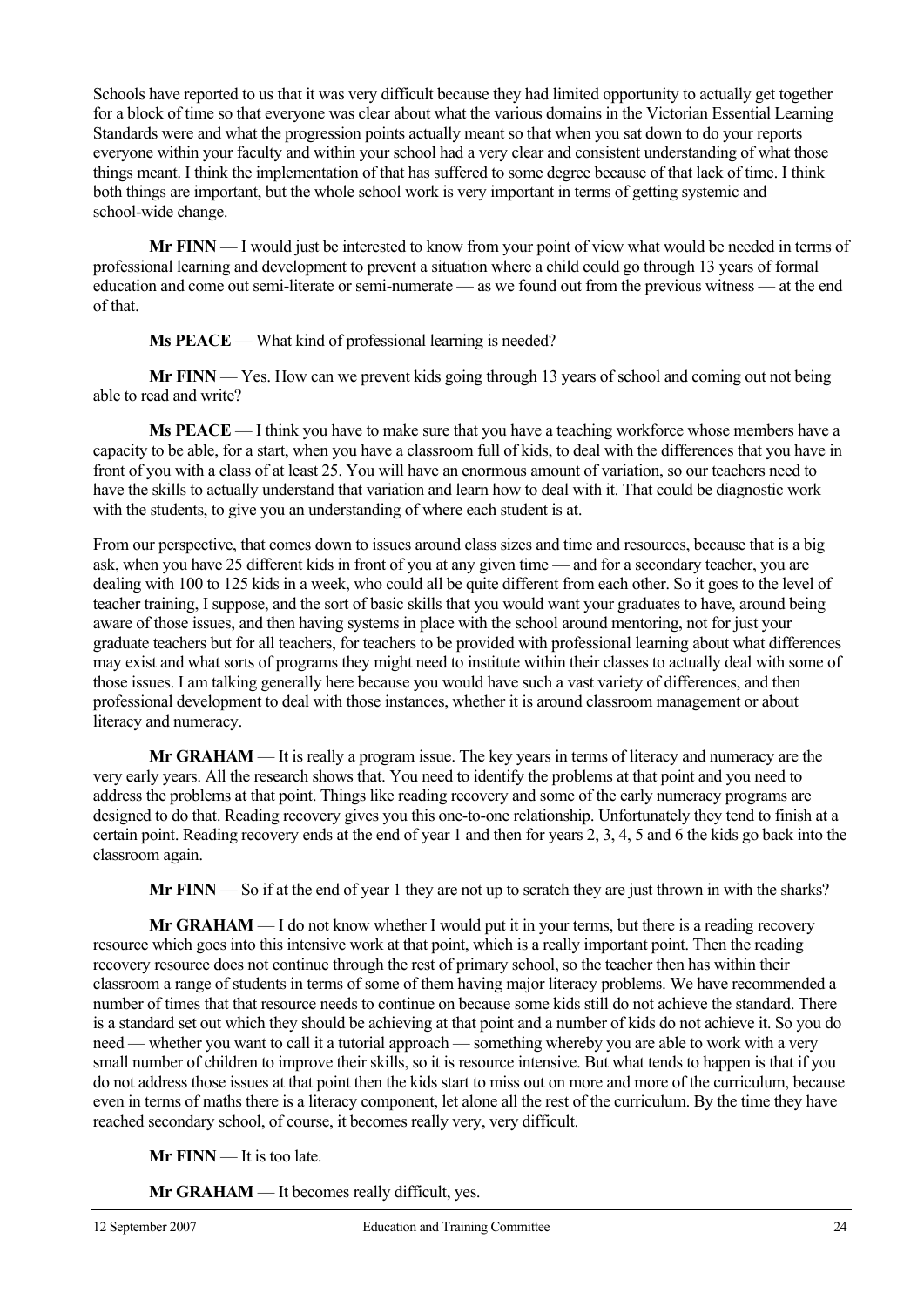**Ms PEACE** — If you look at the money around literacy that is coming from the federal government, which has been to provide people basically external to the school, I think the view of our members would be that that has been a pretty ineffective use of considerable resources. Teachers in schools, where you have these kids in front of you on a day-to-day basis, you know your kids. If they had had that resource within their classrooms or within their schools, the teachers would have been able to target and more effectively use what amounts to millions of dollars to improve the literacy standards of those kids who are being shown to be falling behind. John is right, that targeted intervention, if you like, has been really important. I think in that particular example a lot of money has been used outside the school for external people, who have not had one-on-one contact with the kids, to try to bring those kids up to speed. The message we are getting back is that our members do not believe that that has been very effective in terms of assisting those kids and that it could have been far better targeted if it had been able to be utilised by the schools and the classroom teachers themselves.

**Mr FINN** — John, you mentioned that this is a problem that should be recognised very early on and addressed very early on. Why isn't it?

**Mr GRAHAM** — I think it is a resource issue.

**Mr FINN** — What I am saying is: how can a teacher recognise it as a problem and just let it go?

**Mr GRAHAM** — Because the teacher recognises it, the teacher has 25 kids in the class, and there are X number of minutes in a week. Unless they are willing to do private tutoring out of hours, et cetera, then it is very, very difficult to address, when you have a class where you might have half the kids with major literacy problems, unless you have additional resources. You probably would have come across this, too: a number of middle-class parents use private tutors. The private tutors are in addition to what is happening in the school, whereas what I think Meredith was saying and what I would argue is that that facility should be made available in the school, beyond the year 1 reading recovery, so that you can actually be confident that that student is meeting the standard which they are required to meet at that point. We know that they keep on slipping behind. The point I was making about the middle class doing that is that coming from a poor background means that you cannot afford external private tutors, therefore that sort of disadvantage is increased. So it is really important that government schools should have those resources.

**The CHAIR** — Time prevents us from hearing more from you at the moment. Thank you very much. There were some very interesting issues covered in your contribution again.

**Mr HALL** — The answer to that question was 769.

**The CHAIR** — Around 750 go through in a year, and the program has been going for three years.

#### **Witnesses withdrew.**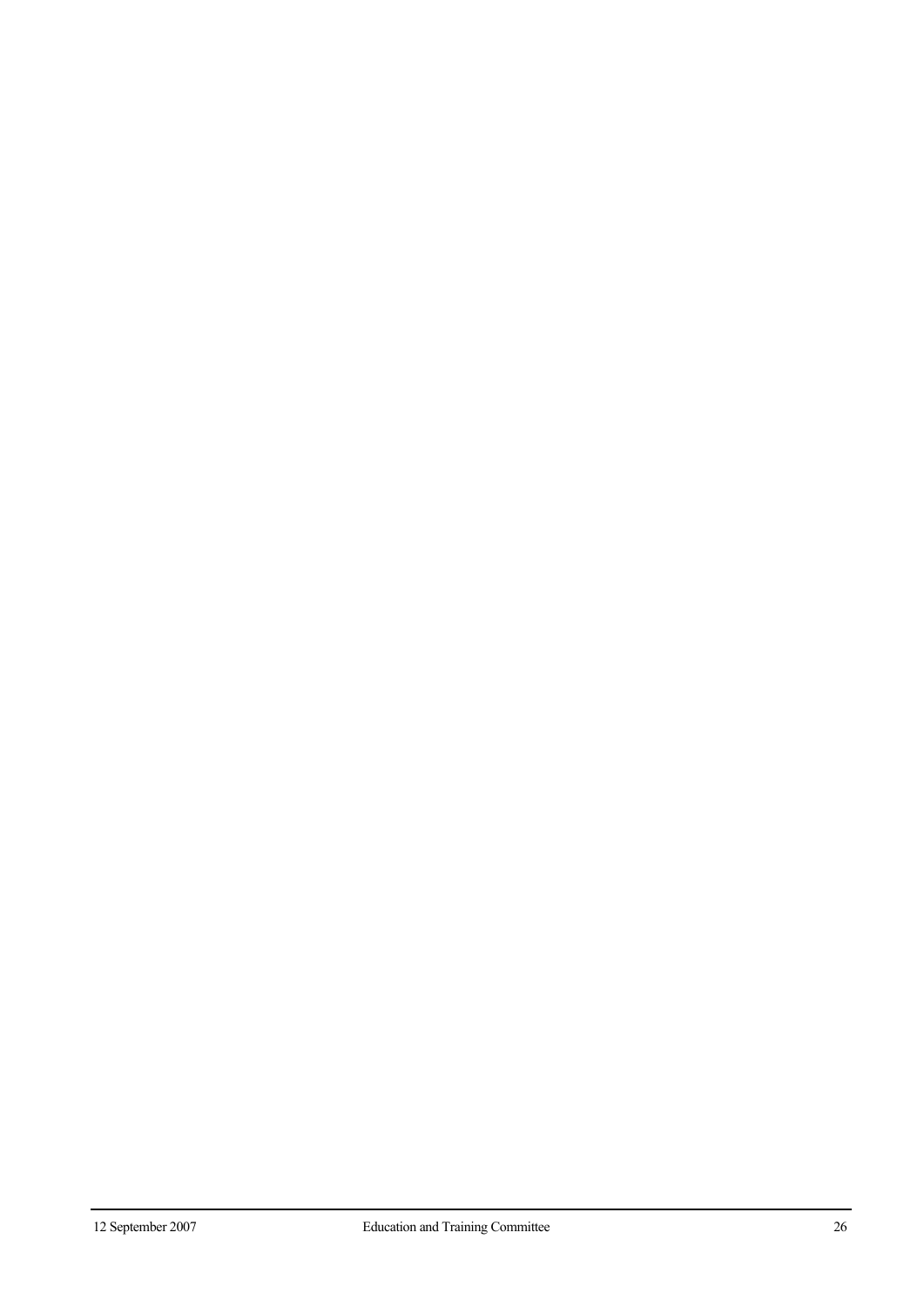## **CORRECTED VERSION**

## **EDUCATION AND TRAINING COMMITTEE**

#### **Inquiry into effective strategies for teacher professional learning**

Melbourne — 12 September 2007

## **Members**

| Mr M. Dixon (from 18 September 2007)                        | Dr A. Harkness |
|-------------------------------------------------------------|----------------|
| Mr N. Elasmar                                               | Mr S. Herbert  |
| Mr B. Finn $(1 \text{ March} - 18 \text{ September } 2007)$ | Mr G. Howard   |
| Mr P. Hall                                                  | Mr N. Kotsiras |

Chair: Mr G. Howard Deputy Chair: Mr N. Kotsiras

**Staff** 

Executive Officer: Ms K. Ellingford Research Officer: Ms J. Hope Committee Administrative Officer: Ms N. Tyler

Witness

Mr D. Kelly, chief executive officer, Quality Associates International.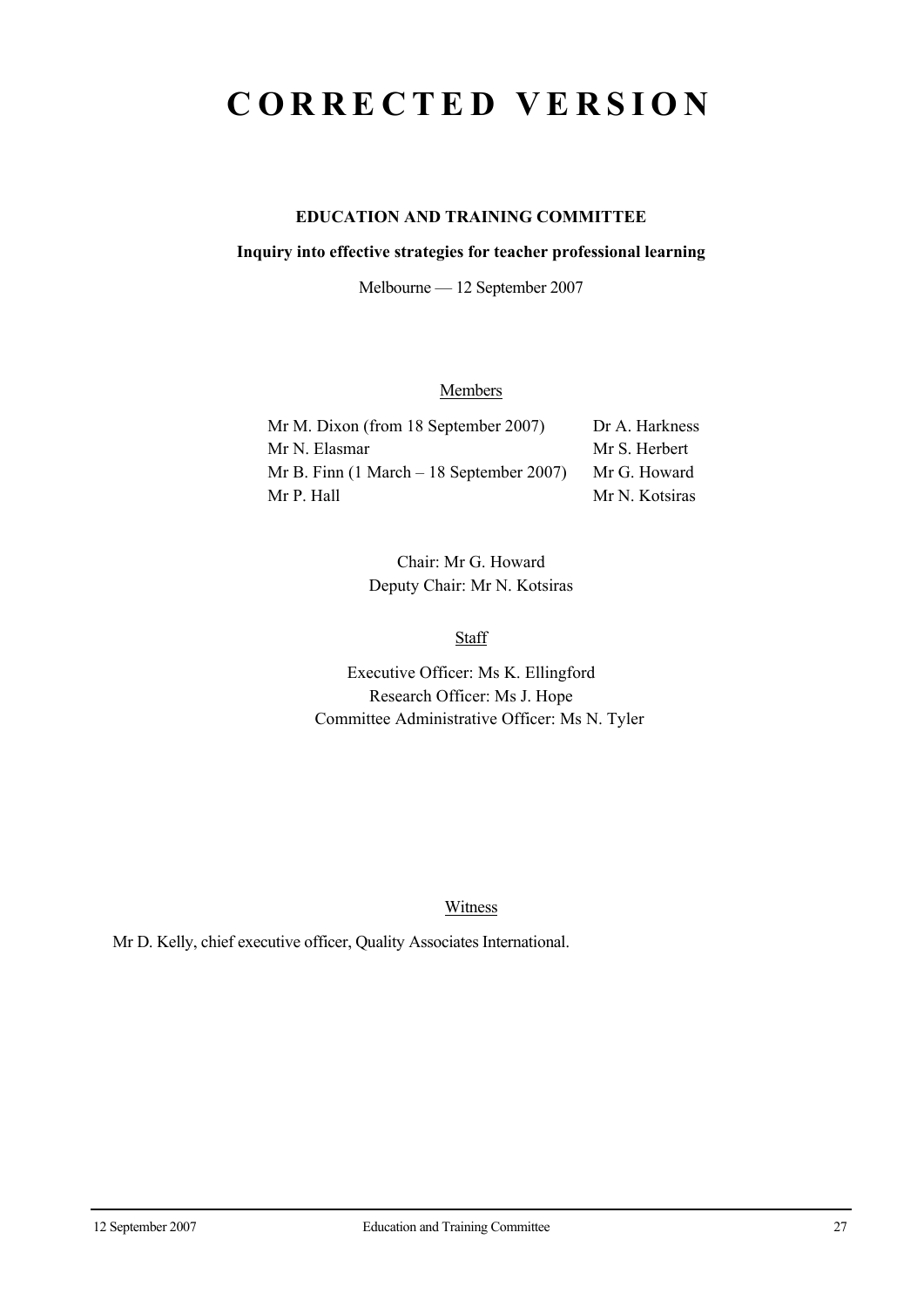**The CHAIR** — I should advise you, Dave, as I do not know whether you heard the introduction to the last session. We welcome you and look forward to your contribution to our inquiry into teacher professional learning. Everything you say is being recorded and can be used in our report. You do have the opportunity to use parliamentary privilege when you are speaking before the inquiry if you need to, although we have not had people who have gone that far yet but the opportunity is there. We see you have forwarded us a fairly detailed submission but we are looking forward to your oral contribution.

**Mr KELLY** — I tried to cut down the submission as much as I possibly could so it was a bit easier to read and get through. There is a lot in it. I am chief executive officer of Quality Associates International (South-East Asia), to use the full title of the company. My background is I am actually a maths teacher like one or two people I have noticed throughout the day, in a former life, and started the Quality Associates business in association with a group out of the US as well as dealing with a lot of multinational and national companies across a lot of industries. Obviously from my education background I have dealt with the integration of technology in schools, delivering professional development to teachers in the past as well.

The company has a bit of a vested interest in teacher professional development online from a business perspective and also from an educational point of view as well. We are looking for the best model, which we were working on independently prior to our knowledge of the committee existing and also prior to the Victorian Institute of Teaching statement of professional development hours for teachers over a five-year period. We were well down the track looking at these sorts of issues prior to the committee coming along.

We believe all the terms of reference incorporate the ability to deliver a best practice delivery system for teacher professional learning. All across the board the points of reference are looking at delivering a professional development system to teachers. One of the things I have noticed, even this morning, on the basis of the issues of development of professional learning for teachers in rural areas as well as the delivery and accessibility for teachers, would be key areas that we would look at. For instance, just to take a rural example — to go off track for a second — we would see that something of an online nature would be the quickest and easiest deliverable method to get information to those areas. However, we would take it a step further and look at a blended solution. For instance, with the training and assessment management system that we would look at we would survey and collect data on each of the teachers who would pursue professional development in different areas. We would locate geographic centrepoints of those teachers who have done those courses to enable an economic delivery to those rural areas based on the numbers of interest within the courses.

Let us take Western Victoria, for instance. If we had a geographical centrepoint of 100 or 200 people who were looking at a particular course, we would then look at taking that beyond the point of the online solution to work with the developers of the content, to say, 'You have a body, a population who are extremely interested in your work and the materials you have done and we suggest that you follow that up with a delivery face-to-face with the interested teachers'. Along those sorts of lines then you are taking out all the cost requirements for those teachers, you are actually taking the mountain to Mohammed rather than the other way around. We will give the opportunity to deliver those types of requirements for each of those areas without having that travel problem, the cost problem, the CRT problem that is there. For instance, the other obvious point for me, being an ex-teacher and having that lifestyle, is that you often wonder why you walked away from without the amount of holidays that go with it why is Saturday sacrosanct in that sort of delivery? Can we set up those sorts of professional development opportunities for those types of places on a Saturday?

**The CHAIR** — The unions, I expect.

**Mr FINN** — I was just going to say something similar.

**Mr KELLY** — That is obviously coming from someone not involved in a union background and for me the bottom line is about delivery of a professional development system that enables a high level of quality for the industry to move forward with. That is on the rural setting.

We are all about delivery and making sure that professional development can be delivered across the board geographically to the whole education population. Beyond that, to improve the quality, we firmly believe — and that is in the submission — that if you cannot, will not or do not measure it, you cannot improve it. There is no way to possibly say, without facts, that you have improved the system or that you have a high level of quality.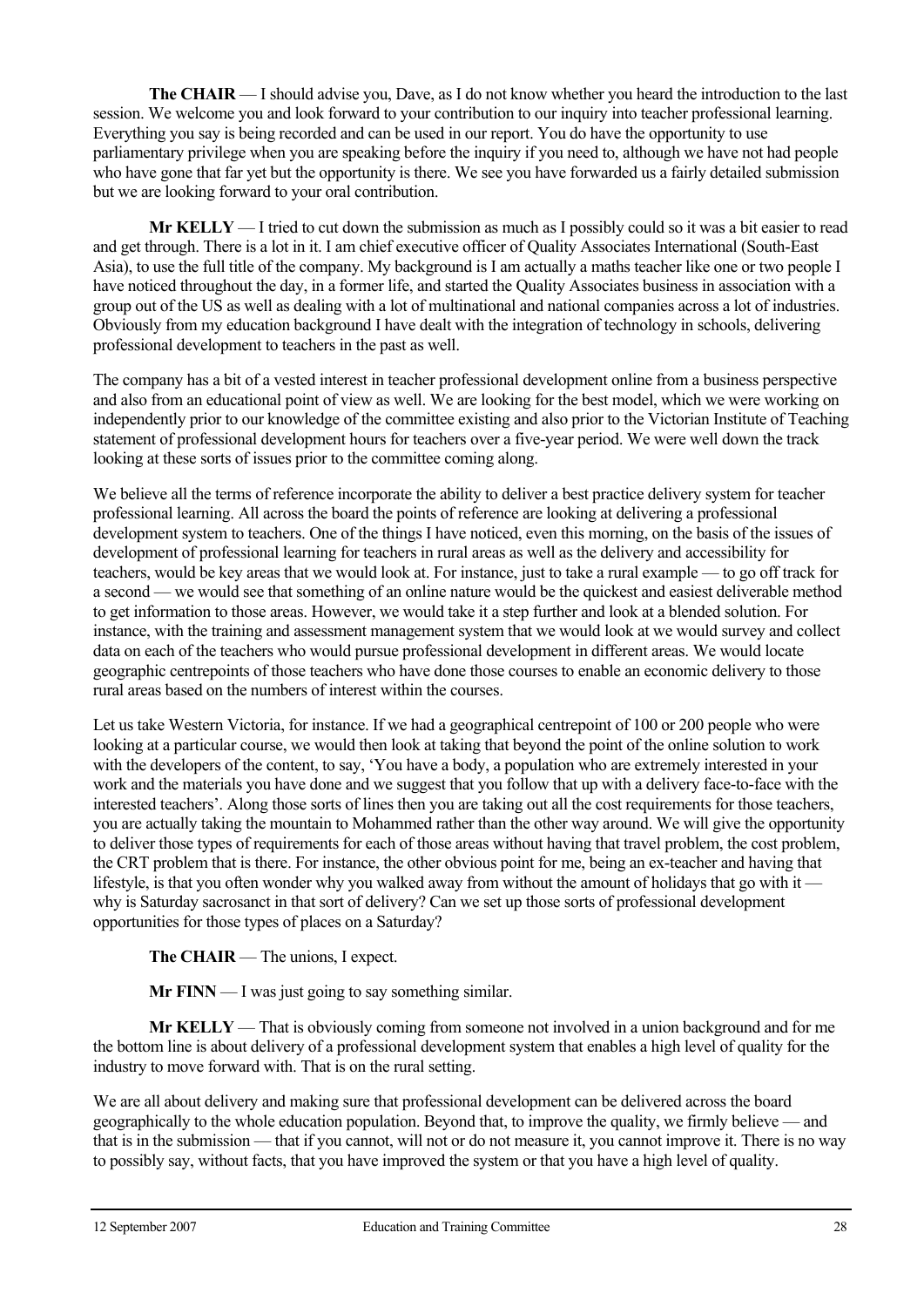The simplest measurements would be at the completion level. For instance, the legal fraternity use a model with continuing legal education that they have to use a certain amount of hours within a prescribed period of time to update their learning from a legal perspective. The one problem that they have is they set it at 20 hours, and all you have to do is complete it. They have made the call that it is a completion exercise rather than a competency exercise or a methodology based on excellence. What they are doing is saying 'okay you can complete that' but they have now developed a mentality that is a bit of a checkbox area. You turn up for the lecture, there are my hours, where are my points, so I can move on. It is not really adding to the quality of the system that much. It is getting accessibility and it is getting the message out there but there is no message beyond completing the exercise.

Depending on what model you choose, whether you go for completion, competency or excellence, that will have a direct correlation to the quality of the system. No one of those three areas is incorrect to choose, I believe. In some cases a completion exercise is just an awareness level — it gets the awareness level in the population body up to a certain extent. They will directly correlate with the level of quality in the professional development system over time. There are certain things that you look at, for instance the issue that was brought up earlier along the lines of medical and social needs. Let us take the need for anaphylaxis for instance. How many teachers within the state would actually know what to do if a student in their class suffering from anaphylaxis had an attack? The number of them I would not be able to give you off the top of my head but the issue there is that it is never a problem until it is a problem. If you are looking at that as a completion exercise for those types of courses, if you have a child who suffers from anaphylaxis in your class, you go off and complete this course so you understand it. If I was a parent with my child in that class, I would really want to know that that teacher knows what to do with an EpiPen at the time that that occurs and what the procedure is.

For something along those regulatory lines that teachers need to understand, there is a different level of quality we would be looking for because it has a high-severity outcome. Things like mandatory reporting and all those other issues that all teachers need to know about, which then looks at a deliverable system that we deliver it to them by has to be measured in terms of return on investment, accessibility, availability, whether it is recognisable across the board as a qualification or certification, whether it is scalable — for instance if it starts off in a small microcosm of learning and can then be scaled out to the entire state — those sort of issues and the whole management system needs to incorporate this and lead into some sort of return on investment.

The difficulty with return on investment or ROI for education is that it is not measured at a monetary level. In business or industry return on investment is generally based on the dollar return at the end of it — what do I get? In education it is based more on regulation and quality — what level can we deliver it at, what quality can we deliver it at and is there a requirement for us to do this? With quality, the high level of quality that we can get into schools based on the professional development we give teachers will improve the delivery to students. The delivery to students, the numbers of programs that can be delivered and the body of knowledge of the teacher organisation will improve. Hence the reputation of the schools will improve based on where parents and parent bodies want to send their students — to give it the old acronym will get bums on seats.

The attractiveness of the school will be lifted on the basis of quality of the teachers and the knowledge within the organisation. That is, the return on investment factor for a school can be driven down to the number of students that can be attracted to the school as well as the body of knowledge of teachers within the school, the level of programs and the uptake of those programs. We believe the training management system for the professional development of teachers needs to follow some sort of formal model along those sort of lines. So the delivery behind all that system needs to be accessible, affordable, to take in the unique situation schools are in. When they send their work body or teachers off on a professional development exercise there is actually nearly a triple cost for them basically as against industry. In order to be able to deliver something along those sort of lines industry wide across all learning areas, taking in every possible issue that is around, we need to have a process available that we can start small, scale it out, bring it up and deliver it to even the remotest areas of the state.

The final point is the methodology behind this, which is a funding exercise. This is not broadly known but it is loosely based on the notes there as we ready for release in that from a budgetary perspective we will remunerate the teachers who create the materials for the professional development or the educational institutions or the people who are developing the materials. We will also put the schools in as a stakeholder or the corporate body as a stakeholder so that it encourages the teachers to develop a methodology for other teachers to learn from because that is where most of the materials come from — from other teachers or professionals who develop work in the area.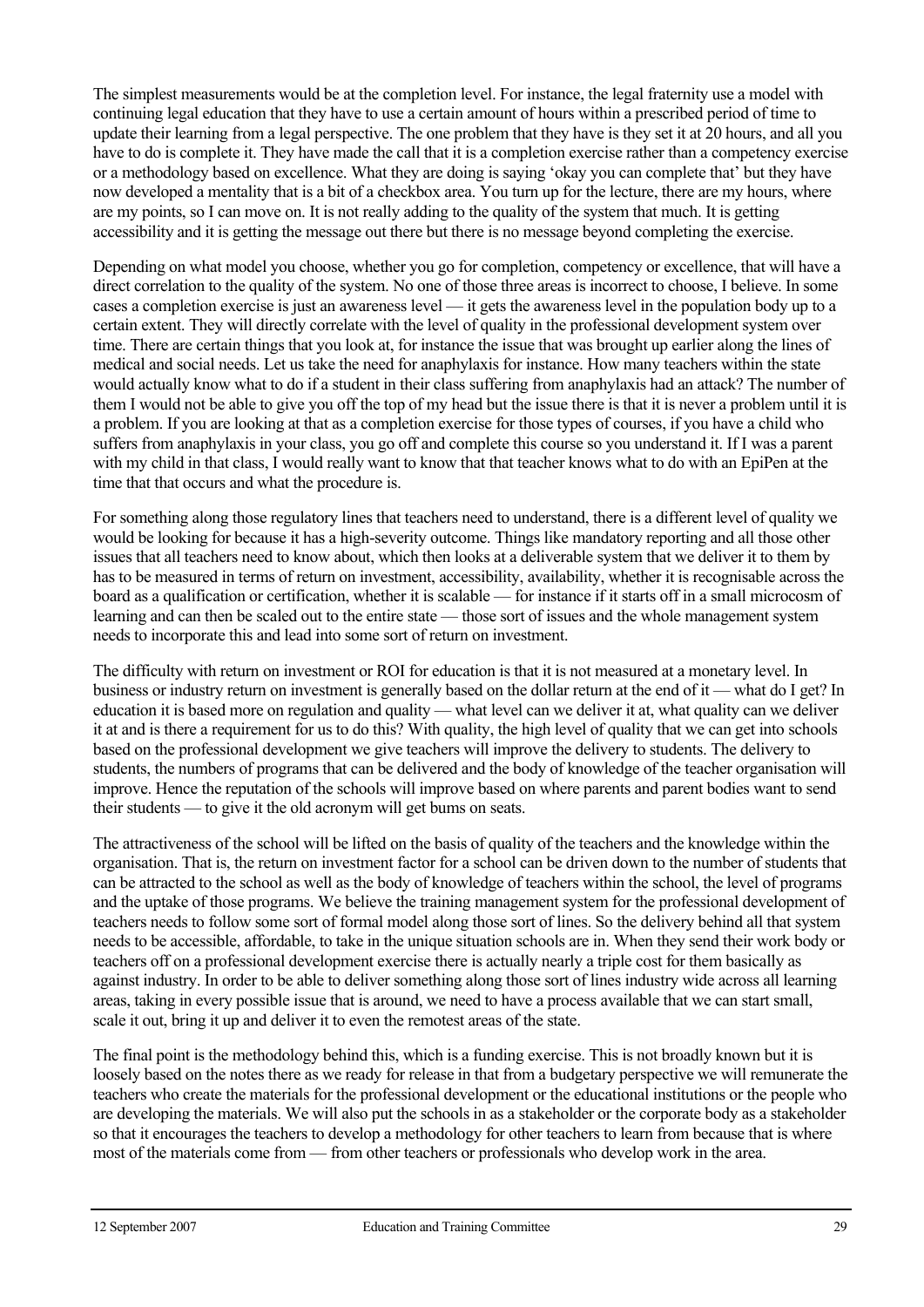If they as well as their institutions that they work for could be encouraged to deliver that, we could have a central repository of all these fantastic ideas that work in one particular area. The issue we see along those lines is that a really great idea in one school does not automatically permeate straight across the state to every other school. It takes some time and effort. Some of the greatest ideas do not actually get out of schools because it is the individual teacher who understands the program and it is the person who will be the driver behind the development moving forward.

We see all those people, the teachers, the schools, the educational institutions, the professionals — you need psychologists, doctors, medical people — who can contribute to the whole development system as being the key stakeholders in the delivery of a professional development and learning system, and they can allow it to be scalable from the point that delivery to everybody can occur on an online basis. Then we can, through analysis of what courses and classes the teachers are taking, deliver from a face-to-face perspective. That is not to say that the online solution is the be-all and end-all. It is not a 'build it and they will come' methodology. In the instance of practical learning and working with industry, industry programs and industry exchanges, again it is not the be-all and end-all. It is a methodology to allow the initial stages of learning to occur, and it is a methodology that will allow us to measure it as well.

**Mr HALL** — Dave, has your company been contracted by the department here or school clusters or anything like that in Victoria to do any work?

 **Mr KELLY** — Yes, we have subcontracted for a company called Computelec, which in the past has had arrangements or contracts with the department of education to deliver training into schools from a technology perspective. We have begun this project independently of any organisation, based on my learnings over a period of time — having dealt in business and having travelled to the states, to the UK and to Europe and having worked in organisations and places there, and also having exposure to learning methodologies and the set up of corporate universities in different places like that. There has been no formal approach by us or by government or by an institution at this stage. We have been in the planning phase. Our next step would be to talk to the Victorian Institute of Teaching to work out what their methodology behind delivering a professional development system to teachers would be. At this stage there has not been any, no.

**Mr HALL** — From a practical sense, the development of such a programs would not be done by a school; they would not have the resources to contract company like yours to do something?

 **Mr KELLY** — No, the model we are looking at is that the school would not actually contract us. We see the body of knowledge coming from the teachers within the school environment. For instance, if a teacher has a great program, or even, to a lesser extent, a really good lesson plan that works with one particular unit of work or one particular topic, that can then be placed online, and we would work with them getting that up and running.

**Mr HALL** — But you do that in conjunction with either VIT or the department of education or a university or something like that?

 **Mr KELLY** — It would be in conjunction with VIT and the guidelines that they would want for that to occur. As to what the process for that would be, I could not give you that right now. But to loosely give that to you, a teacher would come to us with an idea for a program that would go online. We would say, 'Yes, that is fine. We can develop that. Here is your kit. Go away and develop. Come back when you have got all that together so that we can create all the online materials for you'. We are yet to think whether we would charge the teacher or the individual concerned a development fee. It would be minimal at this point, if that were the case. But then we would give them a percentage of throughput. For instance, if their course was the bee's knees once we have developed it. If you have 1000 teachers go through and study that course online, then we would give a percentage of roundabout 10 per cent of the charge to them. Effectively, they are not having to come up with a great deal of cash. We have got the facility to be able to develop it, so there is bit of risk involved from our perspective. They are creating a content for this system to occur, and it is allowing it to be delivered across a large geographical model. Beyond that, let us say those 1000, if we get microcosms of 200 or 300 people in one particular area after we have had a bit of a look at throughput and where they are geographically, we would make the suggestion to the person to say, 'Let us set up something,' and we would remunerate them for that. That is why I bring up the Saturday thing. It is an investment in the whole system that allows those who have inputs to the system and those who are going to take out of the system will actually get remunerated from it at the same time.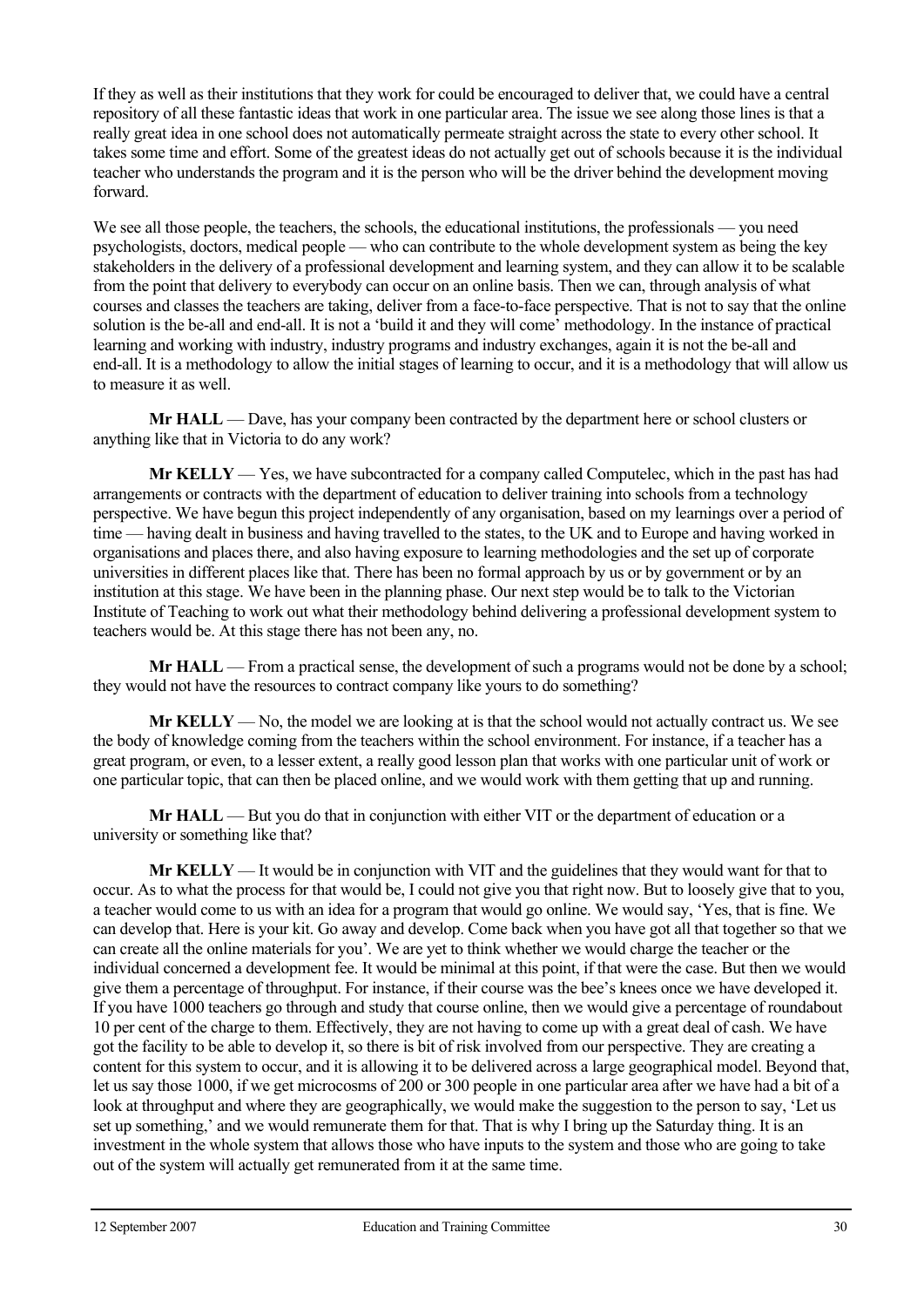**Mr HALL** — Would I be right in thinking a lot of the online program for professional learning would basically cater for more factual information rather than practical technique?

 **Mr KELLY** — Correct. We actually follow a blended learning solution. That is the 'build it and they will come' issue of online learning. It is not the panacea of learning that people see that it is. You are correct — if it is factual base, it blends itself to it very well. We are in the throes of developing video-based learning as well, to a certain extent, to take that to that next practical level and work out ways. But there are limitations beyond — for instance, if you are looking at whether somebody can disassemble a motor vehicle and assemble it, as a competency, then you would actually need to have somebody out there to go and look at that. Again, it is a bit like, how do you develop a camp? How do you assess a school camp? If you are sending an assessor to see how well this person puts the camp together and how well it runs, you are not going to be able to do that online. You are going to need some sort of practical application. So it is a percentage of the whole model rather than the whole thing.

**Mr FINN** — I just have a quick question. You probably would have heard this question as you were sitting in on the last group of witnesses. I would be very interested to hear your answer, because you are one step away but still have a vested interest, obviously. What sort of professional learning would you provide for teachers to prevent the sort of incidents occurring as I have described before, of kids going through 13 years of school and coming out not being able to read, write or count?

 **Mr KELLY** — I would go back to searching for the root cause first. That would be my response. To a certain extent, with any problem like that, which is a complex problem, there is going to be more than one root cause to the endgame of that problem. It might be teaching standards, it might be demographics, it might be economics; it might be any or all of those issues. The bottom line is the child is still coming through the system and cannot read and write. Are we ever going to be able to avoid that? The answer to that is I do not know. But the development of programs that address each of the root causes would be the way that I would follow that through. I would be measuring that and I would be looking at all the best programs and the best results for that. A change like that is not going to occur in a 1-2 year period. When you look at organisations, like large financial organisations, which have a population of 24 000, you are looking at a 5-6 year period for a cultural change to occur. What we are talking about is a percentage of students going through the system who are not literate and are not numerate and we are looking at changing the culture in the system to be able to identify those students and to be able to assist them as they go through. So the cultural change is going to require a distinct period of time. Probably the first thing that you attach to that is the social stigma of someone actually stepping up and saying, 'I am having real difficulty with this so where do I need to go and what do I want to do?'. I would start opening some doors to give them the availability of services to be able do that. I am working in an organisation at the moment — —

**Mr FINN** — Would you expect an eight or nine-year-old to do that?

**Mr KELLY** — I would expect their teachers to be able to see that they are having difficulty based on the assessment criteria that they are putting in place. If a teacher has a concern with a student, then it needs to be escalated to some sort of group within the school. 'Okay, we have got a problem with this child, based on their numeracy and literacy skills. I think we need to get the parents in and we need to just have a quiet chat to them and we need to start putting programs in place for this particular student'. And it goes back to individual differences and mixed ability classes as well, and being able to identify who is at risk, at the end of that period, of not being able to communicate when they get out into the community. I see that as the biggest problem — that they have a lack of communicative ability. If you give somebody — back when I was teaching it was a dollar, but now it is probably two — dollars and you tell them to get the paper, do they know how much change they have got to get?

**Mr FINN** — And why would they bother getting it if they cannot read it anyway?

**Mr KELLY** — Well that is exactly right. That is the measure of the lowest common denominator — will they be able to read the paper? Will they be able to understand and interpret the headlines appropriately to a certain level? That is the low end of the scale. So that is one concern, and the other concern is the other end of the scale, where you have got students who are really outstripping the curriculum itself. They are university level at grade six. So how do you help those kids? My quickest way is: get the kid who is at university level to help the kid who is not — as a simple practical response to that.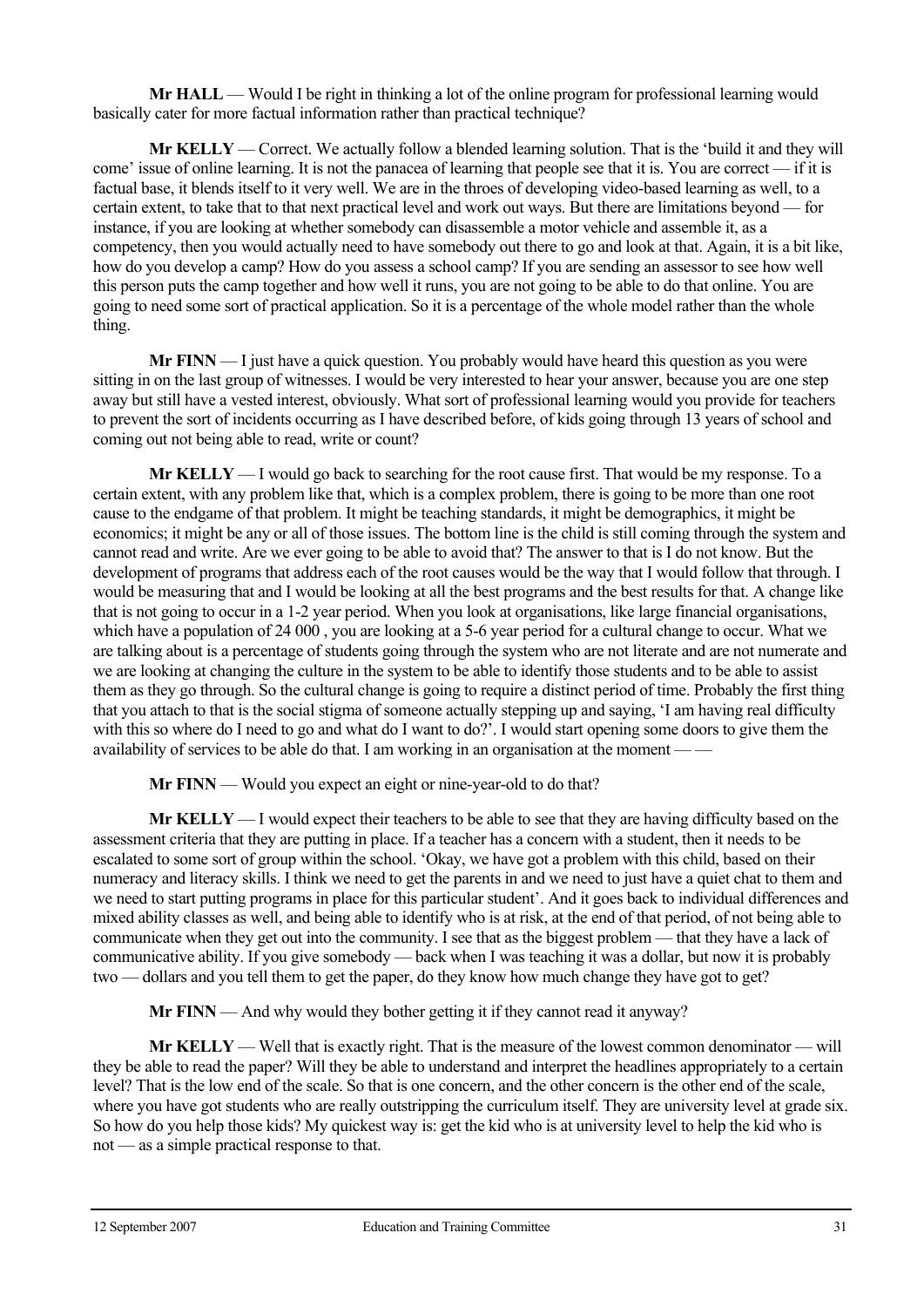I would be identifying all the different root causes there. How that then pertains to a professional development delivery program is that you give teachers the ability to set up processes that can identify the issues, you give schools the ability to identify groups that can deal with them, and you make accessible the programs for those particular types of schools and for those particular types of kids to be able to access what they need to.

**The CHAIR** — Okay. Thank you for your contribution.

**Witness withdrew.**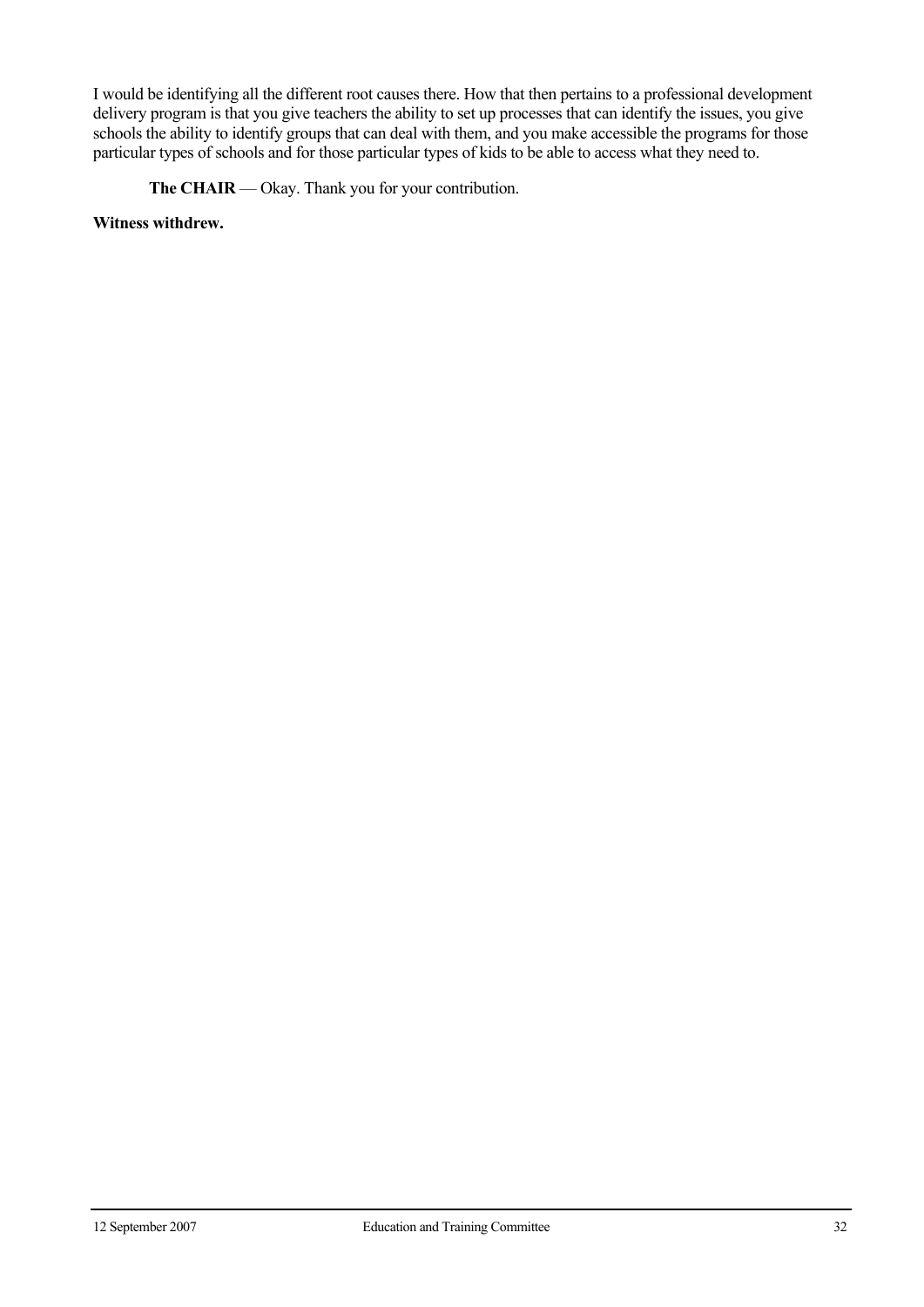# **CORRECTED VERSION**

## **EDUCATION AND TRAINING COMMITTEE**

#### **Inquiry into effective strategies for teacher professional learning**

Melbourne — 12 September 2007

## **Members**

| Mr M. Dixon (from 18 September 2007)                        | Dr A. Harkness |
|-------------------------------------------------------------|----------------|
| Mr N. Elasmar                                               | Mr S. Herbert  |
| Mr B. Finn $(1 \text{ March} - 18 \text{ September } 2007)$ | Mr G. Howard   |
| Mr P. Hall                                                  | Mr N. Kotsiras |

Chair: Mr G. Howard Deputy Chair: Mr N. Kotsiras

Staff

Executive Officer: Ms K. Ellingford Research Officer: Ms J. Hope Committee Administrative Officer: Ms N. Tyler

Witness

Mr P. Martin, Victorian Association for the Teaching of English.

**Necessary corrections to be notified to executive officer of committee**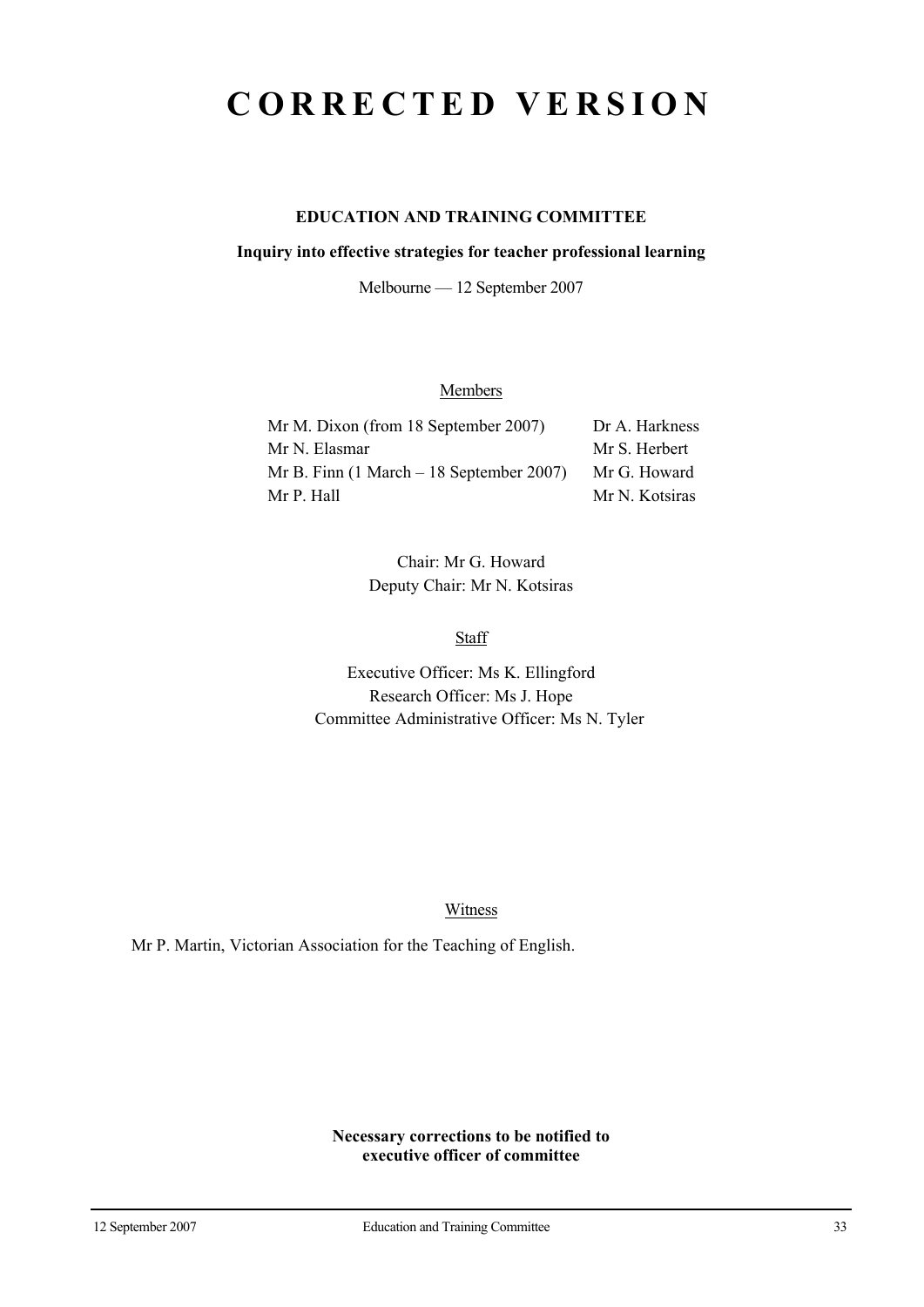**The CHAIR** — We welcome you, Paul, as the representative of the Victorian Association for the Teaching of English, to our inquiry into teachers' professional learning. You will note that we record your contribution so that we can incorporate that in our report, or any parts of it that we choose to, and your contribution is covered within the committee's status by parliamentary privilege, if that is required, but of course that would not be the case outside. We welcome your contribution, Paul, we are very interested. We have heard from the maths teachers group and others today, so something on the other side will be nice.

**Mr HALL** — Something on the other side — something language oriented, perhaps!

**Mr MARTIN** — Thank you very much for the opportunity, first of all, to come and speak to you. I am going to make a few remarks, if that is okay, in the context that I know we have put in a submission to you, so I will not address that to any great extent because it has already been given to you. But I will speak to that a little bit, and also I will speak to the criteria that I understand you are interested in. From our point of view, we think that all schools want to have staff who are enthusiastic, want to teach and want to engage students, particularly through their learning. Teachers and schools need to feel encouraged, in our view, and supported when it comes to professional development and professional learning. That is on the record as far as VATE is concerned.

We think government, to the extent that it is involved in this whole area, should act more as an advocate for teachers' professionalism here, providing atmosphere, climate and culture that professionally encourages teachers to do better and to be better. I mean nothing by this, it is just about perceptions, but compulsion says to them basically that it is them and us. What I mean by compulsion really is that a model of professional learning that says, 'You will do' at a certain time, you will do.

We, as an organisation, want to suggest that the idea of collaboration of anything that you are involved in that will encourage teachers to become involved in professional learning would be the way to go. Facilitation, support and advocacy says that we are all working together — government, to the extent that it has responsibility for schools and for supporting teachers, working together to ensure a strong committed profession. The AMA does this for the medical association, the legal profession has its advocates and both those organisations have responsibilities for standards as well. I think that the whole notion of the kind of atmosphere that perhaps you discuss later on when you put together the various submissions put before you, is most important.

What you are asking us about, is about change, and about systems and approaches as, kind of, change agents. What you want from teachers, is to critically engage with change. That might be a statement of the obvious, but it is not from my perspective, both as president of VATE and also as a practising teacher, that is not a straightforward thing; that there are resistances, that there is lack of motivation in the day-to-day basis of what happens to teachers when they are faced with professional learning and so on. To recognise that we are on about change and that what you are investigating is the means of encouraging that, and what we are hoping is that the people you are encouraging, embrace that and do something with it, and want to do something with it; is why I headed up this introduction, around the idea of encouragement rather than compulsion.

Concerning your criteria, we believe we have addressed them in our submission, but I will speak a little bit directly to a number of them. You asked about the relationship between ongoing professional learning for teachers and teacher expertise. For us that is clearly unquestioned. We believe there is value in a mix of models, targeting, for example, what is ongoing in the context of schools' needs. Schools have clear mission statements and strategic targets et cetera, and we feel professional learning in part should be conceived with this in mind.

In the context of individual needs of a teacher, I have a wonderful collection of first-year teachers in my faculty back at school. They are really enthusiastic. As a more mature member of the profession — that is a nice way of saying 'older' — I often look at them and think, 'Am I going to have you for long?'. They came into the profession at a different time to me, and with different sorts of assumptions about what it is to work, for example. I see real talent and enthusiasm there, and I have learnt a lot from one in particular with whom I am working on a subject that we are jointly teaching. Targeting professional learning to cater for those teachers, who are mostly young women, is important. ITC is another particular need that is important, as is teaching particular texts as English teachers. There is also the issue of how to improve curriculum development skills. It is important to focus professional learning models to tackle particular individual needs.

The last thing I would get you to do — and I do not know how a committee like your own will take it on board is to take into consideration the immeasurable: the things that happen in professional learning events that you do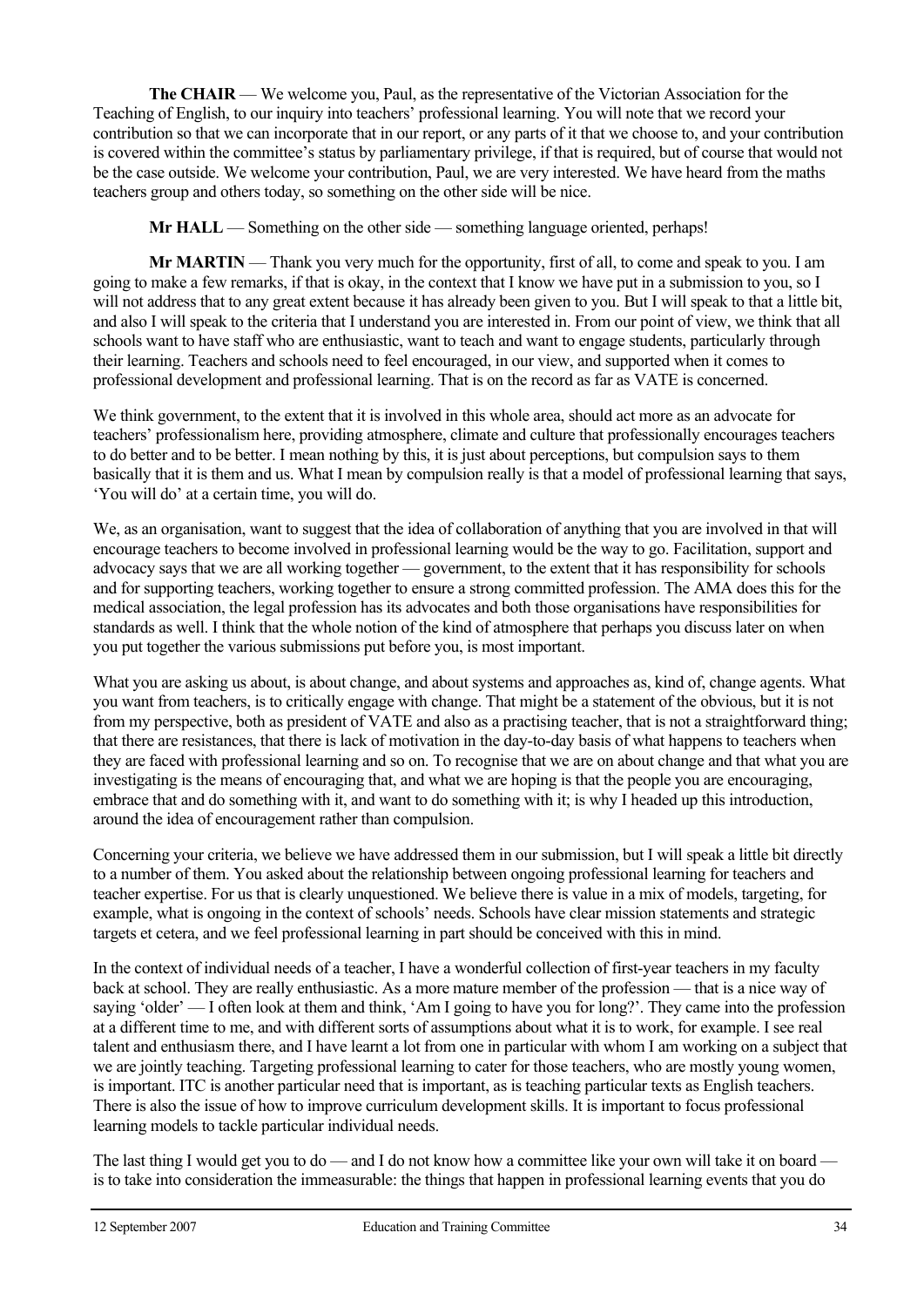not plan for. Lunch, for example! Lunch is a marvellous place for professional learning. From our organisation's point of view, sometimes we get feedback saying, 'The kinds of things that you were running were important, but the opportunity to get together with teachers over lunch produced an incredible contact that allowed me to follow through'. That could be seen as almost trivial, but I do not see it as such, and nor do our members. Factoring in the unplanned-for is what I am talking about: the results of networking arrangements or a particular experience or event.

It is our experience as an organisation that this criterion — the first one that I am addressing at the moment — is best achieved when the professional learning is grounded in teachers' own knowledge, experience skills and values, and I would not be surprised if maths and science have said the same sorts of things. The other thing about these is that in important respects they are discipline specific. From that point of view teachers' professional learning is grounded in teachers' own knowledge and experience, skills and values and, of course, our expertise, and our major area of expertise is within our disciplines.

You also asked which factors will support high-quality professional learning for teachers, and you go on to explain that in your criteria. In our view no one single approach is best, but we would submit that our experience bears out a few ideas that have been effective. Overwhelmingly the sort of professional learning that is most effective is well conceived, well led and collaborative and collegiate in its approach. Quite simply, time has to be made available. No-one wants to hear this — especially when time is equated with money and various other sorts of things, but it is a central thing to what I have to say to you this afternoon. It has to be made available for this to work, because this sort of professional learning is investigative, is based on collaborative problem solving and is dialogic — that is, it involves conversations in its approach. It is also designed to produce a variety of outcomes — from raising awareness at the nebulous end of the spectrum, through to very specific things, like how to deliver new-found skills and knowledge to children. In our view, a professional learning strategy that is effectively top down is not well thought out and essentially should not be encouraged.

A range of delivery is possible. Subject associations, like ours, run events — keynotes, workshops, forums and information-giving sessions. In our view all of these need to be encouraged and facilitated, and some of them may contradict what I have just said — for example, keynotes by their very definition involve some degree of top down. But the point about this idea of factors that would support high-quality professional learning is that no one way of delivering professional learning is simple. I had the pleasure of introducing our keynote speaker recently at the VATE state conference. Yes, it was a traditional lecture — something that we have experienced at various sorts of conferences. My point is that people went away, took it apart, networked and spoke about its relevance or lack of relevance. They spoke about its usefulness and whether that person could actually come and speak at their particular school. They reflected on it, and to that extent it was not a top-down experience.

Schools also need to understand that much of what teachers need regarding in professional learning is in-house. Schools need time to organise and deliver and, most importantly, for teachers to reflect on, build on and follow up on what they learn. In our view that is what is important for your committee to support. So, that is the term of reference (b).

Briefly, I will give a few bits and pieces on the final criterion. In relation to some of your other criteria we do not have quite the same sort of expertise. Concerning national and international trends regarding ongoing professional learning, our submission as far as English is concerned reflects our experience from a Victorian and Australian perspective, because we are part of the Australian Association for the Teaching of English experience as far as English is concerned, and we are also are very familiar through international conferences. Melbourne hosted the International Federation of Teachers of English Conference in 2003, I think it was, for places like England, Canada and New Zealand. So we have some expertise in those areas. Blair's government, as you would be aware, certainly invested heavily in various programs — specialist schools, trusts, iNet, pairing less successful schools with more successful schools and looking at models of leadership and how all that works. Much of the focus that I would draw from that is on what is actually going on in the classroom. On Saturday I got the opportunity to go to England. My school was fortunate enough to be able to send me with seven colleagues, and we got to visit seven different schools that are part of the Specialist Schools and Academies Trust. All of them have specialised areas. Our particular interest is in teaching and learning. We know a little bit about these schools from having read their Ofsted reports beforehand. Overwhelmingly the message that we get — and they all have different sorts of things to offer, from sport to a whole range of things — the focus is on what is actually going on in the classroom and how pedagogy delivers curriculum. On your third criteria I would simply say on behalf of our association that professional learning needs to address this and that good practice internationally speaking — I will not call on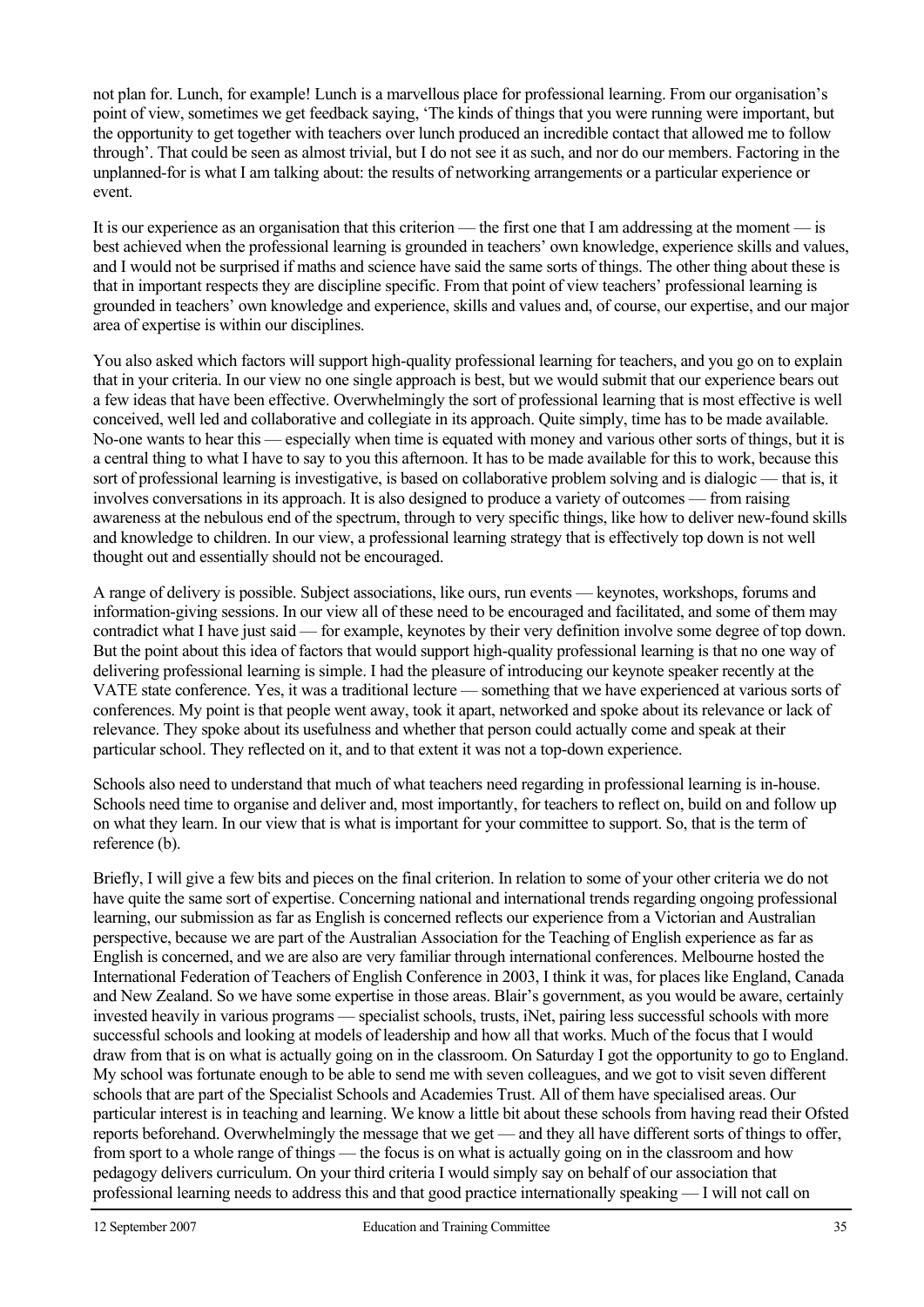America too much there, but certainly in England — suggests to look at your classroom, look at what teachers should be doing in the classroom, look at any problems that you perceive to be having with children in terms of what you do in the classroom as your starting spot.

You asked too about determining how best practice and ongoing professional learning for teachers can be delivered into schools and learning communities. Again, I would refer back to the roles in three areas, particularly in relation to subject associations in schools. I will not repeat myself; I mentioned that in relation to criteria (b). Just briefly about the government's role here, from the point of view of delivery of professional learning and professional development that can be problematic. It can be perceived as being top down. Organisations like VCAA or other organisations perhaps in our area provide professional development mainly because, although they have got important roles within the schools, they are outside of the school experience. Our association says that government has a role to advocate professional learning as a way of supporting teachers to facilitate particularly the above and to do what we outline in our submission.

Time is important. Models of organisation and delivery are important, as are encouraging teachers and systems that motivate students and breaking down resistance to change. People who are not as enthusiastic — you have probably picked up I am pretty enthusiastic about this — about embracing professional learning and perhaps come to work to do their shift in a sense, to do their job, are competent in the classroom, but are not necessarily all that clued up in terms of how their job is actually changing. I think government has an important role there in terms of encouraging that should change with teachers, and particularly the models of organising time within schools are important there.

A few final miscellaneous factors, if I may, which kind of cut across your criteria: e-learning and teacher professional development is becoming something more and more important. We are not as experienced in this as we might be, but it is something that is moving into our organisation. The extent to which professional learning and ICT are integrated is crucially important. I took the liberty — this is a read; it is a little cheeky, but in some respects I think it is really important. This is by the author Marc Prensky and was written in 2001. He goes out on a limbit hit home again because of my maturity and age! — in a number of ways in saying how kids learn differently to how the gentlemen in this committee and I actually went about learning; what we probably think about, not just in school but when we actually have to go about learning something and some of the assumptions that we make. He postulates the whole idea that kids brains are quite likely significantly physically different to our own. He makes the point that because of their facility with ICT many of the assumptions about traditional approaches towards learning that certainly people of my generation would have made actively work against the modern generation of kids coming through today learning because they learn so differently. I will not go into details, but when you have the opportunity you might like to read this. You will possibly see that some of things that he says are a little extreme, but I think you will be provoked by the kinds of notions about the way kids learn. My point about is that if he is even half decently correct in this, then certainly people of my generation and considerably younger ones coming through teacher training and going into professional learning as professionals need very much to embrace the sorts of things that are going on in that paper. That is clearly a wake-up call for a lot of teachers in that particular context.

Other sorts of things, too: professional learning and the opportunity to use data to improve outcomes, that is becoming more and more something that we have been asked to do certainly back in schools — I am sure that industry does this all the time — data that comes from examinations, data that comes from things like AIM, data that comes from a variety of different sources, as a means to improving professional practice. It is one of the questions that we have been asked to ask at the schools that we are visiting in the UK next week. It is something that I would suggest to you is perhaps relatively new for teachers to address. Teachers would rely significantly on their training in their discipline as a starting spot, as opposed to using tools such as independent data from what kids actually do. That should be something that the kinds of things that you are investigating ought to take on board.

Just to finish off, because this is longer than 10 minutes — I knew that would happen — the trick is really to try to spread productive pedagogies across the school culture. I think professional learning ought to be the sort of thing that does that.

**Mr HALL** — Paul, first of all, I was interested in your comment that a teacher of your experience was inspired by a young, first-year-out teacher. Do experienced and young teachers alike require professional learning opportunities?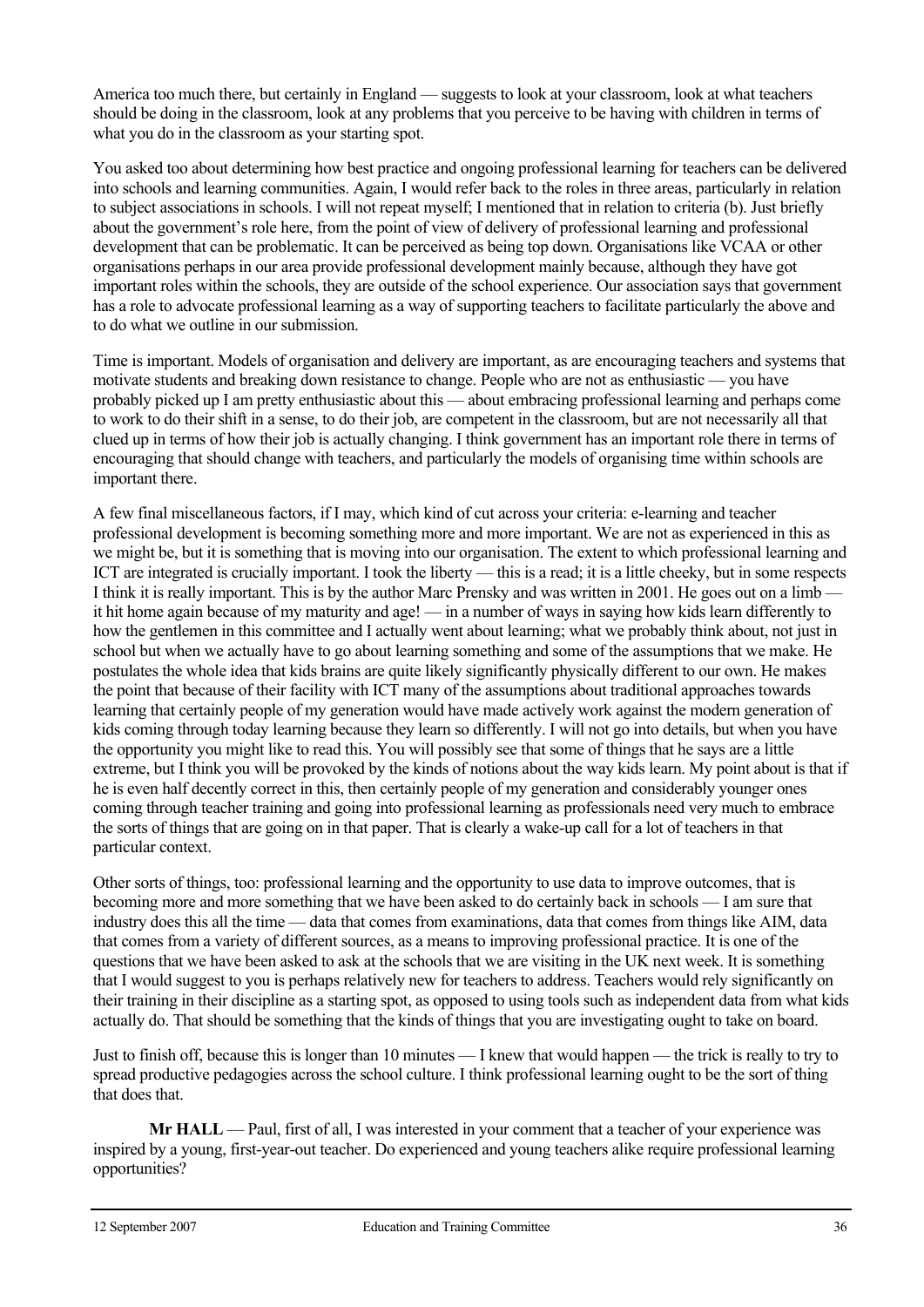**Mr MARTIN** — I think the answer to that is both yes and no. You are not going to meet the young woman I am thinking about, called Kasha. Kasha and I should go to a professional learning event as equals. I will contextualise that comment. We are both teaching VCE English language — which is one of the English subjects that is offered — for the first time, I obviously as a more mature teacher and she as a first-year-out teacher. We both have the common experience that neither of us has actually delivered this. There are lots of things that she and I at that particular event or in the sort of situation that I will describe in a moment can learn together. She and I have regular meetings to put curriculum together. There was a situation the other day when she asked about the last thing that we have to do this year. It is an outcome, an area of the course. I said, 'Why don't we make this an investigative approach?'. She said, 'What do you mean?'. It is about global English. We sat down and I said, 'Why don't we conceive this in terms of the test that migrants are supposed to have that is currently in the news? We will set up a whole sort of situation about our test and then what we'll do is get our kids to investigate whether in fact what they have learned fits into this particular test'. I started to scribble down the scenario. Kasha looked over my shoulder and said, 'How do you do that?'. What she was reflecting on was that I can belt out a scenario really quickly. That is no. 1. But no. 2, when it comes to pedagogies, different ways of delivering, ITC, basic things like documents electronically — —

#### **Mr HALL** — She can teach you.

**Mr MARTIN** — Yes, can she ever, and that is the other side of the coin. There are situations where someone like Kasha should go away and maybe get different kinds of knowledge from the sort of knowledge that I already have simply because I have been around longer, but there are times when we should work together, because we complement one another and listen to one another. We also have our roles kind of worked out. As a coordinator I know that at the moment for the most part I am doing most of this work because I want to let her learn to be a teacher, just learn to get her feet under the table, and she realises that. But she also has certain things where she will come in and say, 'Well, I want to make a contribution, too. What can I do?'.

**Mr HALL** — That is a good example you are giving us of individualised professional learning.

**Mr MARTIN** — Individualised professional learning and also how it can develop. The Paul and Kasha in this situation can both go to the VATE state conference — and I actually sent her to this conference, too — but we might go to different workshops were different sorts of things.

**The CHAIR** — Can I just follow up on one thing you said, which links back to that statement, too, that young teachers can be very refreshing in the education scene and help to provide a good balance. A number of us who have been in the education scene also identify some of those mature-age-type teachers that you talk about who, when they are being challenged by new ideas and so on, might say, 'We remember. We've been through all of that. We don't need to get ourselves too involved in the excitement of being challenged again, because the wheel always goes around, and so we're just going to keep doing what we do'. You are also saying that we should not be making professional learning sort of compulsory in that sense, you want to try to encourage people to do it. How do you deal with those that teachers who are looking to retirement 10 years down the track or whatever and want to live life comfortably in a sense and are satisfied with what they are doing?

**Mr MARTIN** — It is a very practical and very real question. The first thing that I would say about it is that if that view is ingrained in the sort of teacher that you are describing, then compulsoriness will do relatively little, except that that person is sitting on the chair because he or she has been told — usually he, or no, I think there are quite a few 'shes' in that category as well. There is not an easy answer in this except that what is happening in education in many areas is new, it is not reinventing the wheel, is moving on. If I can give an example. When I first started teaching, a lot of community schools were under way and I was part of one, too — it is now a community school but it started off as an extension of the Mitcham high school.

We set up a small community school. I will not bore you with the details but it amounted to a small integrated studies unit of about 34 students, out the back of my high school. The notion of integration in the past two to three years has become an important factor that schools have been using through VELS and also as a way of helping students move from primary school to secondary school, in that transition thing. Such a teacher can say, 'I can remember back in the 1970s when I was involved in that', but actually they were not because in many of the sorts of things that we are talking about, these programs have moved on. The thinking has moved on. I mentioned before the trick here is that schools are facilitated and supported in setting up a culture, because it is really only a culture that will get to the kind of person that you are talking about. Such people will be invited to be persuaded, 'This is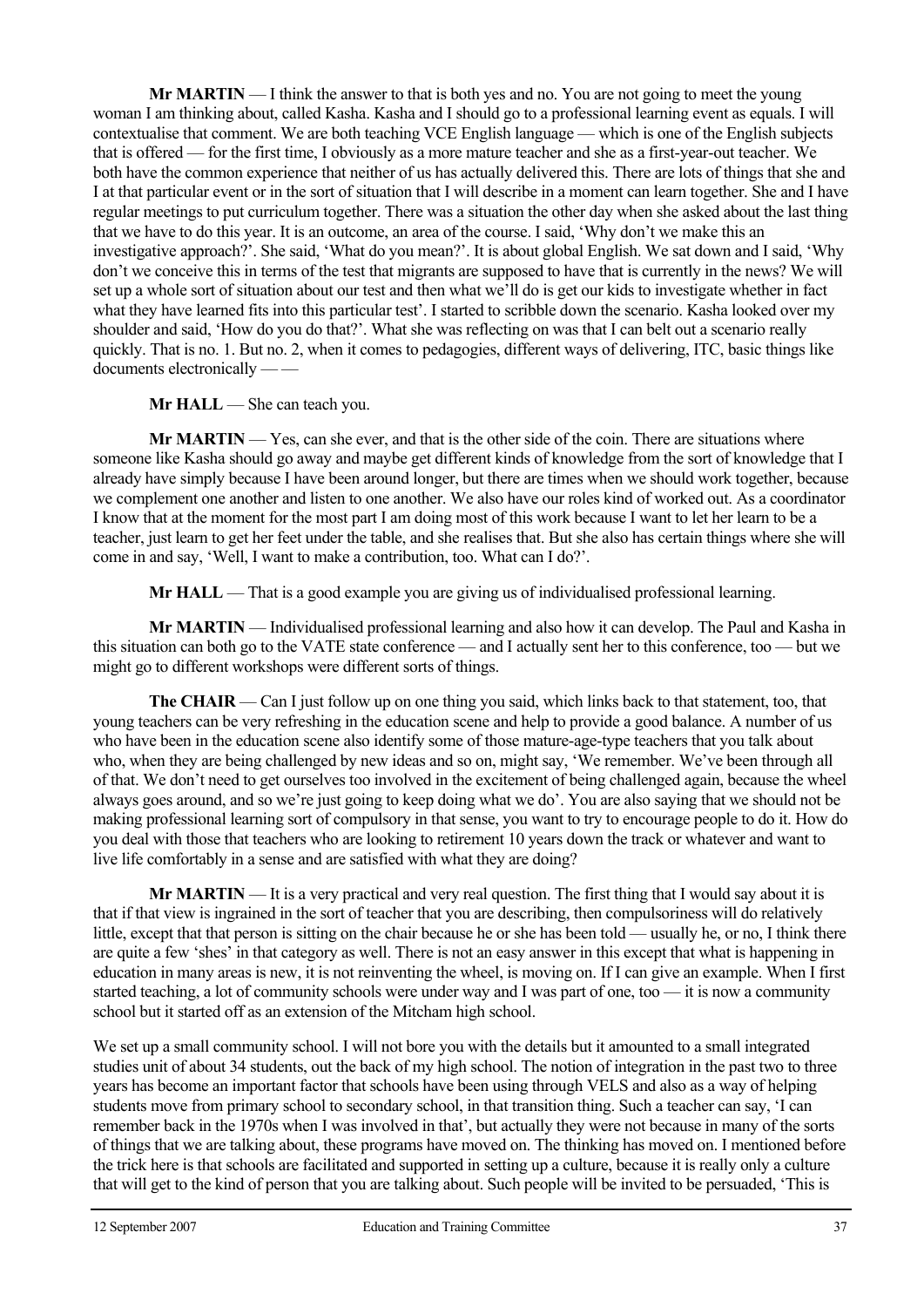the better idea. This will work. You do not have to be an ICT genius in order to do this but you can, for example, have a go at an interactive whiteboard. It is not that hard. Have a go at it'. That sort of thing — using small things — would be important to the type of teacher that you are actually talking about to move him or her on.

I guess what I would like for that sort of teacher is for them just to have experienced the something new, the change I talk about in my submission: just to have had a go at the whiteboard; just perhaps to have had a play with the idea of group work within the classroom; had a bit of an experiment with a Venn diagram approach towards conceptualising a certain concept as opposed to just telling kids because that is what they have already done. If you can get someone to experiment and in a sense move forward, okay you are getting somewhere and I think ultimately you either never move such a person that you are talking about or you will get them by encouraging them, by giving them something or by providing them with something that they can identify with, are not ultimately threatened by but will move forward with. I can see that it is a difficult question.

**The CHAIR** — Any questions? You have covered the ground very well. Thanks, Paul. You have given us lots of new things to think about too. Well done.

**Mr MARTIN** — Thank you very much indeed. Thanks for your time.

 **Mr HALL** — I am sure I will end up being a digital immigrant too.

**Mr MARTIN** — I am very much. You will notice that the notes are handwritten. But it is about knowing where one's interests actually lie. Ladies and gentlemen, I did bring one other document along which I will simply leave with you. It has to do with what I refer to as the notion of networks and it is a Queensland experience but it does illustrate some of the things that I was talking about quite well. Thank you very much.

**Witness withdrew.**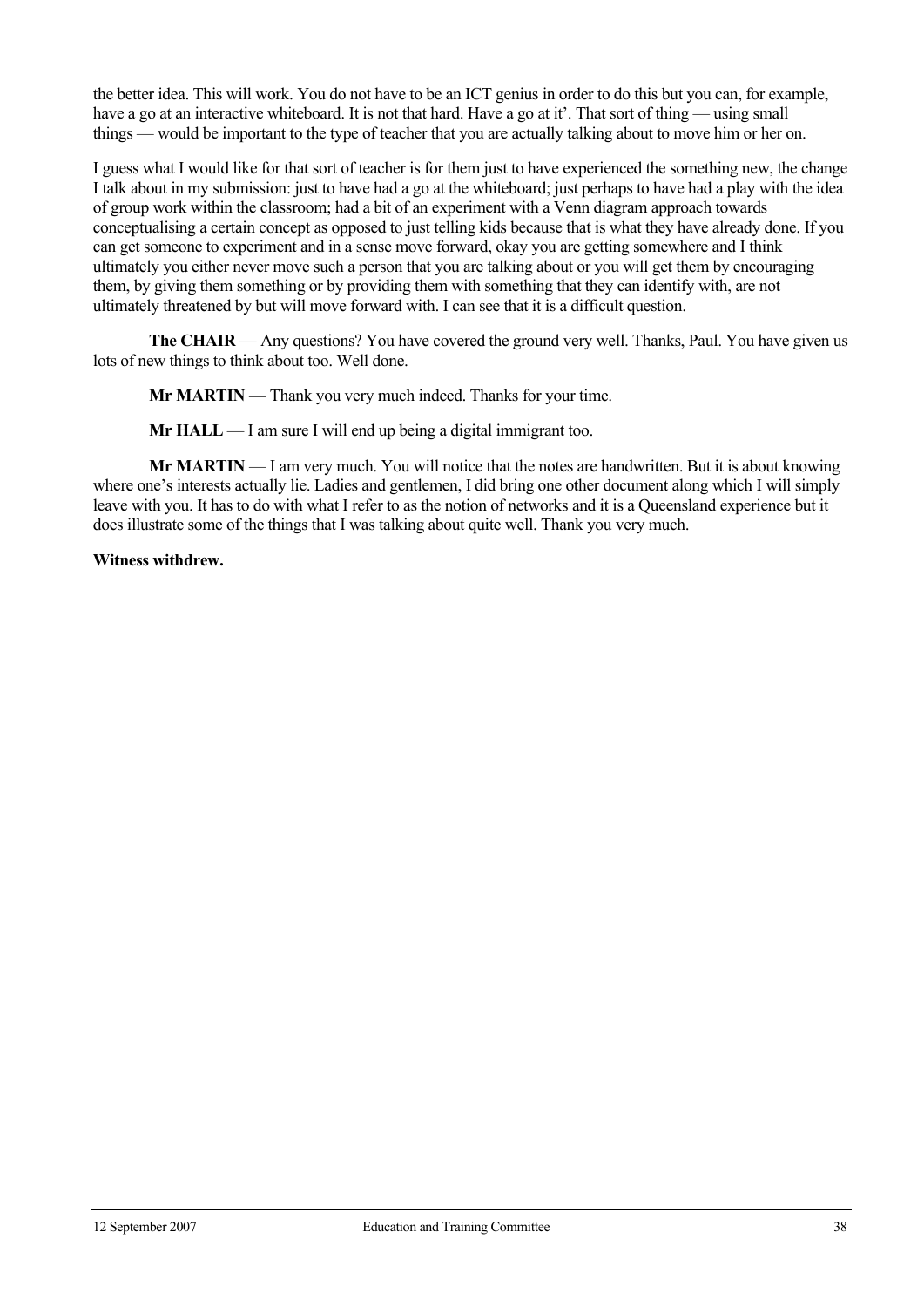## **CORRECTED VERSION**

## **EDUCATION AND TRAINING COMMITTEE**

#### **Inquiry into effective strategies for teacher professional learning**

Melbourne — 12 September 2007

## **Members**

| Mr M. Dixon (from 18 September 2007)                        | Dr A. Harkness |
|-------------------------------------------------------------|----------------|
| Mr N. Elasmar                                               | Mr S. Herbert  |
| Mr B. Finn $(1 \text{ March} - 18 \text{ September } 2007)$ | Mr G. Howard   |
| Mr P. Hall                                                  | Mr N. Korsiras |

Chair: Mr G. Howard Deputy Chair: Mr N. Kotsiras

**Staff** 

Executive Officer: Ms K. Ellingford Research Officer: Ms J. Hope Committee Administrative Officer: Ms N. Tyler

#### Witnesses

Mr M. Spurr, executive director, and

Mr R. Knight, president, History Teachers Association of Victoria.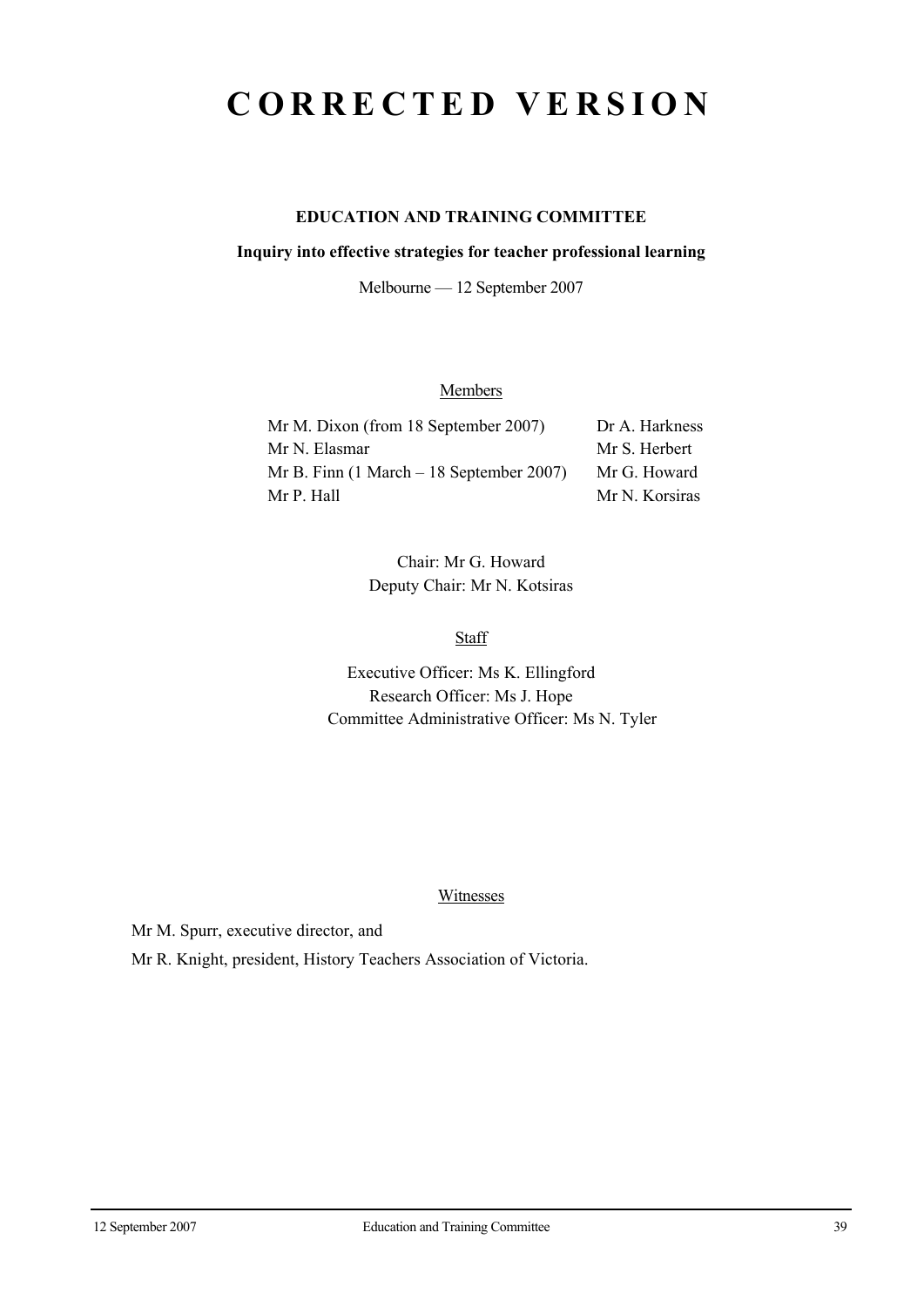**The CHAIR** — Welcome to the hearings of the Education and Training Committee. As you know, we are looking at professional learning for teachers, and today has been interesting. We have dealt with a lot of the subject areas. We have had English, we have had people dealing especially with maths and now I suppose it is appropriate that we have some history.

**Mr SPURR** — It is kind of topical at this point in time.

**The CHAIR** — I should just point out that as you can see we are recording everything you say. You will get a copy of the Hansard transcript later so you can make further comment on that. Everything that is said within the committee is covered by parliamentary privilege if that is relevant to you, which would not be the case for things that you say outside of course. We are very interested to gain your input into this significant area. Who is starting?

**Mr SPURR** — I am Michael Spurr. I am executive director of the History Teachers Association of Victoria. Prior to that I managed the professional development program within the association as well.

**Mr KNIGHT** — I am currently the president of the History Teachers Association. I am on the management team of Caulfield Grammar School. I am in charge of professional learning there for 300-odd staff and I also run a professional learning program state-wide which is based at the Australian Institute of Management. Those are the areas that may indeed inform our discussion today. Incidentally I am a Ballarat boy, Geoff. I grew up in Ballarat East and used to barrack for Ballarat East football club and went to Ballarat East High School.

**The CHAIR** — It is East Point now, you will be sorry to hear, and Golden Point. The two rivals are now the one club.

**Mr SPURR** — I have a preliminary statement. Part of that is about the HTAV but elements of that are already included within the submission that was made. I cannot repeat myself on that. But I think in summary of the paper that was put to the committee I suppose an obvious element for consideration is what does the HTAV identify as the importance of professional learning for teachers.

As an association we view professional learning as an integral element of high quality teacher and student learning outcomes. High quality professional learning is multifaceted and continuing and should actually incorporate a number of elements including general pedagogy, discipline specific pedagogy, discipline specific knowledge that incorporates developments in academic research within the relevant fields, curriculum and assessment elements and, finally, the enhancement and support of teachers' and students' capacities and the meeting of those various needs.

The delivery of high-quality professional teacher learning is also multifaceted and should also be viewed as a continuing process as well. This recognises that best practice teacher professional learning occurs both within and outside schools, it meets adult learning requirements and is active and reflective in character. Finally, it has sustainability through systems of feedback and the embedding of initiatives. In delivering such programs across the education system as a whole there is a range of concerns I think that need to be noted and meeting these concerns would ensure support of high-quality teacher learning. Amongst those considerations would be adequate funding for both internal and external professional learning programs for teachers — programs that accommodate the differing needs of teachers at the various stages of their professional life. It also should accommodate the differing modes of teacher appointment — part time, full time, CRT and so forth — and balance between school requirements, education policy requirements and staff and student needs. I think in a nutshell that would boil down to a summary of what was the submission.

**The CHAIR** — Have you got anything to add at this stage, Rodney?

 **Mr KNIGHT** — No.

**Mr ELASMAR** — Thank you for coming, Michael. Just thinking about the professional teachers when they go to schools and Paul has said before in a classroom, what do you believe should be the main issues for those professional teachers before they come to the classroom?

 **Mr SPURR** — The issues in advance of going into class?

**Mr ELASMAR** — Yes.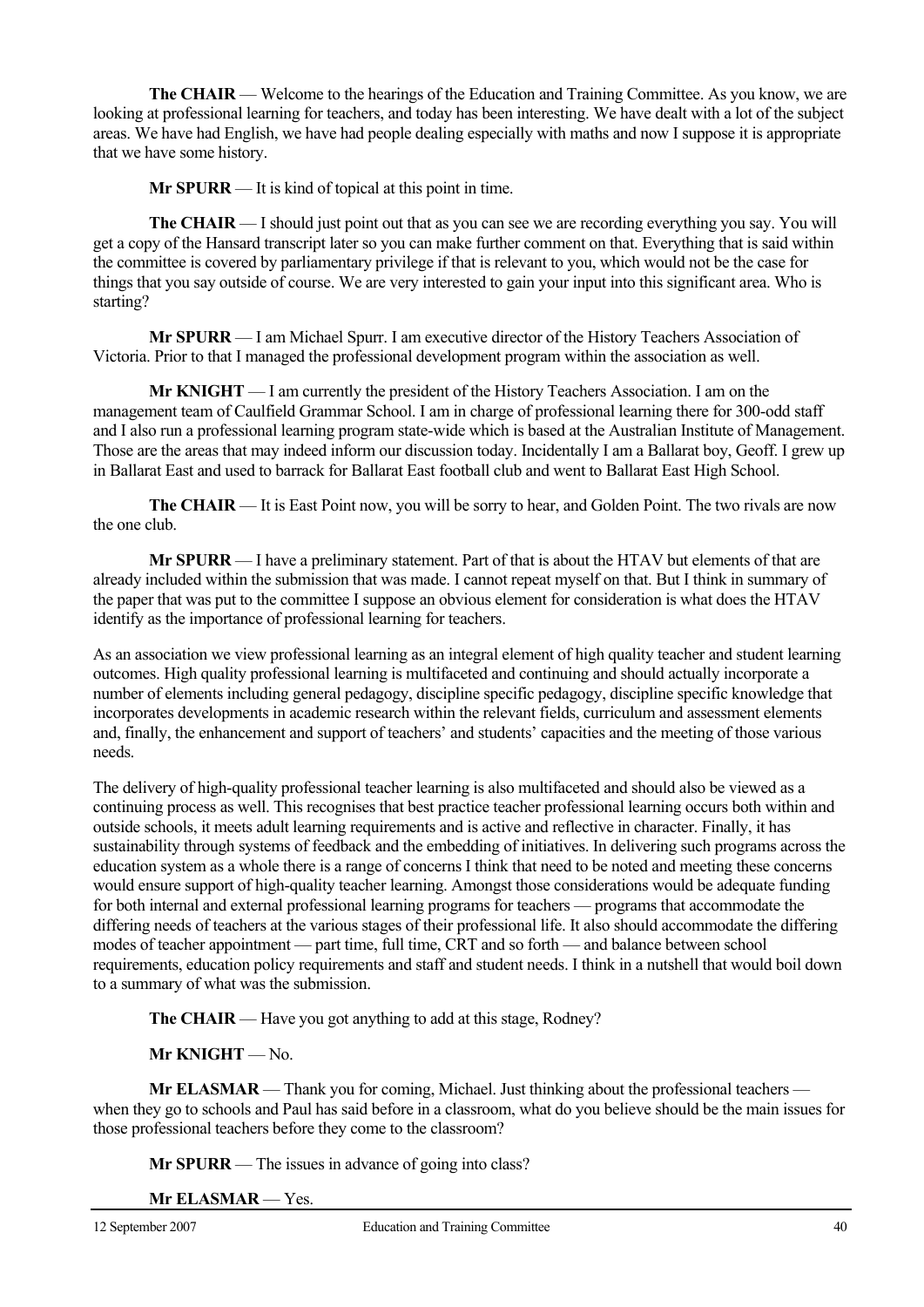**Mr SPURR** — Obviously a knowledge of their students, the content associated with whatever it is they are expected to be teaching, general pedagogy and a basic plan for the activities they are going to undertake within class. It is one of those things that is not fixed. You need to be assessing and evaluating those things in relation to each class group.

 **Mr KNIGHT** — And an understanding of how children learn in a theoretical sense and different modes of learning.

**The CHAIR** — Just then following on from that, do you think that teachers starting off — although we are looking at them after they have started off — do they start off with a good sense of those general areas in the history area I suppose in particular?

 **Mr KNIGHT** — Arguably teachers are better prepared now in many respects than they certainly were. We have seen an increase in ENTER scores for entry into teaching; certainly into Dip. Ed. is much more competitive. Certainly ENTER scores have increased and entry requirements into Dip. Ed courses have increased. Just anecdotally talking to people in universities involved in schools, I would have thought that teachers are pretty well prepared. It is difficult, isn't it? You can be very well prepared in a theoretical sense and have a whole range of understandings but being confronted with a classroom of 24 or 30 students, the realities and nuances of that are really quite different from what has gone on in your course.

**Mr HALL** — To Rodney first of all: in your role as professional learning manager — I think you said at your school, what is involved in that role?

 **Mr KNIGHT** — That role is essentially a culture-changing role in terms of moving the organisation forward and the focus is very clearly on student learning outcomes and professional development of staff, professional learning directed towards enhancing improved student learning outcomes. So when I went there some 14 years ago it was a school that was not going far very quickly, I think it is fair to say. The brief of the new principal who arrived 12 months before I did was to really crank the school up and realise its potential.

Certainly there was not much happening in terms of professional learning. It is a journey; it is not about the destination. It has taken some 14 years to get to the point we are at the moment. I think the culture has changed. I do not think that is necessarily an age issue because you can have young teachers who are just as resistant to this sort of thing as older teachers. I think there is nothing much more satisfying than seeing an older teacher who has reinvented themselves through professional learning. That can be extremely rewarding. But part of what we have done is introduce a credit points system where staff are required to accrue 30 credit points in terms of professional learning each year. They have to keep a professional journal. They have to have an annual professional development plan which is signed off and audited at the end of the year. They undertake an appraisal program every second year. I would say by and large that after this period of time you would expect some change but I think there is a much greater receptiveness towards the importance of professional learning than certainly there was when I arrived. I would point to that as probably the singular most significant development in the teaching profession in my 30 years involvement in teaching — the role of professional learning broadly speaking.

**The CHAIR** — Can I follow on? In terms of developing that role you have got teachers all developing their own professional development plans but I guess you have other things happening down through the levels whereby I presume you are working at some things at a school level?

 **Mr KNIGHT** — Absolutely.

**The CHAIR** — I am interested just to get you to follow through some at a faculty level and some across different school levels, I suppose.

 **Mr KNIGHT** — Thank you. I omitted to say that. I work with the principal on whole-school goals and professional development emphases. We generate professional development emphases annually. At the start of term four, we have a whole-school staff day and we are really keen on congruence, on having whole-school emphases, goals and so forth. They then filter down to the campuses, the learning areas and individual staff. Staff build their professional development plans and learning around those whole-school goals and that congruence is really important. Otherwise, as you implied I guess, it is all over the place, isn't it?

**The CHAIR** — Yes. I presumed it was but it was a matter of how it made its way down.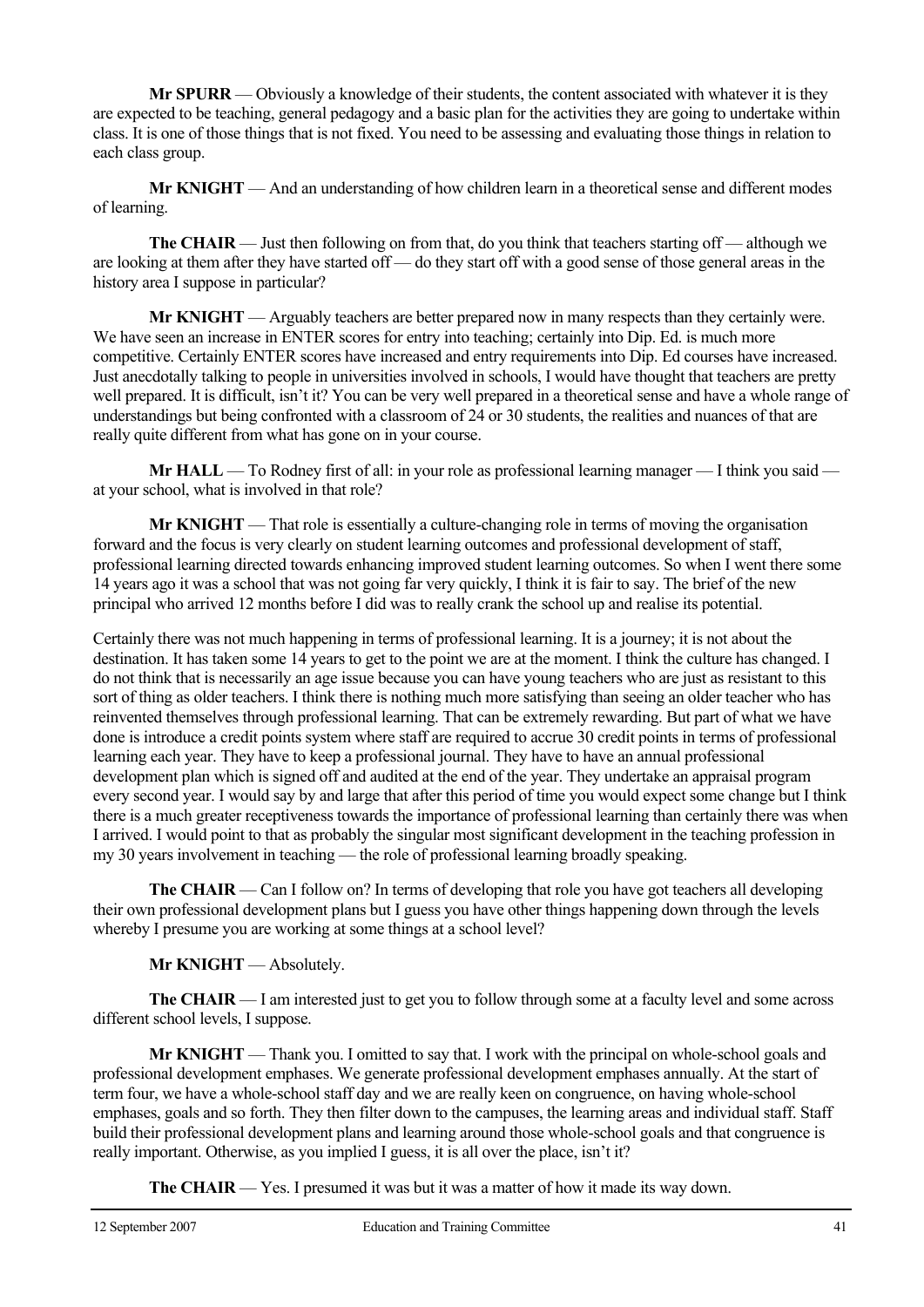**Mr KNIGHT** — That is really critical from an organisational point of view in terms of where you are going and what you value and so forth. The other side of that is also if you value something, you talk it up, you walk the talk and senior management is seen to be involved and participating. Professional learning is not just for classroom teachers; professional learning is for learning area leaders, heads of campuses and principals. It is about modelling. It is about modelling in the classroom with kids. It is about modelling with colleagues and so forth.

We have 3 hours set aside every Monday afternoon. Classes finish for the students at 2 o'clock Monday afternoon, and staff then engage in 3 hours of collegial learning together across the school. That learning is shaped by the whole school goals, and learning area leaders have to submit learning area project proposals for them to work on which are congruent with those goals. I think gradually over a number of years this starts to rub off and people pick it up and run with it. Not everyone does. I think if you wait for the last horse in the stable you are never going to get terribly far, but by and large I think there has been a huge cultural shift. I think generally speaking in the profession there has been a significant cultural shift. The VIT's role in this is critical too, I think, in terms of establishing minimum requirement for professional learning.

**The CHAIR** — Can you perhaps share some examples of some very effective types of professional development programs that you think have worked well?

 **Mr SPURR** — Through what we have done within the HTAV we offer quite a range of different programs informed by different sorts of needs and concerns of teachers. I think there is a form that is quite common to a range of teaching associations, which is very much focused on discipline-specific content elements. That would be the conference type format of an hour session that provides various approaches or highlights forms of resource that are useful to a teacher in terms of their classroom practice.

Another model that I think is a particularly useful model that we are involved with through the Commonwealth History Project was a type of shadowing mentor project. That particular project involved coupling a teacher of relatively limited experience with a teacher at a different school with considerably more experience, and working with that teacher, following them around for, I think, a week within that particular program. It was an opportunity for that sort of experience with a more experienced teacher to rub off and be a point of reference and mentorship. There was a similar program within that project about shadowing within cultural organisations with education officers and classroom practitioners as well.

We also conducted a professional learning circle type program, again under the auspices of the Commonwealth History Project. That particular project was drawing in a group of teachers who shared a common sort of area and interest — be it a particular VCE history subject. It functioned almost as a reading circle that met four or five times. It was a continuing process focused on enhancing their own understandings of content and approaches to the particular discipline or particular topic area. I think each of those offers quite different forms of professional learning for teachers.

**Mr HALL** — I have a couple more questions. Again, if I go back to that issue, Rodney, about provision of professional learning for staff, are you able in your school to measure any relationship between the amount of professional learning for staff compared to the student outcomes?

 **Mr KNIGHT** — That is the issue, isn't it — the transfer between professional learning and changed classroom practice and student learning outcomes. That is the real issue. There is no singular measure for that. We are working at it. We ask staff to evaluate their learning projects annually. Student feedback is a part of that, as it is with the appraisal process. We have students commenting on staff performance, and colleagues commenting as well. If there is a singular measure it would be a whole lot easier, wouldn't it? But it is not a production line. Having worked in industry, it is a whole lot easier to clock in and clock out and to have a quantitative measure of what you have produced in a day, but there are so many variables in a classroom with kids. I think there is a general acceptance that professional learning makes a significant difference. I think we are at a point where we are able to identify high performing teachers, and it is just a matter of trying to make the links more explicitly between the professional learning they undertake and the performance of the students. That is the trickiest issue.

**Mr HALL** — There is no simple answer. I throw the question at a number of people.

 **Mr KNIGHT** — There is no simple answer, but it is the issue that we really need to have at the forefront of our minds. I think one of the other issues is that the most effective form of professional learning — and increasingly the research would say is working better — is stuff that is undertaken in the workplace with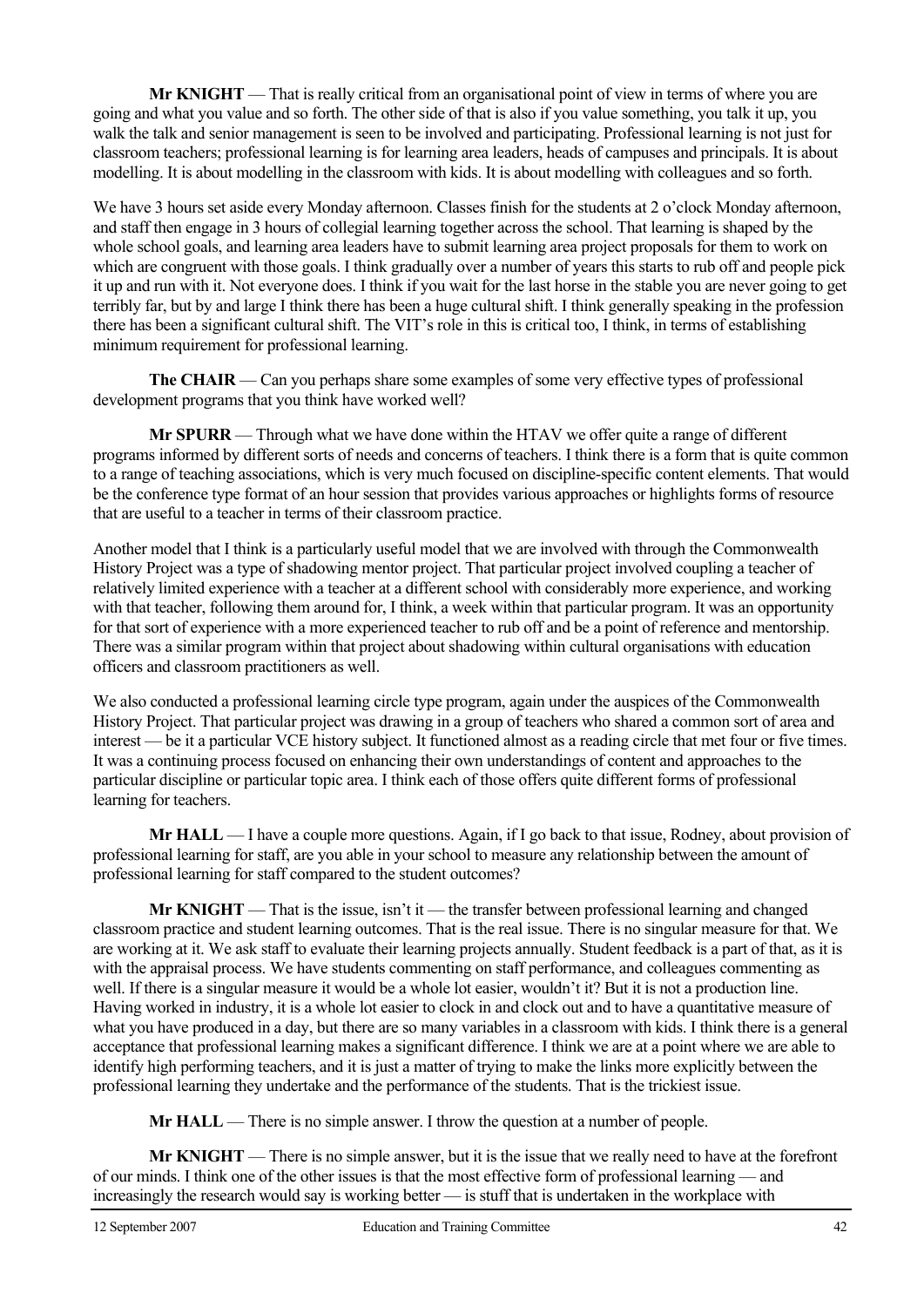colleagues. So you can have 'outside in' component where you need the research base and the experts from outside working with staff, but the one-off professional learning activities are not deemed to be terribly productive in terms of the take-up and transfer. It just does not happen. They seem like a good idea at the time, people come back enthused and it dissipates.

**Mr HALL** — The other question I had was that obviously your members would come from both the public and private sector schools.

 **Mr SPURR** — And the Catholic sector as well.

**Mr HALL** — I was just interested to know whether you have noted any significant difference in the professional learning opportunities afforded by each sector to their employees. I was interested whether the private school or the public school sector is better, or whether one is better than the other? I must say I was particularly impressed with the 3 hours that you indicated, Rodney, that your school is able to put aside each week for that collegiate conference and collegiate learning. I think that is something many people who have given evidence to this inquiry have suggested is desperately needed — time to reflect, time to work through, time to workshop different things at the school level. Private and public sectors — are there any significant differences?

**Mr SPURR** — I think there are elements within the independent sector that certainly share a common sort of pattern, as in the case that Rodney has discussed, but the independent sector is actually quite diversified as well, so there are independent schools where there does not seem to be the same kind of support for teacher professional learning as there is in other schools within the sector as a whole. It is a bit more complex than state, independent and Catholic sectors because of the diversity within each group. I would think generally — and I think what you are after is whether there is a general difference — we would probably have a higher proportion of participation from independent schools in our programs as a percentage of the independent sector than say of the government school sector. The Catholic school system operates slightly differently because they conduct a lot of professional development within their own education office as well.

While government schools do not have in all cases 3 hours in an afternoon, the cluster system is envisaged as providing a sort of critical mass of the development of close-quarters collaboration between groups of schools within a geographic administrative area. That sort of professional learning does tend to focus on whole-school planning, integration — those sorts of things — rather than discipline-specific type learning. So the types of professional learning undertaken differs again as well. I think what I have succeeded in saying is it is a complex thing, but in terms of relative rates of participation at HTA events I think there would be a high representation of independent schools.

**Mr HALL** — What sort of events do you run?

**Mr SPURR** — We run conferences — large, 300-odd teachers in a day type conferences; we run small seminars and workshop-type programs, evening twilight sessions as well, so quite a mixed bag –

**Mr HALL** — The majority out of school hours?

**Mr SPURR** — The majority are within school hours. That may have a bearing, but we have found generally speaking that professional development opportunities outside school hours or on school holidays are not necessarily as well attended, or as heavily subscribed.

**The CHAIR** — Are you able to run events in the regions or are they nearly all in Melbourne?

**Mr SPURR** — The majority of our events are within Melbourne, though we do a series of collaborative programs with other teaching associations in regional centres and we endeavour to do a number of other on-our-own type events in regional centres through the course of the year as well.

**Mr KNIGHT** — That is interesting because the program I run, at the Australian Institute of Management, has about 2000 teachers through each year, across the sectors. If I took the government school sector out, that program would be decimated. So they are a significant client. Numerically they are the largest, but also they are certainly pretty active in particular forms of professional learning. I would have thought also the Catholic Education Office, as Michael said, is quite proactive, and has a lot of really good programs running for the Catholic sector. In terms of the government schools — I certainly would not underestimate them. I do not know what the